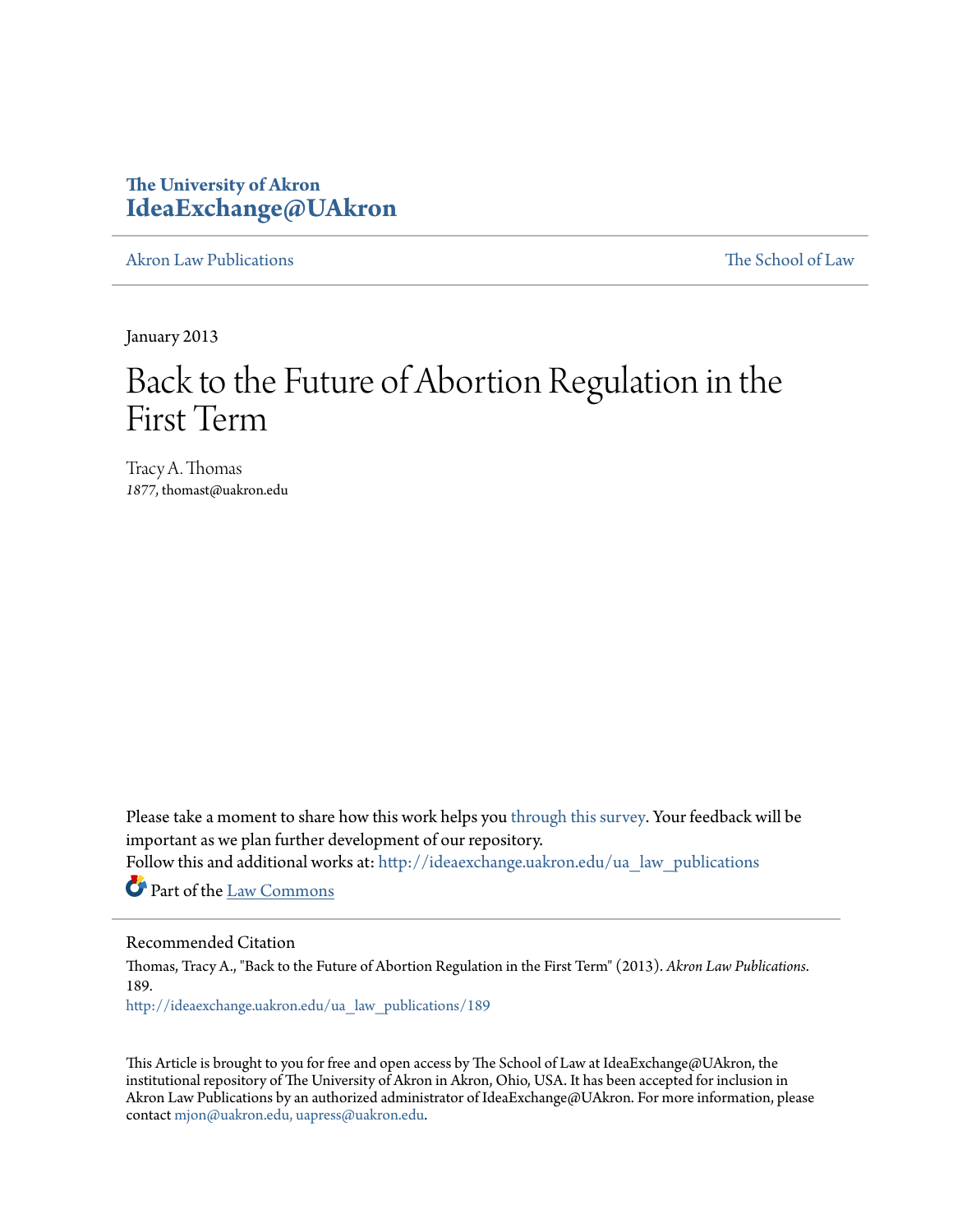# BACK TO THE FUTURE OF REGULATING ABORTION IN THE FIRST TERM

# Tracy A. Thomas*\**

On the fortieth anniversary of *Roe v. Wade*, abortion and women's reproductive rights remained front-page news. In the preceding two years, states had accelerated antiabortion legislation and created new ways to restrict and discourage women's exercise of their constitutional right.<sup>1</sup> The scope and extent of this legislation was unprecedented. In 2012, "19 states enacted 43 measures to limit abortion access. This was in addition to the 92 abortion restrictions enacted in 24 states in 2011."<sup>2</sup> As the director of the American Civil Liberties Union's Reproductive Freedom Project stated: "We've seen versions of this—the sort of chipping away at *Roe*—for many years. But this year, instead of using a chisel, they're using a jackhammer."<sup>3</sup>

This abortion activism was part of a larger attack on women's reproductive health, dubbed the "war on women."<sup>4</sup> As one commentator noted, "[s]tate by state, legislatures are creating new obstacles to abortions and are treating women in ways that are patronizing and humiliating."<sup>5</sup> Abortion rights advocates assumed that *Roe* had conclusively resolved the question of the legality of abortion, protecting women's right to privacy and choice in the first trimester of pregnancy.<sup>6</sup> While technically, the core protections of privacy guaranteed by *Roe* remain intact," feminists believe "those protections are eroding because of the constant onslaught by conservatives bent on undermining the rights of women."<sup>7</sup> "Relentless lawsuits, . . . even the patently baseless ones, make constitutionally protected abortion rights appear as though they are up for discussion."<sup>8</sup>

The deluge of new anti-abortion laws reaches far into the first trimester of pregnancy and into *Roe*'s presumption of validity. "It's as though legislatures all across the country are saying, 'We don't really care. We're just going to do it anyway in the face of the Constitution."<sup>9</sup> States have designed a wide variety of laws to erode this presumption. A few states now require longer waiting periods of 72 hours between the clinic consult and

<sup>\*</sup> Aileen McMurray Trusler Professor of Law, The University of Akron School of Law. Thank you to Professor Bill Rich for helping to make important Akron connections. Thanks also to Kristina Melomed and Ryan Shepler for their outstanding research assistance on this project.

<sup>&</sup>lt;sup>1</sup> WHO DECIDES? THE STATUS OF WOMEN'S REPRODUCTIVE RIGHTS IN THE U.S., NARAL PRO-CHOICE AMERICA, ANNUAL REPORT (Jan. 2012).

<sup>2</sup> Kate Michelman & Carol Tracy, "*Roe v. Wade" About Much More than Abortion*, USA TODAY, Jan. 22, 2013; see also Julie Rovner, *New Restrictions on Abortion Almost Tied Record Last Year* (Jan. 19, 2012), NPR HEALTH BLOG; Rachel Benson Gold & Elizabeth Nash, *Troubling Trend: More States Hostile to Abortion Rights as Middle Ground Shrinks*, 15 GUTTMACHER POL'Y REV. 14,16 (2012).

<sup>3</sup> L.J. Jackson, *Friendlier State Legislatures Lead to a Rise in Anti-Abortion Legislation*, A.B.A. J. 20 (Aug. 2011).

<sup>4</sup> Tracy A. Thomas, *Foreword*, WOMEN AND THE LAW (Tracy A. Thomas, ed. West 2012).

<sup>5</sup> Nicholas D. Kristof, *When States Abuse Women*, N.Y. TIMES, Mar. 4, 2012, at SR11.

<sup>6</sup> Roe v. Wade, 410 U.S. 113 (1973).

<sup>7</sup> Michelman, *supra* note 2.

<sup>8</sup> Molly Redden, *Fetal Heartbeat Abortion Laws are Dangerous Even if Judges Reject Them*, NEW REP., Mar. 28, 2013

<sup>9</sup> Rebecca Boone, *Idaho First State to Have Fetal Pain Law Rejected,* AP, Mar. 7, 2013.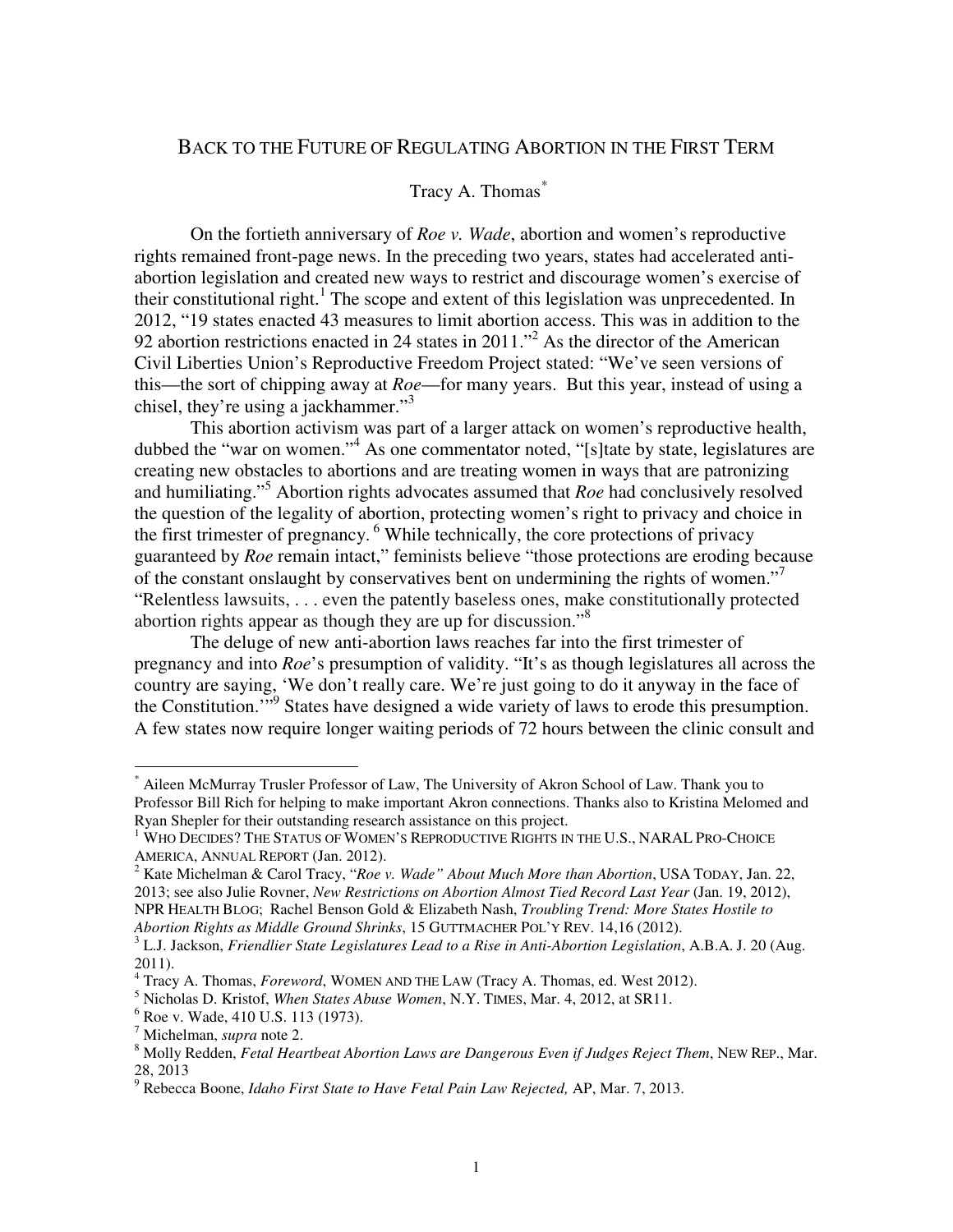the procedure.<sup>10</sup> Mandatory disclosure laws, like that in South Dakota, require that woman be told that "the abortion will terminate the life of a whole, separate, unique, living human being," that she "has an existing relationship with that unborn human being," and that there are increased risks of depression and suicide.<sup>11</sup> Mandatory ultrasound laws require women to view an image of the fetus.<sup>12</sup> Hospital requirements for abortion providers and procedures effectively shut down clinic access.<sup>13</sup> Other states banned abortions outright at twenty weeks.<sup>14</sup> Fetal pain laws prohibit abortion around eighteen or twenty weeks on the non-scientific basis that the fetus can feel pain.<sup>15</sup> Heartbeat bills ban abortion after the first heartbeat can be detected, which can occur as early as six weeks into the pregnancy.<sup>16</sup> States ban abortions by prescription, either by prohibiting the use of RU40, the abortion pill, or by circumscribing the ability of the physician to prescribe the medicine by telephone.<sup>17</sup> Funding for abortion has been slashed by defunding Planned Parenthood and restricting coverage under federal healthcare reform of the Affordable Care Act.<sup>18</sup>

 $\overline{a}$ 

<sup>14</sup> *E.g.,* ARK. CODE ANN. § 20-16-1305 (eff. Feb. 26, 2013); OH. REV. CODE § 2919.18(B) (2011) (prohibiting if physician determines fetus is viable); 2010 NEB. LAWS 1103 (2010). *But see* Isaccson v. Horne, 2013 WL 2160171 (9th Cir. May 21, 2013) (striking down Arizona twenty-week ban as unconstitutional); McCormack v. Hiedeman, 900 F.Supp.2d 1128 (D. Idaho 2013) (invalidating twenty-week ban). The Judiciary Subcommittee on the Constitution and Civil Justice proposed a federal twenty-week ban on abortion. Dorothy J. Samuels, *War on Women Continues*, Editor's Blog, N.Y. Times (June 10, 2013). <sup>15</sup> "Ten states have enacted fetal pain laws since 2010... Nebraska was first, followed over the next few years by Alabama, Arkansas, Arizona, Georgia, Idaho, Indiana, Kansas, Louisiana, and Oklahoma." Boone, *supra* note 9. *See generally* I. Glenn Cohen & Sadath Sayeed, *Fetal Pain, Abortion, Viability, and the Constitution*, 39 J. L. MED. & ETHICS 235 (2001) (tracing development of fetal pain laws and questioning their constitutionality).

<sup>16</sup> North Dakota (March 15, 2013) (six-week ban); Arkansas Human Heartbeat Protection Act, Act 301, 89<sup>th</sup> Cong., 20-16-1304 (Mar. 5 & 6, 2013)(banning abortion at twelve weeks if heartbeat detected in abdominal ultrasound). *See N.D. Governor Signs Nation's Strictest Abortion Laws,* USA TODAY, Mar. 29, 2013. A federal district court preliminarily enjoined the Arkansas heartbeat law finding it "impermissibly burdened a woman's Fourteenth Amendment right to choose to terminate a pregnancy before viability." Edwards v. Beck, \_\_\_F.Supp.2d\_\_\_, 2013 WL 2302323 \*5 (E.D. Ark. May 23, 2013). Ohio's Heartbeat Bill passed the state House, but was not pursued in the Senate. *See* Ohio H.B. 125, 129th Sess. (2011–2012); Julie Carr Smyth, *Ohio Abortion Ban Would Use Heartbeat as Trigger*, AKRON BEACON J. (Feb. 7, 2011 ); Jo Ingels, *Ohio House Approves Abortion Ban*, REUTERS (June 28, 2011); Ann Sanner, *Ohio Senate Puts End to "Heartbeat" Abortion Bill*, www.salon.com, Nov. 27, 2012. *See also* Jessica L. Knopp, *The Unconstitutionality of Ohio House Bill 124: The Heartbeat Bill*, 46 AKRON L.REV. 253 (2013) <sup>17</sup>*E.g.,* OHIO REV. CODE ANN. § 2929.123 (eff. Sept. 2004); *see* Gold & Nash, *supra* note 2, at 16 (listing

Arizona, Kansas, Nebraska, North Dakota, Oklahoma, South Dakota, and Tennessee); *But see* Okla.

<sup>10</sup>*E.g*., S.D. CODIFIED LAWS 34-23A-56 (enacted 2011); UTAH CODE ANN. § 76-7-305(2) (eff. May 8, 2012); NEB. REV. STAT. §§28–327 (West 2011).

<sup>&</sup>lt;sup>11</sup> S.D. CODIFIED LAWS § 34–23A–10.1(1)(b), (c) &(e)(i) & (ii).

<sup>&</sup>lt;sup>12</sup> See Guttmacher Institute, *State Policies in Brief: Requirements for Ultrasound* (Dec. 1, 2012) (collecting state laws); Heartbeat Informed Consent Act, H.R. 3130, 112th Cong. (2011); Nova Health Systems v. Pruit, No. 110813, Okla. S.Ct. (Dec. 4, 2012) (striking down mandatory ultrasound law as inconsistent with federal constitutional law); *see also* Carol Sanger, *Seeing and Believing: Mandatory Ultrasound and the Path to a Protected Choice*, 56 UCLA L. REV. 351 (2008).

<sup>13</sup> *E.g.,* N.D. STAT. § 14-.02.1-04 (Mar. 2013); *see* Erik Eckholm, *North Dakota's Sole Abortion Clinic Sues to Block New Law*, N.Y. TIMES, May 15, 2013 (discussing laws requiring doctors to have local hospital admitting privileges in North Dakota and Mississippi); Gary Robertson, *Virginia Becomes Latest State to Tighten Abortion Rules*, www.reuters.com, Apr. 12, 2013 (noting hospital-style standards passed in Virginia, Indiana, New Jersey, and Texas).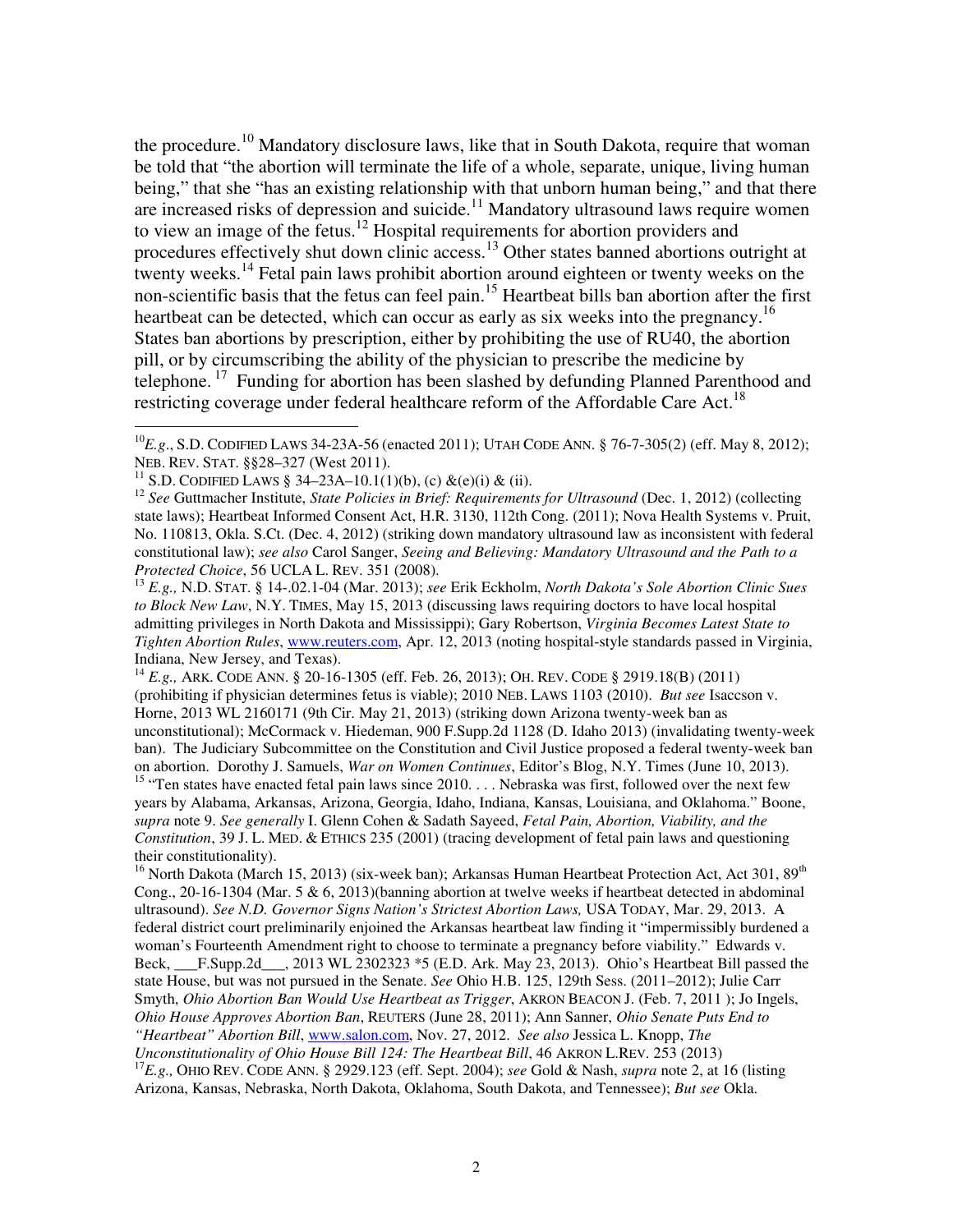Courts have been conflicted over the legitimacy of these news laws. Initially, many courts struck down the laws, recognizing them as blatant attempts to deny women their constitutional rights of privacy and choice.<sup>19</sup> As an unanimous United States Court of Appeals for the Ninth Circuit stated in striking down a ban on abortion at twenty weeks, because the early-term law "deprives the women to whom it applies of the ultimate decision to terminate their pregnancies prior to fetal viability, it is unconstitutional under a long line of invariant Supreme Court precedents."<sup>20</sup> The initial judicial determination, however, was reversed in many cases upon further review by appellate courts that upheld the new restrictions on abortion.<sup>21</sup> Yet, even after reversal, one federal district court continued on remand to assert that there was "little doubt" that the mandatory sonogram law was an invalid "attempt by the Texas Legislature to discourage women from exercising their constitutional rights by making it more difficult for caring and competent physicians to perform abortions."<sup>22</sup> Despite four decades of constitutional law, courts seem resistant to women's constitutional rights and their moral authority in early-term abortions.

This article contextualizes the recent aggressive anti-abortion legislation by examining the backstory and historical context of two early U.S. Supreme Court cases challenging abortion regulation in the first term: *City of Akron v. Akron Center for* 

<sup>19</sup> *See Edwards*, 2013 WL 2302323 \*5 (enjoining Arkansas heartbeat bill); *McCormack*, 900 F.Supp.2d at 1148 (striking down hospital requirement for second trimester abortions and twenty-week ban); Planned Parenthood of Minn. v. Daugaard, 799 F.Supp.2d 1048, 1064-66 (D.S.D. 2011) (enjoining preliminarily South Dakota 72-hour waiting period); Tex. Med. Providers Performing Abortion Servs. v. Lakey, 806 F. Supp.2d 942 (W.D. Tex. 2011) (declaring mandatory ultrasound law unconstitutional), *overruled,* 667 F.3d 570 (5th Cir. 2012); Nova Health Systems, No. 110813 (striking down mandatory ultrasound law); Okla. Coalition for Reprod. Justice, No.110765 (invalidating prescription ban).

<sup>20</sup> Isaccson v. Horne, 2013 WL 2160171 (9th Cir. May 21, 2013).

 $\overline{a}$ 

<sup>21</sup> *See* Planned Parenthood Minn., N.D., S.D. v. Rounds, 650 F. Supp. 2d 972 (D.S.D. 2009) (striking down relationship and suicide disclosures as unconstitutional, but upholding biological disclosures of fetus as a living human being), *rev'd in part*, 653 F.3d 662 (8th Cir. 2011) (upholding required counseling disclosures of biology, medical risks, and parent/child relationship), *partial hearing en banc*, 686 F.3d 889 (8th Cir. 2012) (upholding suicide disclosure); Tex. Med. Providers Performing Abortion Servs. v. Lakey, 667 F.3d 570 (5th Cir. 2012) (upholding Texas mandatory ultrasound law); Planned Parenthood Ass'n of Hidalgo, Cty. Tex., Inc. v. Suehs, 828 F. Supp. 2d 872 (W.D. Tex. 2012) (granting preliminary injunction enjoining Texas administrative rule that prohibited funding for organizations that provided abortion or any preventive health and family planning services); 692 F.3d 343 (5th Cir. 2012) (upholding law defunding women's health organization against First Amendment challenge).

<sup>22</sup> Tex. Med. Providers Performing Abortion Servs. v. Lakey, 806 F. Supp.2d 942 (W.D. Tex. 2011) (finding that mandatory ultrasound and display law violates free speech rights of doctors and patients); Tex. Med. Providers Performing Abortion Servs. v. Lakey, 2012 WL 373132, \*5 (W.D. Tex. Feb. 6, 2012) (reluctantly enforcing law); *see also* Jim Vertuno, *Federal Judge Rejects Major Parts of New Texas Law on Sonograms and Abortions*, AP, Aug. 30, 2011.

Coalition for Reprod. Justice v. Cline, No.110765, Okla. S. Ct. (Dec. 4, 2012) (invalidating law that restricted use of abortion medicine).

<sup>18</sup> Gold & Nash, *supra* note 2, at 16 (Kansas, Nebraska, Oklahoma and Utah); Michelman, *supra* note 2; Jackson, *supra* note 3, at 20; *see* Planned Parenthood Ass'n of Hidalgo Cty. Tex., Inc. v. Suehs, 692 F.3d 343 (5th Cir. 2012) (upholding law defunding women's health organization against First Amendment challenge); *but see* Planned Parenthood of Central N.C v. Cansler, 877 F.Supp.2d 310 (M.D.N.C. 2012) (denial of state or federal funds to organization was violation of First Amendment, Equal Protection, bill of attainder, and preempted by federal law). *See also* Reproductive Parity Act, Wash. H.B. 1044 (passed April 2013) (requiring all health insurers to cover elective abortions).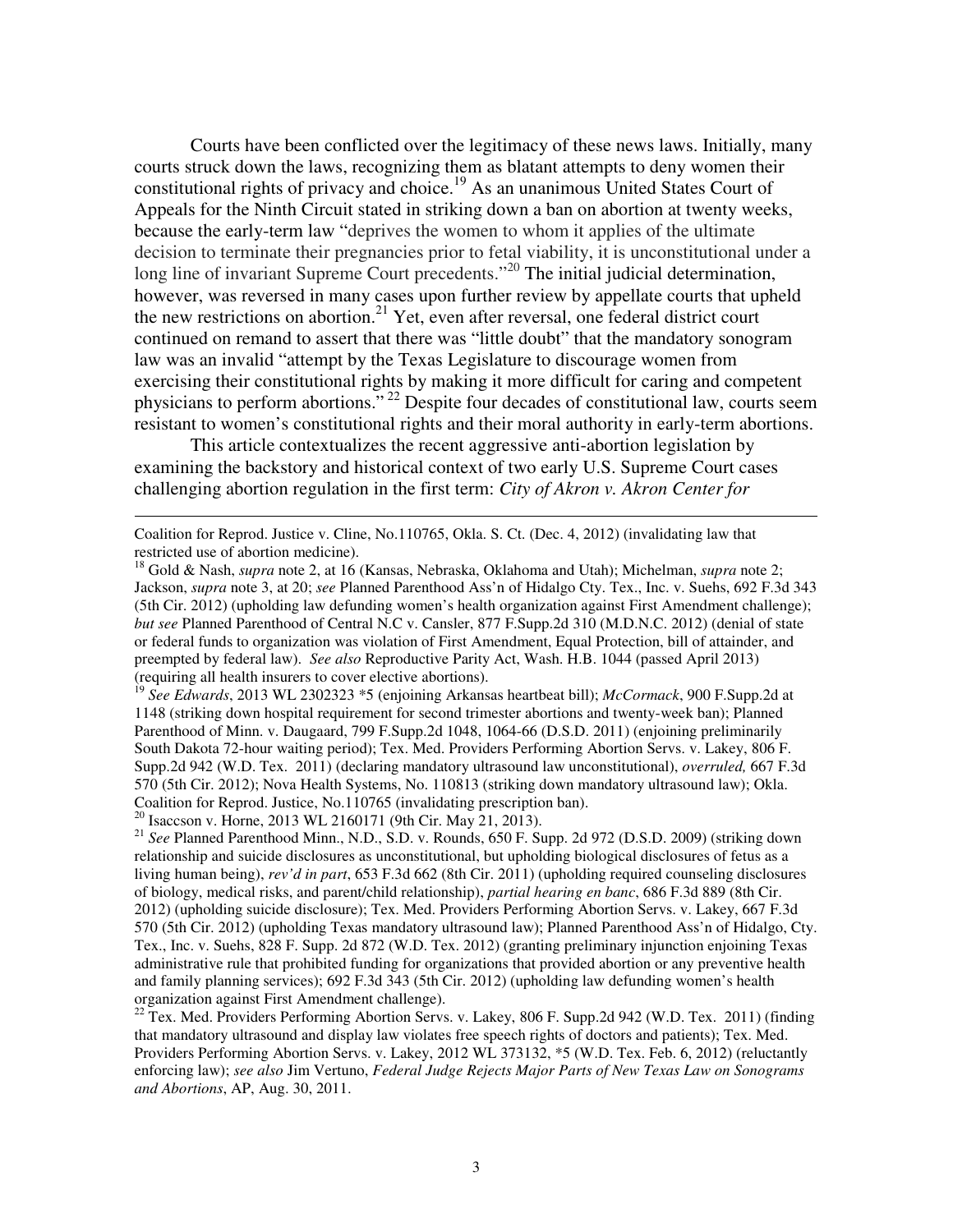*Reproductive Health (Akron)*, <sup>23</sup> and *Ohio v. Akron Center for Reproductive Health (Akron*   $I$ <sup>24</sup> Little has been written about these foundational cases. Yet at the time of the first *Akron* case, the Supreme Court's decision was "celebrated as the most far-reaching victory on reproductive rights since *Roe v. Wade.*" <sup>25</sup> Now the arguments, strategies, and motivations of the *Akron* cases have renewed relevance, as first-term regulations are fast tracked through the judicial system and placed at the center of the ongoing debate over abortion.

In *Akron*, the Court struck down invasive regulations it found were mere attempts to discourage women from exercising their constitutional rights.<sup>26</sup> The Akron ordinance imposed seventeen different requirements including counseling, religious disclosures, waiting periods, parental consent, and hospital requirements for abortion.<sup>27</sup> The comprehensive law was one of the first attempts to enact so-called informed consent laws. These laws borrowed from the tort concept of informed consent requiring physicians to inform patients of the medical risks of procedures.<sup>28</sup> Anti-abortion groups endorsed these laws "under the theory that a woman who was truly informed would choose not to terminate a pregnancy."<sup>29</sup> Critics, however, argue that these abortion laws are perversions of the tort law designed to protect a patient's autonomy by interfering with that selfdetermination because of women's assumed mental instability.<sup>30</sup> The abortion informed consent laws create a gendered exception to the usual rules of informed consent based upon stereotypes of women, bias against abortion, and unsupported medical advice. $31$ Initially, the Court agreed with this, and accordingly struck down the transparent attempts to discourage abortion in the Akron ordinance. $32$ 

The Court's reaffirmation of *Roe*, however, was short-lived. Seven years later, in *Akron II*, the Court changed the direction of its abortion jurisprudence, and upheld parental notification and consent laws demonstrating a new tolerance for state regulation of abortion in the first trimester.<sup>33</sup> Despite the stewardship of the trial judge, Ann Aldrich, the

 $\overline{a}$ 

<sup>28</sup> *See See* Nadia N. Sawicki, *The Abortion Informed Consent Debate: More Light, Less Heat*, 21 CORNELL J.L. & PUB. POL'Y 1, 3 (2011). *See* Maya Manian, *Perverting Informed Consent, The South Dakota Court Decision* (Aug. 1, 2012), http://www.rhrealitycheck.org/article/2012/08/01/perverting-informed-consentsouth-dakota (arguing that South Dakota is not the only state which misuses traditional principles of informed consent to regulate abortion with laws that "are rife with mis-information and shaming rituals masquerading as protections of a 'woman's right to know.'"); Sawicki, *supra*, at 1, 19; Evelyn Atkinson, Comment, *Abnormal Persons or Embedded Individuals?: Tracing the Development of Informed Consent Regulations for Abortion*, 34 HARV. J.L. & GENDER 617, 655 (2011).

 $23$  462 U.S. 416 (1983).

<sup>&</sup>lt;sup>24</sup> 497 U.S. 502 (1990).

 $^{25}$  LEIGH ANN WHEELER, HOW SEX BECAME A CIVIL LIBERTY 148 (2013).

<sup>26</sup> *Akron*, 462 U.S. at 444.

<sup>&</sup>lt;sup>27</sup> *Id.* at 422; see also Akron Ctr. for Reproductive Health v. City of Akron, 479 F. Supp. 1172, App. 1208– 13 (N.D. Ohio 1979) (reprinting ordinance in entirety).

<sup>29</sup> Reginald Stuart, *Akron Divided by Heated Abortion Debate*, N.Y. TIMES, Feb. 1, 1978.

<sup>30</sup> Atkinson, *supra* note 27, at 618; Sawicki, *supra* note 27, at 3; Maya Manian, *The Irrational Woman: Informed Consent and Abortion Decision-Making*, 16 DUKE J. GENDER L. & POL'Y 223 (2009).

<sup>&</sup>lt;sup>31</sup> Pamela Laufer-Ukeles, *Reproductive Choices and Informed Consent: Fetal Interests, Women's Identity and Relational Autonomy*, 37 AM. J.L. & MED. 567, 568 (2011).

<sup>32</sup> *Akron*, 462 U.S. at 444.

<sup>33</sup> Ohio v. Akron Ctr. for Reprod. Health, 497 U.S. 502, 519–20 (1990).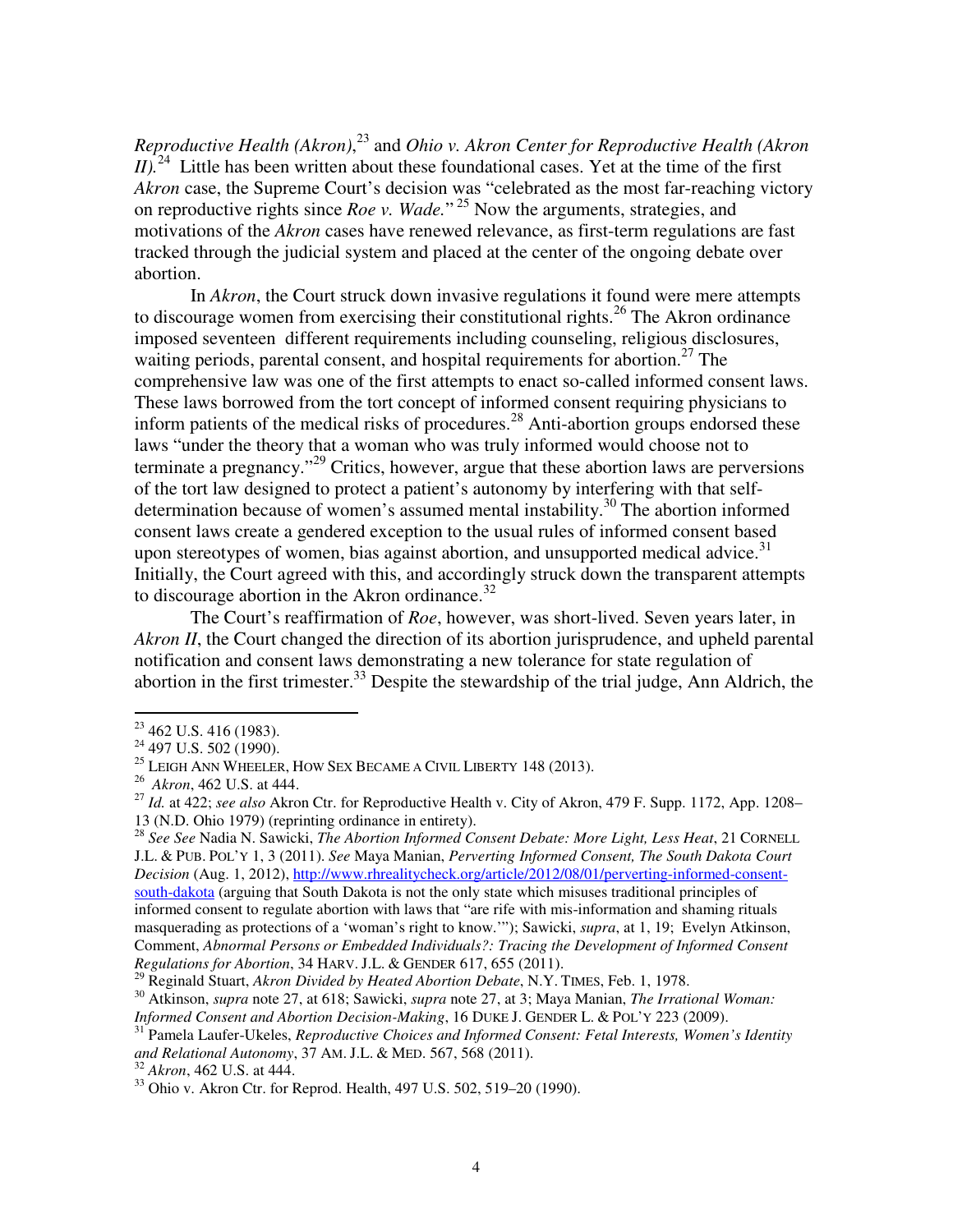first woman appointed to the federal district court in Ohio, the implications of this law for women was lost. The Court justified the restrictions as necessary to protect young women from their inability to appreciate the "complex philosophical and psychological dimensions" of abortion. $34$  This woman-protective rationale evolved into a primary judicial justification for restricting abortion for *all* women, as the Court found that women generally failed to understand the potential psychological and moral consequences of their decision.<sup>35</sup> The informed consent laws proved to be an effective way for pro-life groups incrementally to whittle away at the right to abortion by creating obstacles and state discouragement to a woman's choice.<sup>36</sup>

This Article provides the backstory of the political and legal case in *Akron*, capturing the public dispute over abortion that seized the locality and the attention of the national media. Part I follows the case through its rocky path in the Akron City Council, including the protests, demonstrations, and outrage that drove the legislation. Part II traces the case through the trial court as the American Civil Liberties Union (ACLU) litigated the case as a medical issue of scientific expertise and physician decision-making, rather than one of women's privacy. Part III then discusses the Supreme Court's rejection of informed consent laws and its reaffirmation of the core privacy right of *Roe.* The Article then discusses the follow-on case of *Akron II*, when the state of Ohio again passes legislation on parental consent and notification. Part IV explores the difference Judge Ann Aldrich, the first female judge in the Northern District of Ohio, made to the consideration of abortion laws, and the Supreme Court's rejection of her analysis and its new tolerance for restrictions of abortion in the first term.

This legal history offers insights and analyses gleaned from a review of the historical record found in archives and long-forgotten files in dusty basements.<sup>37</sup> It relies on interviews with key players in the cases to fill in the story between the black and white lines of judicial opinions. $38$  Revisiting the legal and factual details of the foundational cases of first-term abortion regulation offers a more nuanced understanding of the opposition to abortion and the unsatisfactory nature of the judicial compromises. For only one thing is clear—that "the decision in *Roe v. Wade* neither started nor ended the debate over abortion."<sup>39</sup>

<sup>34</sup> *See id.* at 519.

<sup>35</sup> Gonzales v. Carhart, 550 U.S. 124, 159, 172 (2007).

<sup>36</sup> Caitlin E. Borgmann, *Roe v. Wade's 40th Anniversary: A Moment of Truth for the Anti-Abortion-Rights Movement*, 24 STANFORD LAW & POL'Y REV. 245(2013).

<sup>37</sup> *See, e.g.*, Abortion, File of John Frank (on file with author); Archival Search File, Akron Beacon Journal (on file with author).

 $38$  Telephone Interview with Bonnie Bolitho, Director of Development, Planned Parenthood (June 29, 2010); Interview with John Frank, former Akron City Councilman, in Akron, Ohio (June 21, 2010); Interview with Stephen Funk, former law clerk to Judge Aldrich, in Cleveland, Ohio (Feb. 12, 2010); Telephone Interview with Stephan Landsman, Professor of Law, DePaul University (June 8, 2010); Interview with Lana Moresky, former president, National Organization of Women, in Cleveland, Ohio (Feb. 12, 2010); Interview with Robert Pritt, Attorney, Roetzel & Andress, in Akron, Ohio (June 18, 2010).

<sup>39</sup> Linda Greenhouse & Reva Siegel, *Reaction*, *in* BEFORE ROE V. WADE: VOICES THAT SHAPED THE ABORTION DEBATE BEFORE THE SUPREME COURT'S RULING 81 (Linda Greenhouse & Reva Siegel eds., 2010).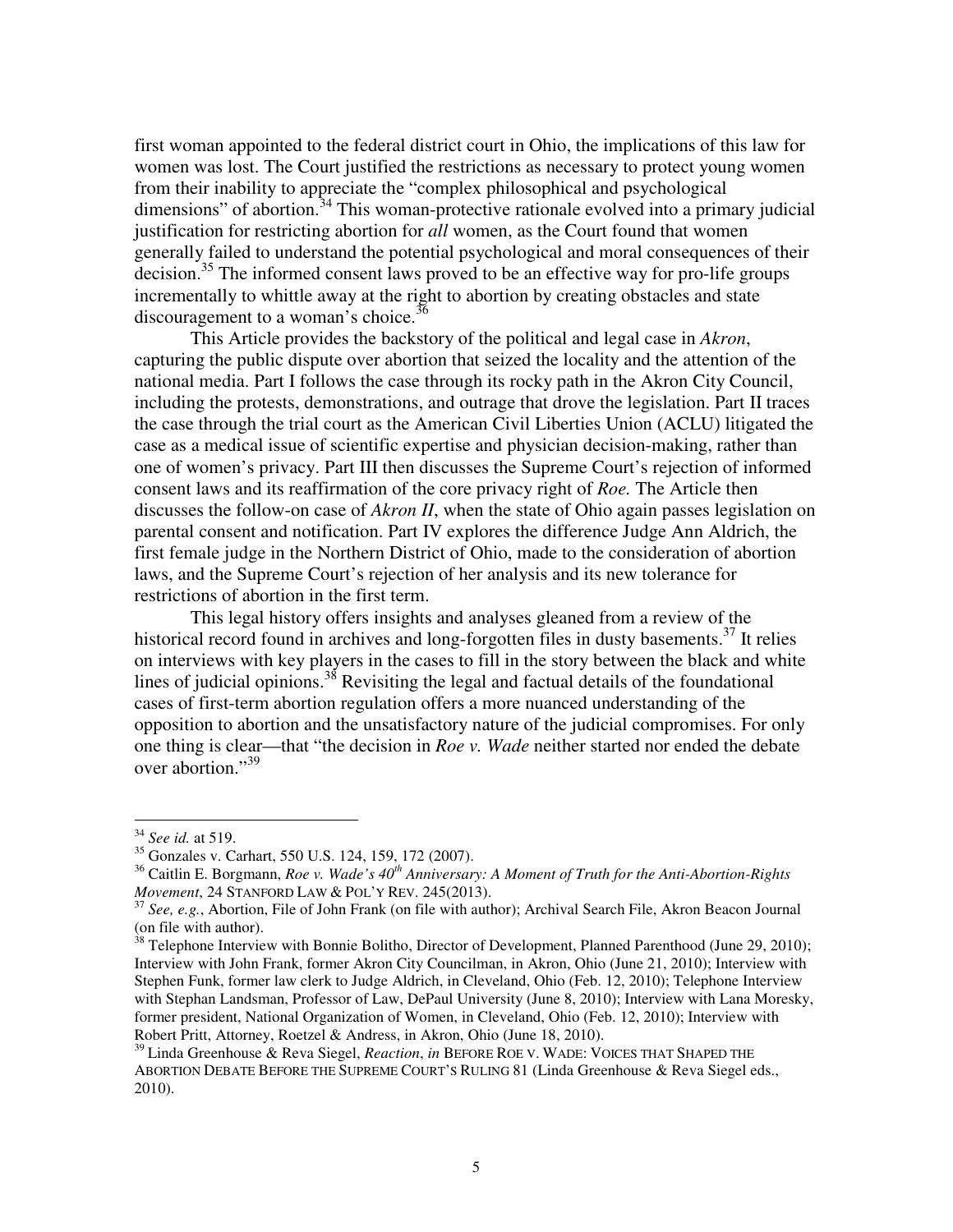# **I. THE PERSISTENCE OF STRONGLY HELD BELIEFS**

While many thought that *Roe* had resolved the legal question of abortion regulation, the case instead became a trigger point for challenges to the compromise respecting women's rights. Resistance to the ruling became stronger as the practice of abortion emerged from underground and was now publicly visible. The city of Akron, Ohio, with a population at the time of 237,000, became one of the early battlegrounds over challenges to  $\overline{R}oe$  and its endorsement of abortion in the first term.<sup>40</sup> The unlikely venue was the Akron City Council. The locality was drawn into the national constitutional debate because of the heightened awareness of abortion in the city due to the operation of four abortion clinics.<sup>41</sup> Women came to Akron from all parts of Ohio and neighboring states for legal and affordable abortions.<sup>42</sup> The public visibility of abortion in the city triggered a reaction from the City Council, which was known for "reacting to social phenomena" and threats to the social order, like video games, headshops, and rock concert crowds.<sup>43</sup>

The abortion regulation was instigated by leaders of the Greater Akron Right to Life organization, Jane Hubbard, and Ann Marie Segedy.<sup>44</sup> The National Right to Life movement had grown beyond its original sponsorship by the Catholic Church in 1967 into a formidable national movement incorporated as a political committee in 1973.<sup>45</sup> In August 1976, the local Akron group petitioned the council to regulate abortion.<sup>46</sup> Initially, the Akron City Council rejected the proposed ordinance on the advice of the city law department, which concluded the law was unconstitutional.<sup>47</sup> The council did, however, pass one change, a law requiring that abortions after the first three months of pregnancy be performed in hospitals.<sup>48</sup>

A year later, the Akron Right to Life group proposed another, more expansive abortion regulation.<sup>49</sup> The group hoped to "persuade the Roman Catholic-dominated City Council to consider adopting an abortion restriction that . . . would be the toughest in the

<sup>40</sup> Stuart, *supra* note 28*,* at A10.

<sup>41</sup> *Id.*; Bolitho Interview *supra* note 36.

<sup>42</sup> Bolitho Interview, *supra* note 36; Iver Peterson, *Akron's 1978 Rules Were Enjoined Almost at Start*, N.Y. TIMES, Dec. 1, 1982, at B4 (stating that according to the Akron City Health Department, in 1981 there were a total of 7,685 abortions performed in Akron, 1,843 for Akron women and the rest were for women from outside the city).

<sup>&</sup>lt;sup>43</sup> Peterson, *supra* note 40 (quoting the Deputy Mayor David Pagnard: "The fact is, it's a part-time City Council and they don't have very much to do." "They spend a lot of time reacting to social phenomena. It's something you get in small cities, and Akron is just big enough to have abortion clinics but small enough to have this mentality.").

<sup>&</sup>lt;sup>44</sup> Letter to the Editor, Ann Marie Segedy, *Don't Blame National Right to Life*, AKRON BEACON J., June 1983.

<sup>45</sup> *See generally* NATIONAL RIGHT TO LIFE, http://www.nrlc.org/abortion/facts/abortiontimeline.html (last visited Oct. 2, 2012).

<sup>46</sup> *Akron Council to Get "Tough" Abortion Plan*, AKRON BEACON J., Oct. 17, 1977, at B1 [hereinafter *Akron Council to Get "Tough"*].

<sup>47</sup> William Hershey, *Legal Flaws Seen in Abortion Bill*, AKRON BEACON J., Feb. 11, 1978, at A3 [hereinafter Hershey, *Legal Flaws*].

<sup>48</sup> *Id.* 

<sup>49</sup> *Akron Council to Get "Tough," supra* note 43.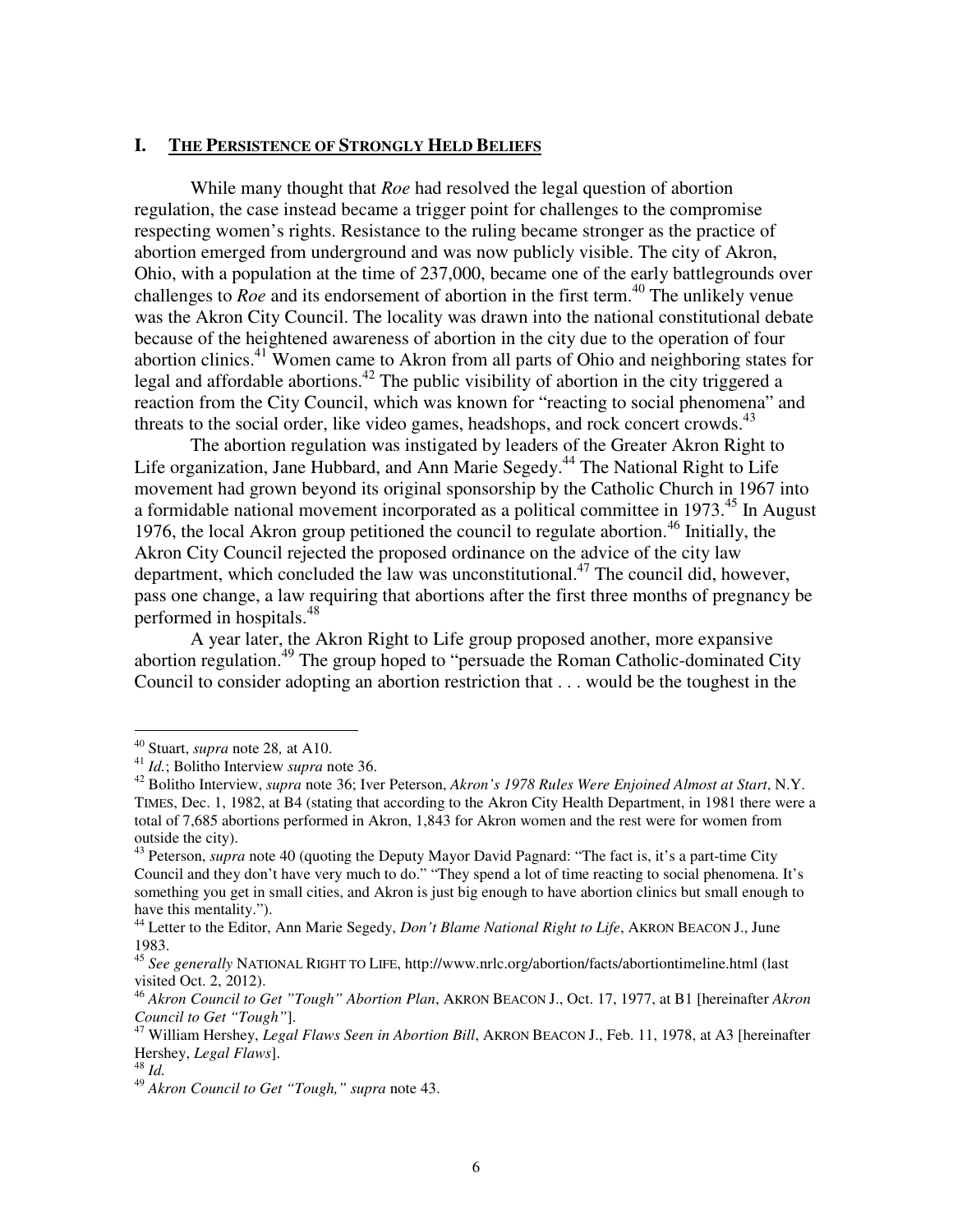nation."<sup>50</sup> The lawyer for the group, Alan Segedy, husband of the woman who had initiated the demand for local regulation of abortion, drafted a proposed ordinance with Marvin Weinberger, the chairman of Akron Right to Life, in consultation with national antiabortion legal experts.<sup>51</sup> The Akron ordinance was intended as a model for national restrictions on abortion and eventually was copied in twenty other states.<sup>52</sup>

As an "informed consent" law, the ordinance was designed to counter the assumed "feminist rhetoric" and financial profit motives of the abortion clinics and convince women not to have abortions.<sup>53</sup> As Hubbard, the 29-year-old president of the Akron Right to Life group described, "[t]he legislation's main thrust is to ensure that a woman who decides to abort her child will have when she decides scientifically and medically accurate information: that the child she will abort is alive and growing, and that the procedure may cause her physical or psychological harm."<sup>54</sup> She continued: "When someone realizes that they are taking the life of a baby then they will realize that there are alternatives."<sup>55</sup>

The Akron regulation had sixteen provisions designed to "protect a woman's health" during abortion.<sup>56</sup> Its controversial provisions included parental consent for minors under fifteen, parental notification for minors between fifteen and eighteen,<sup>57</sup> informed consent for all women, a twenty-four-hour waiting period, and counseling with highlydetailed medical disclosures about the procedure and biological disclosures about the "unborn child."<sup>58</sup> Similar to sonogram bills of today, the mandated physician disclosures of

<sup>50</sup> Stuart, *supra* note 28.

<sup>51</sup> William Hershey, *More Hearings Planned on Abortion*, AKRON BEACON J., Dec. 21, 1977, at C4 (noting that local ordinance drafted in consultation with law professors Charles Rice of the University of Notre Dame Law School and Joseph Witherspoon of the University of Texas).

<sup>52</sup> *See, e.g.*, *Louisiana's Stringent New Abortion Law Termed "Standard Bearer,"* N.Y. TIMES, Aug. 1, 1978, at B6 (noting that the new legislation had passed almost unanimously and that the drafter of the legislation had followed the Akron ordinance "right down the line.")

<sup>&</sup>lt;sup>53</sup> Jane Hubbard, Letter to the Editor, *Should City Monitor Abortion?*, AKRON BEACON J., Nov. 21, 1977, at A6.

<sup>54</sup> *Id.*; *see also* Marvin I. Weinberger & Alan G. Segedy, Op-Ed., *For Ordinance: 'Would Protect Both Mother and Child,'* AKRON BEACON J., Dec. 18, 1977 (quoting drafters of law that "[t]o insure truly informed consent, the mother must be informed of the biological facts . . . . the alternatives to abortion . . . . [and] the potentially grave physical and psychological complications").

<sup>55</sup> Hubbard, *supra* note 50.

<sup>56</sup> Akron Ord. No. 160–1978, Chp. 1870, *reprinted in* Akron Ctr. for Reproductive Health v. City of Akron, 479 F. Supp. 1172, App. 1208–13 (N.D. Ohio 1979).

<sup>&</sup>lt;sup>57</sup> *Id.* at 1185–86. The ordinance provided an exception to the parental consent if the minor first obtained an order "from a court having jurisdiction over her that the abortion be performed or induced." *Id.* at 1201 (quoting Akron Ord. No. 160-1978  $\S$  1870.05(B)(2) (1975)). However, because the municipality had no authority to dictate the jurisdiction of the state courts, the trial court held that this provision was void. *Id.* at 1207–08.

<sup>&</sup>lt;sup>58</sup> *Id.* at 1186. The Akron ordinance also required abortions to be performed by a licensed physician; prohibited abortions after 24 weeks unless necessary for the life or health of the woman, and in such case required the attendance of a second physician dedicated to providing "immediate medical care for a child born as a result of the abortion"; required maintenance of records of abortion and individual, detailed abortion reports by the physician for each procedure; mandated open access for inspective by the Department of Public Health at any time; prohibited abortions in municipal hospitals; included a freedom of conscience exception allowing any hospital or employee to refuse to perform abortions; prohibited experimentation or selling of a live or unborn child; and required post-abortion medical instructions. *See id.* at 1184-87 (citing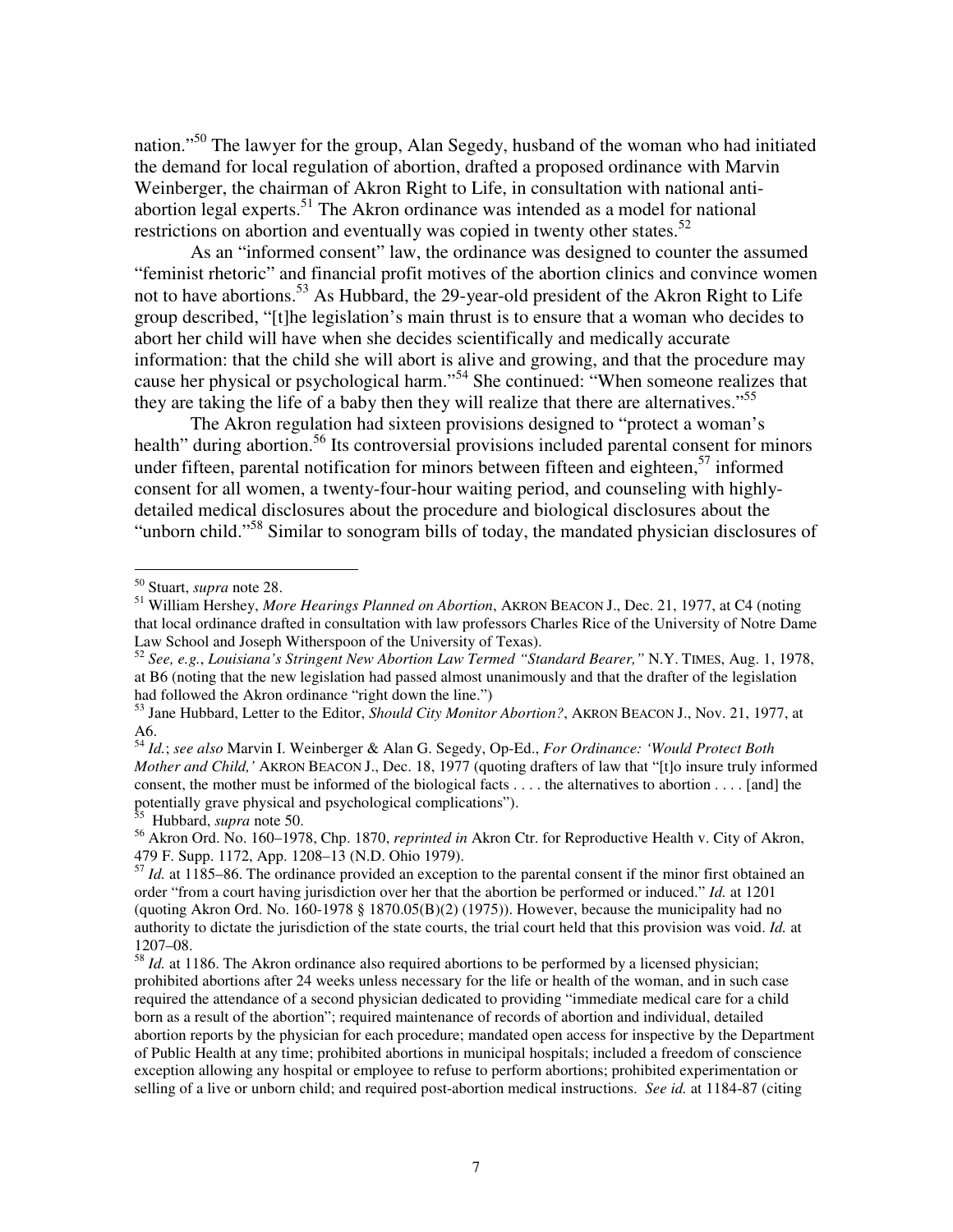the Akron law required a statement that "the unborn child is a human life from the moment of conception" and "a detailed description of the anatomical and physiological characteristics of the particular unborn child" at that point of development including "appearance, mobility, tactile sensitivity including pain, perception or response, brain and heart function, the presence of internal organs and the presence of external members."<sup>59</sup> Like counseling laws enacted in 2011, the Akron ordinance provided that "in order to insure that the consent for the abortion is truly informed," the physician must inform the woman that the "unborn child might be viable and capable of surviving outside the woman if more than 22 weeks," that abortion is a major surgical procedure that can result in serious complications, including "hemorrhage, perforated uterus, infection, menstrual disturbances, sterility and miscarriage in subsequent pregnancies," and that abortion "may worsen existing psychological problems and result in severe emotional disturbances."<sup>60</sup>

The city's chief trial attorney, Willard F. Spicer, advised the council that the ordinance was unconstitutional, stating "[t]here's no question in my mind if the ordinance was passed it would be knocked out (by a judge) very quickly."<sup>61</sup> Similar municipal regulations were passed prior to the Akron law in Chicago and St. Louis, but had been struck down as unconstitutional. $62$  And the parental consent provisions seemed directly contrary to the U.S. Supreme Court's decision in *Planned Parenthood of Central Missouri v. Danforth*, which had struck down a similar statute just two years before.<sup>63</sup> In light of these recent precedents, Spicer advised the council against regulation and identified its exposure to significant attorney fees and damages if it lost the case.<sup>64</sup> Despite this legal advice, the council proceeded with the proposed legislation.<sup>65</sup>

The proposed Akron abortion law triggered a series of heated, public meetings before the City Council Health and Social Service Committee. The meetings attracted several hundred people, despite the blizzard conditions in February 1978, when Akron was

<sup>60</sup> *Akron Ctr.*, 479 F. Supp. at 1202–04 (citing Akron Ord. § 1870.06(B)(5), Informed Consent.)

Akron Ord. § 1870.01–1870.18) . Violation of the ordinance was either a first or third degree misdemeanor, depending upon the specific provision violated. *Id.* at 1187. An earlier version of the ordinance prohibited abortions after twenty-two weeks, required the pregnant woman to be shown pictures of an unborn child, and required notification of the father of the unborn child. William Hershey, *Akron Council Gets Milder Abortion Bill*, AKRON BEACON J., Jan. 10, 1978, at A1; Charles Buffum, *Abortion Bill Nearing Vote*, AKRON BEACON J., Feb. 23, 1978, at B1.

<sup>59</sup> *Akron*, 479 F. Supp. at 1202–03 (quoting Akron Ord. § 1870.06(B)); Charles Buffum, *Abortion: Thorny Issue*, AKRON BEACON J., Dec. 18, 1977, at G1 (stating that "unborn child" provision "would seem to outlaw 'morning after' birth control pills, IUD and some oral contraceptive practices which prevent development after conception")*.* 

<sup>&</sup>lt;sup>61</sup> Memorandum from W.F. Spicer, Chief Trial Counsel, Akron Department of Law, to John V. Frank, 8th Ward Councilman, Akron, Ohio (Feb. 27, 1978) (copy on file with author); Hershey, *Legal Flaws, supra note* 44, at A3; *see also* William Hershey, *Goehler Wants Abortion Vote this Month*, AKRON BEACON J., Feb. 17, 1978, at B1.

<sup>62</sup> *See* Friendship Med. Ctr., Ltd. v. Chi. Bd. of Health, 505 F.2d 1141, 1154 (7th Cir. 1974); Word v. Poelker, 495 F.2d 1349, 1352 (8th Cir. 1974).

<sup>&</sup>lt;sup>63</sup> Planned Parenthood of Cent. Mo. v. Danforth, 428 U.S. 52 (1976) (concluding that the State does not have the constitutional authority to give a third party an absolute and possibly arbitrary veto over the decision of the physician and his patient).

<sup>64</sup> Spicer Memorandum, *supra* note 58.

<sup>65</sup> Hershey, *Legal Flaws*, *supra* note 44.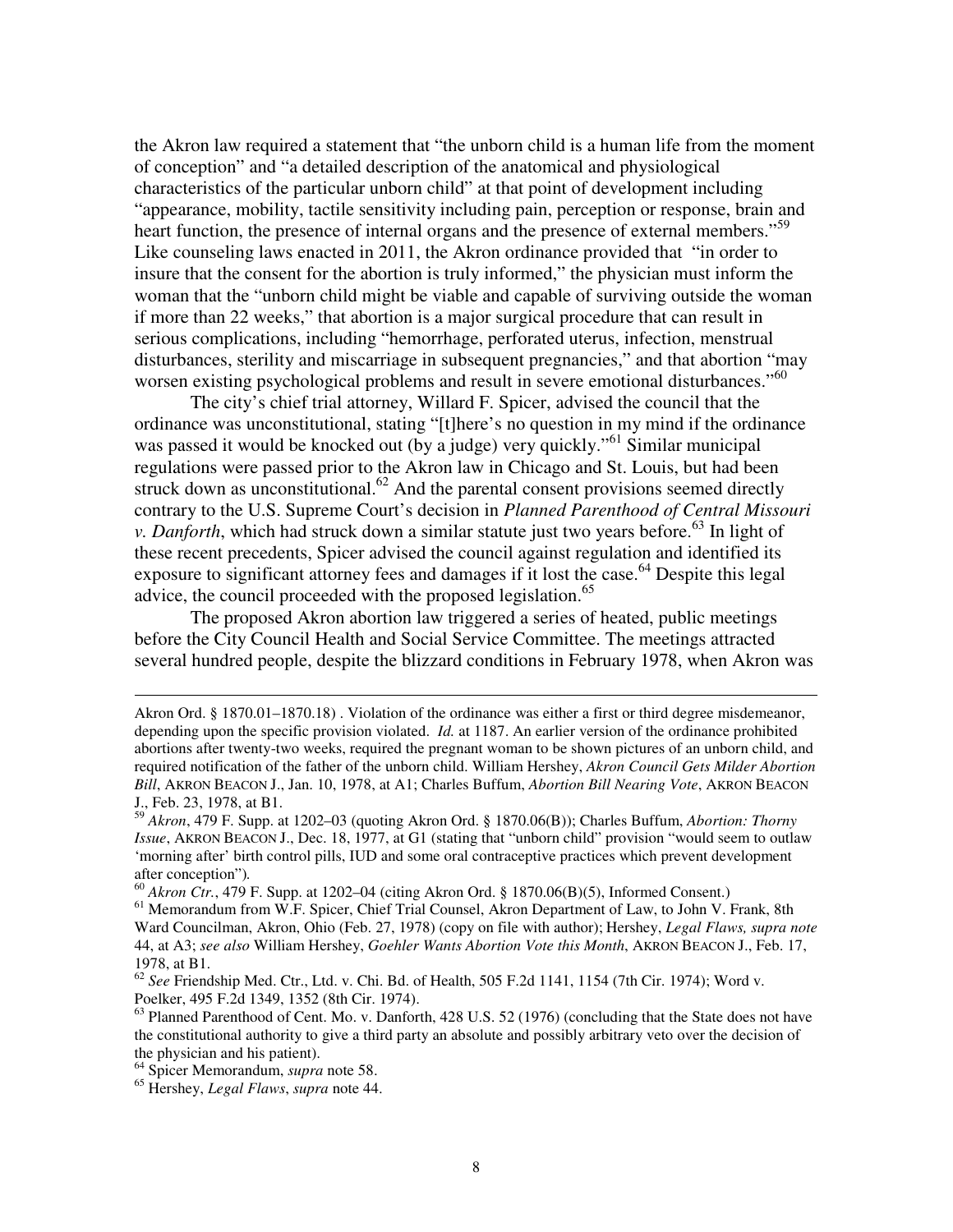covered by the "storm of the century."<sup>66</sup> At the hearings on the abortion law, local representatives from the National Organization of Women (NOW) and the specially created Akron Pro-Choice Coalition led the organized opposition.<sup>67</sup> Local and national members of Right to Life groups led the organized support for the law.<sup>68</sup> The committee permitted the public to speak only at the first hearing.<sup> $69$ </sup> At the second hearing, the committee heard from legal experts from Washington, D.C., Indiana, and Georgia, who disagreed on the legality and constitutionality of the bill, and its informed consent provisions.<sup>70</sup> The third and fourth hearings considered testimony from medical and psychological experts.<sup>71</sup> One particularly controversial speaker was a national Right to Life leader from Cincinnati, Dr. John C. Willke, who self-published the *Handbook of Abortion,* considered the bible of the Right to Life movement.<sup>72</sup> Willke presented provocative slides of fetal life at the hearing, triggering shouting matches in the hall and a walkout led by gynecologists scheduled to speak..<sup>73</sup> The county health director, Dr. C. William Keck, testified against the bill.<sup>74</sup> He argued that no further regulation was needed to insure quality health care for women, as professional medical ethics and existing public health regulation were more than sufficient.<sup>75</sup>

At the end of the day, the standing-room-only crowds seemed evenly divided on the issue of abortion.<sup>76</sup> But the contentious debate "served to divide further a community already at odds over school desegregation and plagued by a declining job base as the tire industry" withdrew from the city.<sup>77</sup> Religious leaders stirred up their constituents, the Catholic bishop actively lobbied his parish, and a Catholic principal and nun lobbied the parents at her school.<sup>78</sup> A minor fire was at the Akron Women's Clinic nine days after a fire at a Cleveland abortion facility put the clinic out of business, mimicking other fires

<sup>66</sup> Jean Peters, *Policing of Abortion Clinics Debated*, AKRON BEACON J., Feb. 5, 1978, at A1; William Hershey, *Abortion Debate Centers on Consent Provisions*, AKRON BEACON J., Jan. 26, 1978, at A1; William Hershey, *More Hearings Planned on Abortion*, AKRON BEACON J., Dec. 21, 1977, at C4.

<sup>67</sup> Peters, *supra* note 63.

<sup>68</sup> *Id.* 

<sup>69</sup> Peggy Rader, *Lawyers Differ on Abortion Proposal Legality*, AKRON BEACON J., Jan. 15, 1978, at C1. <sup>70</sup> *Id.* 

<sup>71</sup> William Hershey, *Abortion Debate Centers on Consent Provisions*, AKRON BEACON J., Jan. 26, 1978, at A1; *Last Session on Abortion is Saturday*, AKRON BEACON J., Feb. 3, 1978, at B1.

<sup>72</sup> Richard McBane, *Fetus Survival is Described in Testimony*, AKRON BEACON J., Sept. 16, 1978, at A10. Dr. Willke also testified in the subsequent trial. *Id. See* J.C. WILLKE & BARBARA WILLKE, HANDBOOK ON ABORTION (1st ed. 1971), *as reprinted in* BEFORE ROE V. WADE, *supra* note 37, at 99–112. <sup>73</sup> *See* Peters, *supra* note 63.

<sup>&</sup>lt;sup>74</sup> Statement by C. William Keck, M.D., M.P.H., to Akron City Council Health & Social Service Committee, Feb. 4, 1978, in Joint Appendix at 304a-309a, City of Akron v. Akron Ctr. for Reproductive Health, 462 U.S. 416 (1983) [hereinafter Keck Statement]; *see* Peters, *supra* note 63.

<sup>75</sup> Keck Statement, *supra* note 72; Peters, *supra* note 63, at A6.

<sup>76</sup> William Hershey, *Akron Abortion Proposal Sparks Heated Exchange*, AKRON BEACON J., Jan. 11, 1978, at A1.

<sup>77</sup> Stuart*, supra* note 28.

<sup>78</sup> William Hershey, *Bishop Urges Council to OK Abortion Bill*, AKRON BEACON J., Jan. 8, 1978, at A1.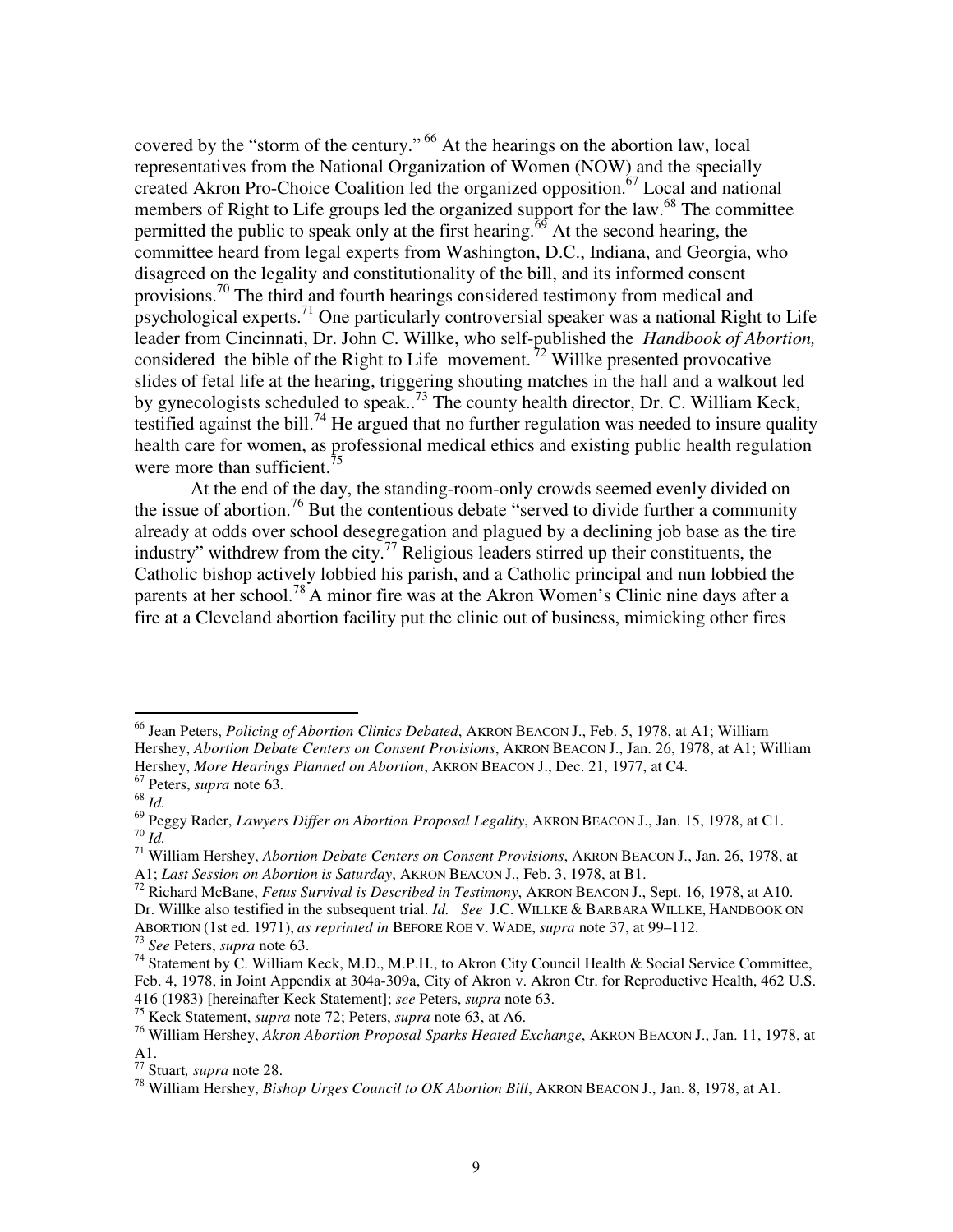and vandalism against clinics nationwide.<sup>79</sup> Community groups on both sides of the issue marched and demonstrated at city hall and elsewhere in town.<sup>80</sup>

Marvin Weinberger, an orthodox Jew and twenty-three-year-old law student, was chairman of the Akron group Citizens for Informed Consent (CIC), and orchestrated the local demonstrations and public relations efforts of the anti-abortion group. The press described Weinberger as an "overzealous" and "aggressive man,"<sup>81</sup> who used "little stunts" to manipulate the media and attract publicity.<sup>82</sup> He appeared on national television, on NBC's *Today Show*, debating Akron obstetrician, Dr. Linda Parenti.<sup>83</sup> Locally, he orchestrated an all-night prayer vigil in frigid weather on the eve of the council vote. Six hundred anti-abortion protestors attended the vigil at the Lutheran church across the street from council chambers. $84$  On the day of the vote, 150 people overflowed council chambers and hallway to hear the final forty-five-minute debate.<sup>85</sup> Approximately thirty protestors paraded outside of chambers, wrapped in blankets against the cold.<sup>86</sup> The national nightly news on all three television channels then in existence featured these protests, making Akron the center of the national debate over abortion.<sup>87</sup>

The Akron city council passed the abortion resolution by a vote of seven to six.<sup>88</sup> The lone Republican on the council, John Frank, voted against the regulation.<sup>89</sup> Frank later said he voted the way he did because of his own personal experience.  $90$  Years before the vote, his girlfriend had an unplanned pregnancy, and he believed the decision to continue the pregnancy was hers alone.<sup>91</sup> He supported her unilateral decision, even though he had

<sup>82</sup> Abe Zaidan, *Press "Manipulator" Weinberger Backs Off*, AKRON BEACON J., Mar. 6, 1978, at A1; David B. Cooper, Op-Ed., *Manipulating the Press?: 'Little Stunts' for Big Issues*, AKRON BEACON J., Mar. 9, 1978, at A6.

<sup>88</sup> Hershey, *Council Passes*, *supra* note 84.

<sup>79</sup> *Abortion Clinic Fire Blamed on Arsonist*, AKRON BEACON J., Mar. 3, 1978, at A1; *see also Arsonists, Vandals Stalk Abortion Clinics*, AKRON BEACON J., Mar. 2, 1978, at A1.

<sup>80</sup> *See, e.g.*, William Canterbury, *Mayor Meets with Bill's Opponents*, AKRON BEACON J., Feb. 12, 1978, at B1 (describing demonstration of three hundred people led by Maryann Baker, president of the Ohio chapter of the National Organization of Women (NOW)).

<sup>81</sup> Stuart, *supra* note 28; Abe Zaidan & William Hershey, *Weinberger Stunt 'Appalls' Kapper*, AKRON BEACON J., Mar. 7, 1978, at B1.

<sup>83</sup> William Hershey, *Abortion Focus to Remain on Akron*, AKRON BEACON J., Mar. 1, 1978, at A1; *Marvin Weinberger and Linda Parenti Debate Akron Abortion Issue*, NBC News, Clev., Ohio, Mar. 1, 1978.

<sup>&</sup>lt;sup>84</sup> William Canterbury, *600 Abortion Foes Shun the Cold During Night-long Candle Rally*, AKRON BEACON J*.*, Feb. 28, 1978, at A1.

<sup>85</sup> William Hershey, *Council Passes Abortion Control Bill; Opponents Vow Challenge in Court*, AKRON BEACON J., Feb. 28, 1978, at A1 [Hershey, *Council Passes*].

<sup>86</sup> *News with David Brinkley* (NBC television broadcast Feb. 28, 1978); *see* Peters, *supra* note 63 (noting that the Akron abortion debate had been spotlighted in the *New York Times,* NBC's Today Show, and CBS's network evening news).

<sup>87</sup> *News with Barbara Walters* (ABC television broadcast Feb. 28, 1978); *News with Walter Kronkite* (CBS television broadcast Feb. 28, 1978); *News with David Brinkley*, *supra* note 85.

<sup>&</sup>lt;sup>89</sup> *Id.*; Letter from Dr. Linda A. Parenti, MD (Akron OB/GYN) to John Frank, Mar. 2, 1978 ("You are in a lonely place, Mr. Frank, and I do not envy you–but I respect you far more than those people of my political party and my 'faith' who have disregarded the law and the greatest law, the Golden Rule, in imposing their morals on everybody else.").

<sup>90</sup> Frank Interview, *supra* note 36.

 $91$  *Id.*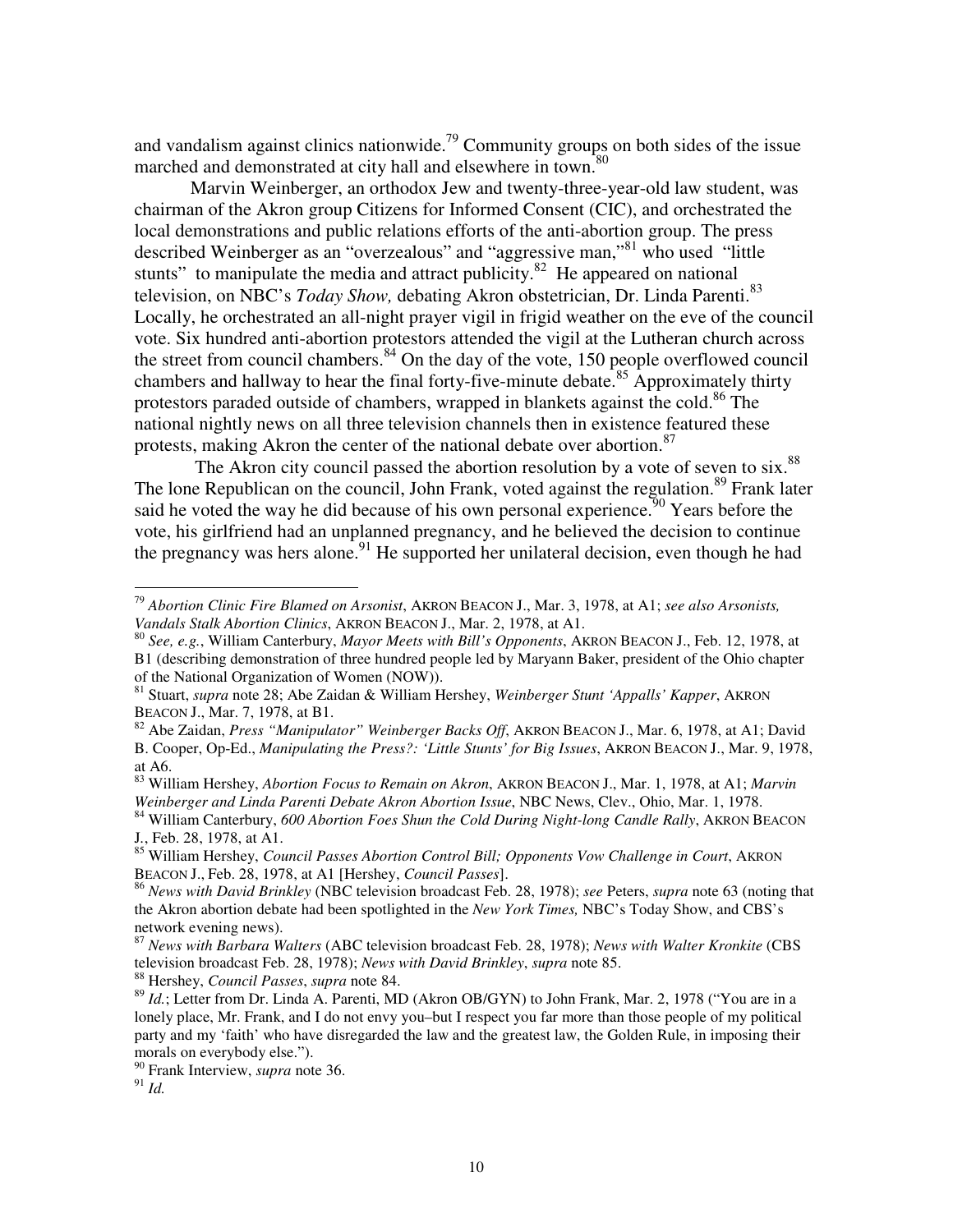not wanted a child, and was obligated to pay child support for the child she chose to have.<sup>92</sup> Frank believed that abortion was simply none of council's business, and that it was a woman's decision whether or not to have a baby—period.<sup>93</sup>

Councilman Ray Kapper led the charge for passage of the law because he was concerned the abortion clinics were preying on young girls, and that a lot of people weren't aware of "what kind of money those rip-off artists were making off teen-agers."<sup>94</sup> Kathleen Greissing, a nurse and one of two women on the council, voted for the ordinance as an assurance of "good quality healthcare" for women.<sup>95</sup> The other councilwoman, Elsie Reaven, voted against the law, and expressed her outrage that the "dominant male faction in council had the arrogance to persist against all reason in burdening and possibly encumbering women."<sup>96</sup> Mayor John Ballard refused to either endorse the bill with his signature or register his opposition through veto, and the bill became law.<sup>97</sup> City attorney, Willard Spicer, predicted, "the ordinance just doesn't stand a chance."<sup>98</sup>

#### **II. MEDICINE AND MORALITY IN THE COURT**

 Three abortion clinics immediately challenged the Akron ordinance, represented by attorneys from the Ohio chapter of ACLU.<sup>99</sup> Clinic directors were concerned that the ordinance's provisions intimidated and harassed women, increased costs of the procedure, and resulted in a loss of privacy for the patients.<sup>100</sup> The president of the national Planned Parenthood organization, Faye Wattleton, called the law "a savage threat to the emotional and physical well-being of women who seek abortions."<sup>101</sup> The ACLU was "dismayed that the advocates of compulsory continued pregnancy managed to persuade the Akron city council to enact such a flagrantly unconstitutional and obnoxious ordinance."<sup>102</sup>

 The ACLU had become the "preeminent litigator on abortion rights" by the time of the Akron challenge.<sup>103</sup> In 1967, the National ACLU organization first adopted a policy

<sup>92</sup> *Id.* 

<sup>93</sup> *Id.* 

<sup>94</sup> Rick Reiff, *No Apology for 1978 Actions, Kapper Says*, AKRON BEACON J., June 16, 1983, at A15.

<sup>95</sup> *News with David Brinkley*, *supra* note 85.

<sup>96</sup> Hershey, *Council Passes*, *supra* note 84; *News with David Brinkley*, *supra* note 85; *see generally News with Walter Kronkite*, *supra* note 86.

<sup>97</sup> *Abortion a 'Private Matter' Ballard Says*, AKRON BEACON J., Dec. 28, 1977, at B1 (quoting the mayor as saying his own personal view is that abortion is a private matter, but could be "'a legitimate legislative area [for] setting standards'"); *Mayor's Decision Lauded, Criticized*, AKRON BEACON J., Mar. 8, 1978, at A11 (quoting City Council President Ray Kapper as saying this was "typical John Ballard posture, trying to be all things to all people" and taking "the easy way out"); Editorial, *Fast Ruling on Ordinance Would Serve Community*, AKRON BEACON J., Mar. 9, 1978, at A6; Editorial, *The Abortion Issue . . . in Akron*, WASH. POST, Sept. 11, 1982, at A22.

<sup>98</sup> Spicer Memorandum, *supra* note 58*.* 

<sup>99</sup> *Groups Pledge to Fight Akron's Abortion Law*, TOLEDO BLADE, Mar. 1, 1978, at 1; William Hershey, *Suit Challenges City Abortion Law*, AKRON BEACON J., Apr. 20, 1978, at A1.

<sup>100</sup> *Id.*; *see also* Gail Sweeney, Op-Ed., *Against Ordinance: 'An Infringement of Rights, Privacy*,*'* AKRON BEACON J., Dec. 18, 1977, at G1.

<sup>101</sup> *See Groups Pledge*, *supra* note 97.

 $102$  *Id.* 

<sup>103</sup> *Id.* at 139.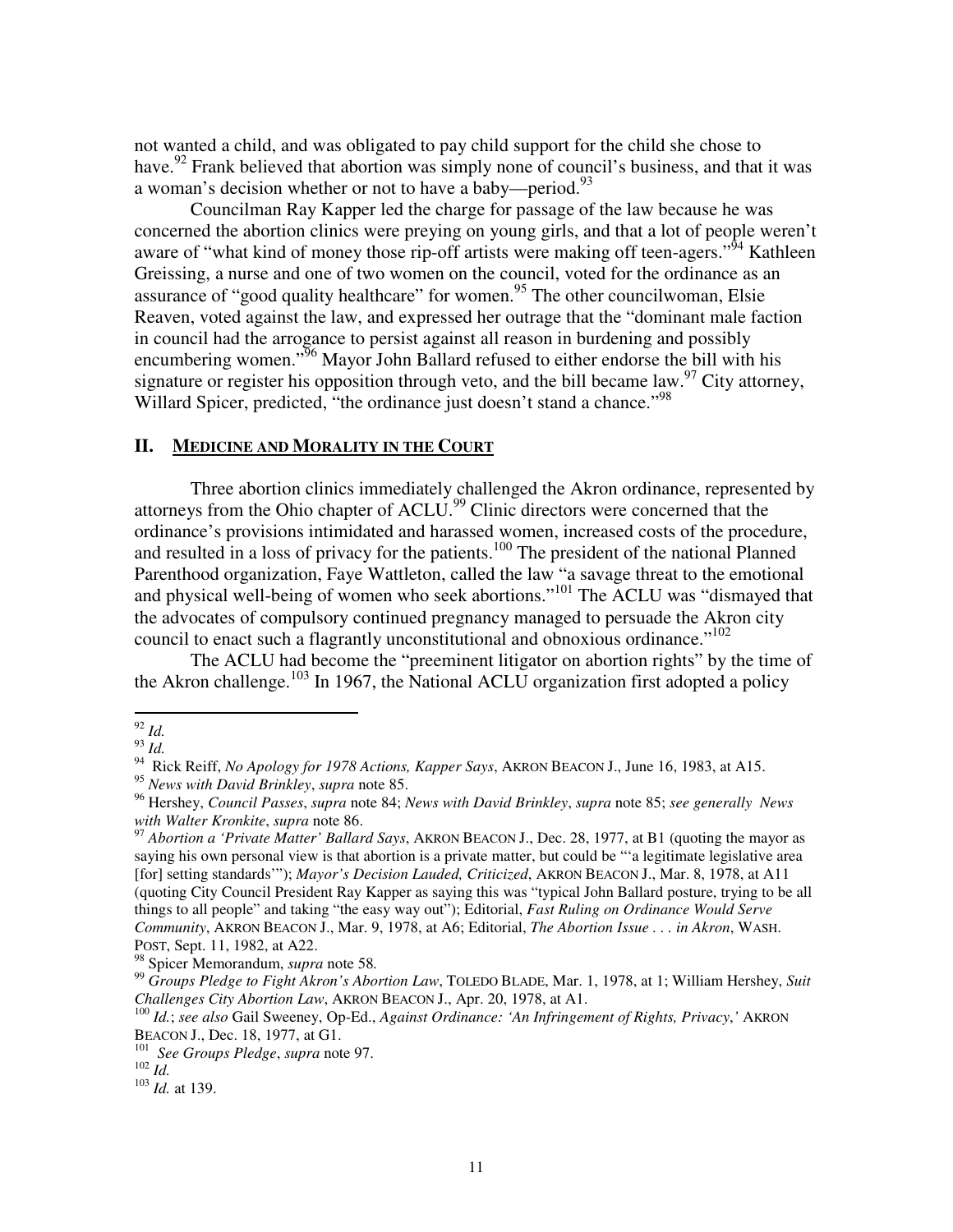endorsing the unrestricted right of a woman to choose an abortion before viability.<sup>104</sup> Instigated by lawyer and board member Dorothy Kenyon, the ACLU National Board joined the chorus of other groups that had begun to question the illegality of abortion in the early 1960s.<sup>105</sup> "The ACLU's policy aligned it closely with the emerging women's rights movement, but attorneys who worked on ACLU abortion cases were not necessarily governed by feminist instincts."<sup>106</sup> Board members, including the few women, did not identify as feminists (meaning man-hating), but instead were motivated by broader concerns of privacy.<sup>107</sup> In 1972, the board voted to make the women's rights agenda a national priority, establishing Ruth Bader Ginsburg's Women's Rights Project, funded with seed money from the Ford Foundation and Playboy.<sup>108</sup>

Abortion had not always been illegal. At common law, abortion was permissible until the time of quickening late in the fourth month.<sup>109</sup> States first criminalized it in the mid-nineteenth century, concerned about the increase in abortions, injury to women from surgical malpractice, lobbying by the medical profession , and anti-feminist beliefs against women's autonomy as child-bearers and midwives. $110$  In the 1960s, doctors and public health officials became troubled by the tragic injuries and deaths of women from illegal, back-alley abortions.<sup>111</sup> As a result, in 1962, the American Law Institute proposed therapeutic abortion laws that permitted doctors to perform abortions they believed were justified for a woman's physical or mental health.<sup>112</sup> The growing feminist movement adopted abortion as a centerpiece of its wider agenda for women's rights.<sup>113</sup> Feminists connected their demand for women's full economic and public participation with the ability of women to remove the burdens of childbearing by controlling their reproductive lives.<sup>114</sup> By 1970, four states had legalized abortion, and courts in seven other states struck

 $\overline{a}$ 

<sup>111</sup> BEFORE ROE V. WADE, *supra* note 37, at xii.

<sup>113</sup> BEFORE ROE V. WADE, *supra* note 37, at xii, 35.

<sup>&</sup>lt;sup>104</sup> WHEELER, *supra* note 25, at 128.

<sup>105</sup> *Id.* at 126-28.

<sup>106</sup> *Id.* at 131.

<sup>107</sup> *Id.* The ACLU wrote a brief in *United States v. Vuitch*, 402 U.S. 62 (1971), the first abortion case considered by the Supreme Court, arguing that the right of privacy associated with intimate relations and procreative choice in contraception established in the landmark case *Griswold v. Connecticut*, 381 U.S. 479 (1965),should extend to abortion. WHEELER, *supra* note 25, at 134. Only Justice Douglas was persuaded, and the Court affirmed the constitutionality of the criminal laws against abortion. 402 U.S. 62. However, the day after the *Vuitch* decision was announced, the Court voted to hear *Roe v. Wade.* LINDA GREENHOUSE, BECOMING JUSTICE BLACKMUN 78 (2005).

<sup>108</sup> WHEELER, *supra* note 25, at 134.

<sup>109</sup> Roe v. Wade, 410 U.S. 113, 132–38 (1973); JAMES C. MOHR, ABORTION IN AMERICA: THE ORIGINS AND EVOLUTION OF NATIONAL POLICY, 1800-1900, at 3 (1978).

<sup>110</sup> MOHR, *supra* note 107; Reva B. Siegel*, Reasoning From the Body: A Historical Perspective on Abortion Regulation and Questions of Equal Protection*, 44 STANFORD L. REV. 261 (1992).

<sup>112</sup> American Law Institute Abortion Policy (1962), *reprinted in* BEFORE ROE V. WADE, *supra* note 37, at 25 (justifying abortion if the doctor believes there is a risk to physical or mental health of the mother, if the child would be born with grave physical or mental defect, or if the pregnancy resulted from rape, incest, or other felonious intercourse). Twelve states adopted part of the ALI's recommendation. *Id.* 

<sup>&</sup>lt;sup>114</sup> *Id.* at 35. In 1969, feminist leader Betty Friedan gave an influential speech declaring that abortion was the right of women to control their own bodies, their own lives, and their own place in society. Betty Friedan, *Abortion: A Woman's Civil Right* (Feb. 1969), *in* BEFORE ROE V. WADE, *supra* note 37, at 38–40.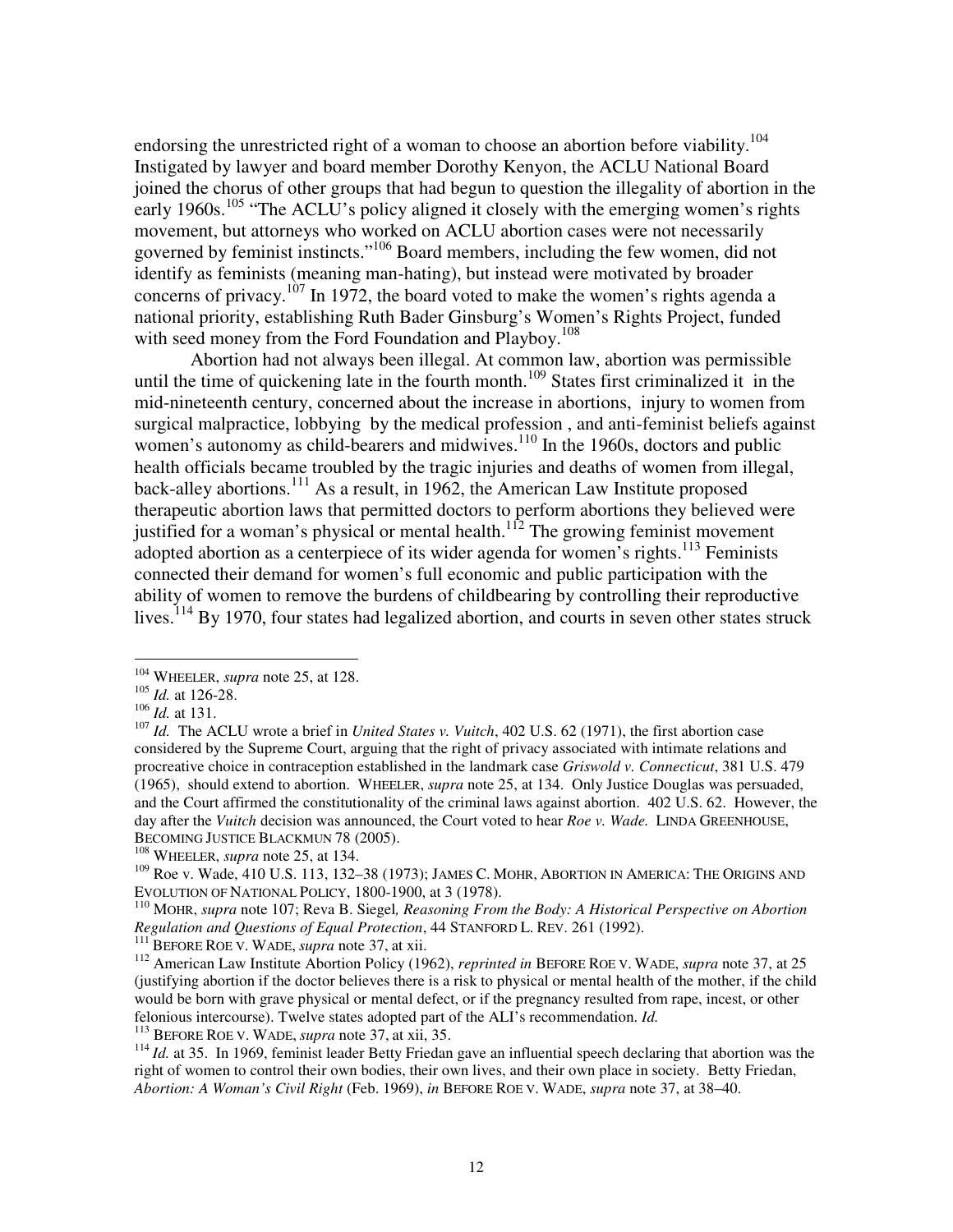down their criminal statutes.<sup>115</sup> In 1972, the American Bar Association (ABA) approved a Uniform Abortion Act that would have placed no limitations on abortion during the first twenty weeks of pregnancy, similar to the policy of the ACLU.<sup>116</sup>

In 1973, *Roe v. Wade* recognized a woman's fundamental privacy right to choose an abortion.<sup>117</sup> The Supreme Court held that privacy rights inherent in the Constitution protect a woman's right to choose abortion as advised by her doctor.<sup>118</sup> The Court rejected the therapeutic approach in a companion case,  $\frac{1}{19}$  but still viewed the abortion issue through a medical lens. The majority opinion written by Justice Blackmun, a former counsel to the Mayo Clinic, drew on medical science to accommodate both the woman's privacy rights and the state's interest in protecting the fetus as it developed. The Court crafted a trimester approach that divided pregnancy into three terms.<sup>120</sup> The *Roe* Court held that no governmental restrictions were permissible during the first term when the woman's fundamental right to choose an abortion was paramount.<sup>121</sup> Thus much like the original common law, *Roe* created a framework that permitted abortions until approximately the time of quickening, but regulated abortions during the later terms of pregnancy.<sup>122</sup> Despite *Roe's* attempt at reconciling competing constitutional interests, state legislatures immediately began to test the limits of the permissibility of abortion in the first trimester.<sup>123</sup>

Building on this precedent, the ACLU litigated the *Akron* case as a question of medical science and the rights of physicians. However, it did not follow its own national policy of supporting abortion based on women's autonomy, and the medical approach instead had the effect of rendering women invisible.<sup>124</sup> "Casting abortion as a medical decision shifts the focus away from women . . . . [P]rotecting physicians' rights provided little or no foundation for according women rights. Indeed, it undermined women and their rights by denying them the respect necessary to support their right of choice."<sup>125</sup> As Bonnie Bolitho, counselor at one of the abortion clinics and a witness in the case later said, "It was pretty clear to me that the vast majority of men involved in this were not interested in the

<sup>115</sup> Nancy Ford, *The Evolution of a Constitutional Right to an Abortion: Fashioned in the 1970s and Secured in the 1980s*, 4 J. LEGAL MED. 271, 273 n.9 (1983) (noting that Alaska, Hawaii, New York, and Washington legalized abortion).

 $^{116}$  Roe v. Wade, 410 U.S. 113, 146–47 nn.40 & 41 (1973) (citing 58 A.B.A. J. 380 (1972)). In 1973, a post-*Roe* ABA revision of the Uniform Abortion Act would have permitted abortion during the first thirteen weeks of pregnancy by the woman herself, with the advice of a physician, contemplating the advent of the morning-after-pill even though such a drug was not yet available. *See* ABA Committee Proceedings, Revised Uniform Abortion Act, Aug. 7, 1973, at 4, available at http://heinonline.org. The revision would also have allowed unrestricted abortion from thirteen weeks to the time of viability by a physician in a medical facility. *Id.* 

<sup>117</sup> *Roe*, 410 U.S. at 153–54.

<sup>118</sup> *Id.* at 153.

<sup>119</sup> Doe v. Bolton, 410 U.S. 179 (1973).

<sup>120</sup> *Roe*, 410 U.S. at 164–66.

<sup>121</sup> *Id.* at 164.

<sup>122</sup> *Id.* at 164–66.

<sup>123</sup> *See generally* Ford, *supra* note 113.

<sup>124</sup> *See* Elizabeth Reilly, *The "Jurisprudence Of Doubt": How the Premises of the Supreme Court's Abortion Jurisprudence Undermine Procreative Liberty*, 14 J.L. & POL. 757, 779 (1998).  $^{125}$  *Id.*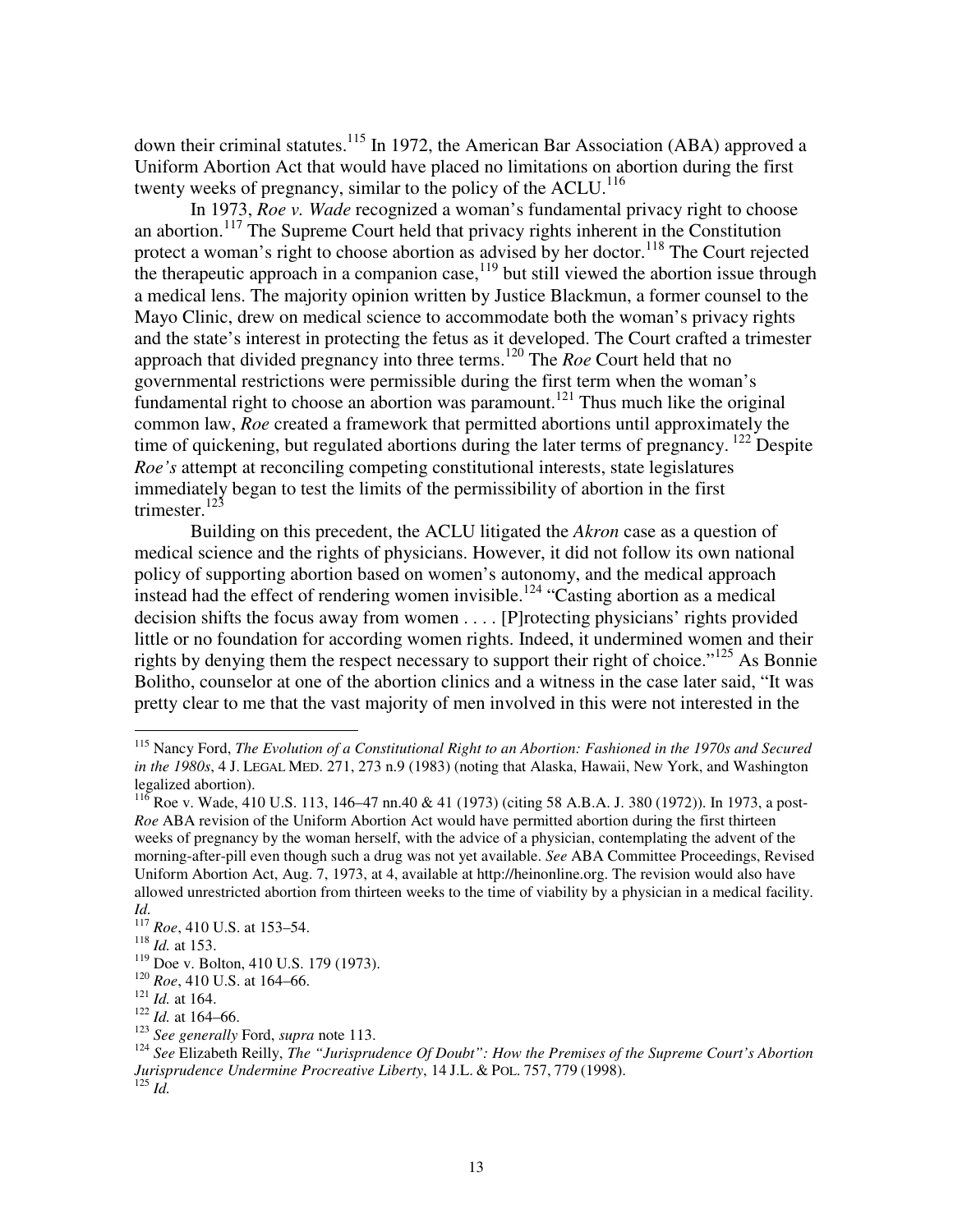lives of individual women."<sup>126</sup> The *Akron* trial was litigated by male lawyers, pursued by a male plaintiff physician, grounded in the expert evidence of male physicians, lobbied in the press by male leaders of the ACLU and Citizens for Informed Consent, reported by male journalists, legislated by male council members, and decided by a male judge.<sup>127</sup> Women were relegated to the sidelines, even though the core issue in the case was their fundamental right to self-autonomy.

 The *Akron* case began quietly. "Although passage of the ordinance . . . resulted in demonstrations on both sides of the issue, the opening day of testimony brought only a handful of spectators to the federal building in Akron.<sup>"128</sup> The federal district court granted the plaintiffs' temporary restraining order staying enforcement of the law.<sup>129</sup> Trial was delayed several months at the city's request. $130$ 

 The first litigation hurdle was finding a proper plaintiff. Pregnant women were reluctant, and even afraid, to become plaintiffs in the case.<sup>131</sup> One putative plaintiff, "Linda" Loe," filed a motion detailing her fear from the publicity surrounding the case, and the potential embarrassment and harassment because of the "personal nature" of the proceedings.<sup>132</sup> The trial judge refused to allow any pregnant woman or physician to proceed anonymously under pseudonyms, as was commonly done in abortion cases.<sup>133</sup>

By then, anti-abortion fervor was strong in the community, as the brief in support of the motion to proceed with pseudonyms explained, "[M]any citizens of Akron, Ohio, have had a strong emotional reaction to the debate over the propriety of abortion."<sup>134</sup> The brief detailed the "[m]anifestations of strife" that occurred, including regular public demonstrations, threatening and harassing telephone calls and letters, and one act of arson.<sup>135</sup> Even plaintiffs' lead counsel, Stephan Landsman, a professor at Cleveland-Marshall College of Law, initially turned down the case because he did not want abortion

<sup>126</sup> Bolitho Interview, *supra* note 36.

<sup>&</sup>lt;sup>127</sup>For example, a lead story in the *Akron Beacon Journal* reporting the trial court's decision in the case featured the photographs of five leading men in the case, but no women. Dennis McEaneney, *Who Won?…Both Sides Claim Victory After Contie Decision*, AKRON BEACON J., Aug. 22, 1979, at A8 (including Marvin Weinberger, Chairman of the local anti-abortion Citizens for Informed Consent committee, ACLU Ohio Executive Director Benson Wolman, Councilman Ray Kapper, Councilman Reggie Brooks, and former Assistant City Law Director James Bickett).

<sup>128</sup> Richard McBane, *Many Not Informed, Says Abortion Witness*, AKRON BEACON J., Sept. 6, 1978. <sup>129</sup> *Akron,* 479 F. Supp. at 1181. The defendants then consented to a preliminary injunction. *Id.*; *Abortion Control Law is Postponed in Akron*, N.Y. TIMES, April 27, 1978, at A16.

<sup>130</sup> William Hershey, *Abortion Trial Delayed Until this Fall*, AKRON BEACON J., May 24, 1978, at D1.

<sup>&</sup>lt;sup>131</sup> See Motion of the Plaintiff to Present an Affidavit of Plaintiff Loe in a Sealed Envelope, in Joint App. at 42a, *supra* note 71; Affidavit of Linda Loe, May 3, 1978, in Joint App. at 51a, *supra* note 71. <sup>132</sup> *Id.* 

<sup>133</sup>Akron Ctr. for Reproductive Health v. City of Akron, Order Denying Motion, in Joint App. at 57a, *supra* note 71; *ACLU Will Refile: Judge Rejects Suit's Plaintiff*, AKRON BEACON J., May 4, 1978, at B1; *Attorneys Seek to Keep Pair in Abortion Lawsuit*, AKRON BEACON J., May 15, 1978, at A9; *Contie Blocks Abortion Appeal*, AKRON BEACON J., May 16, 1978, at C6 (refusing plaintiffs' motion to appeal denial of motion to proceed anonymously).

<sup>&</sup>lt;sup>134</sup> Brief in Support of Motion to Reconsider, in Joint App. 61a, *supra* note 71. <sup>135</sup> *Id.*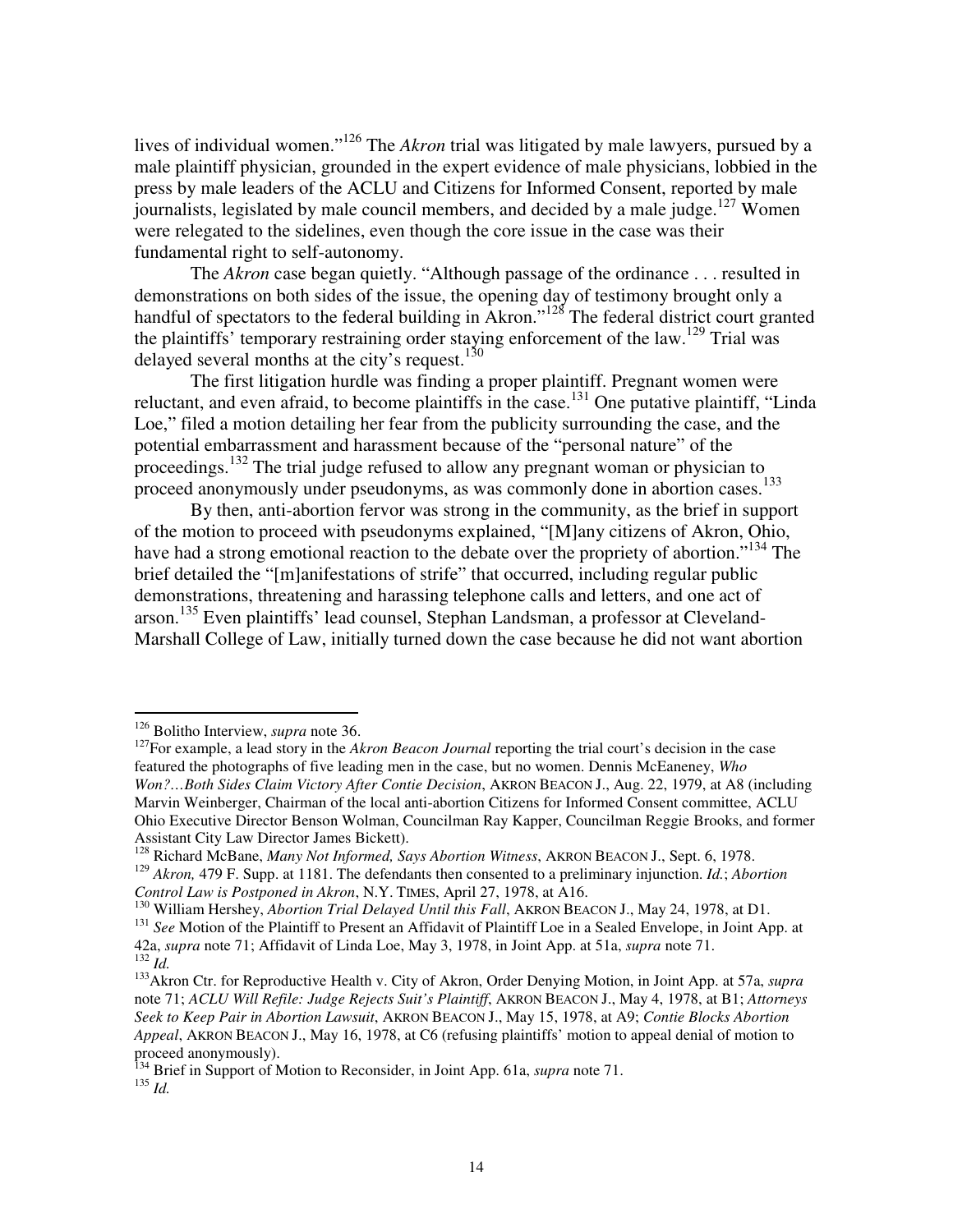demonstrations in front of his house.<sup>136</sup> His wife, however, said "are you kidding me?," and convinced him to take the case.<sup>137</sup> The case proceeded with the clinics and one named physician as plaintiffs.<sup>138</sup>

 The plaintiffs initially honed in on the religious motivations for the law.<sup>139</sup> They attempted to frame the case as a foundational question of whether local legislatures were permitted to legislate on the basis of religion.<sup>140</sup> They argued the true motivation for the passage of the ordinance was religious, and therefore in violation of the First Amendment's establishment of religion clause.<sup>141</sup> The primary evidence of an impermissible religious motive was the preamble to the ordinance. WHEREAS, it is the finding of Council that there is no point in time between the union of sperm and egg, or at least the blastocyst stage and the birth of the infant at which point we can say the unborn child is not a human life, and that the changes occurring between implantation, a six-weeks embryo, a six-month fetus, and a one-week-old child, or a mature adult are merely stages of development and maturation.<sup>142</sup>

The district court rejected the assumption that this clause was "clearly and singularly a 'religious belief."<sup>143</sup> Judge Leroy Contie stated that an "individual's belief of when life begins can be based upon scientific or philosophical belief rather than religious."<sup>144</sup> The judge refused to inquire into the actual motives of the legislators.<sup>145</sup> He acknowledged that

plaintiffs' position may be that in the minds of the seven members of Akron City Council who voted in favor of [the] Ordinance . . . the belief that human life exists . . . is clearly and singularly a religious belief. If this is plaintiffs' position, they certainly failed to prove their case in this regard.<sup>146</sup>

<sup>136</sup> Landsman Interview, *supra* note 36; Virginia Wiegand, *Two Dedicated Lawyers Take Fight to High Court*, AKRON BEACON J., Nov. 28, 1982, at A4 (profiling lawyers Alan Segedy and Stephan Landsman). <sup>137</sup> Landsman Interview, *supra* note 36*.* 

<sup>&</sup>lt;sup>138</sup> The plaintiffs were the Akron Center for Reproductive Health, Womencare, Inc., Akron Women's Clinic, and Dr. Robert Bliss of Cincinnati. William Hershey, *Abortion Clinics Must Provide Data*, July 13, 1978; Richard McBane, *Foes of Abortion Law Score Breakthrough*, AKRON BEACON J., July 29, 1978, at A9. The defendants tried to make a point of this lack of a real party in interest later in the Supreme Court, arguing that there was no real patient challenging the statute. The minor point had no effect, because *Roe v. Wade* and subsequent abortion cases had clearly granted physicians standing to sue, as one of the Justices reminded defense counsel at oral argument. *See* Transcript of Oral Argument at \*3–\*4, City of Akron v. Akron Ctr. for Reprod. Health, 462 U.S. 416 (1983) (No. 81–746), 1982 U.S. Trans. LEXIS 51.

<sup>&</sup>lt;sup>139</sup> Akron Ctr. for Reprod. Health v. City of Akron, 479 F. Supp. 1172, 1189 (N.D. Ohio 1979).

<sup>140</sup> *Id.*  <sup>141</sup> *Id.* 

<sup>142</sup> *Id.* at 1189 (quoting Akron Ordinance No. 160-1978, ch. 1870).

<sup>143</sup> *Id.* at 1189.

 $^{144}$  *Id.* 

 $145$   $\frac{1}{4}$ .

<sup>146</sup> *Id.* at 1189 n.8.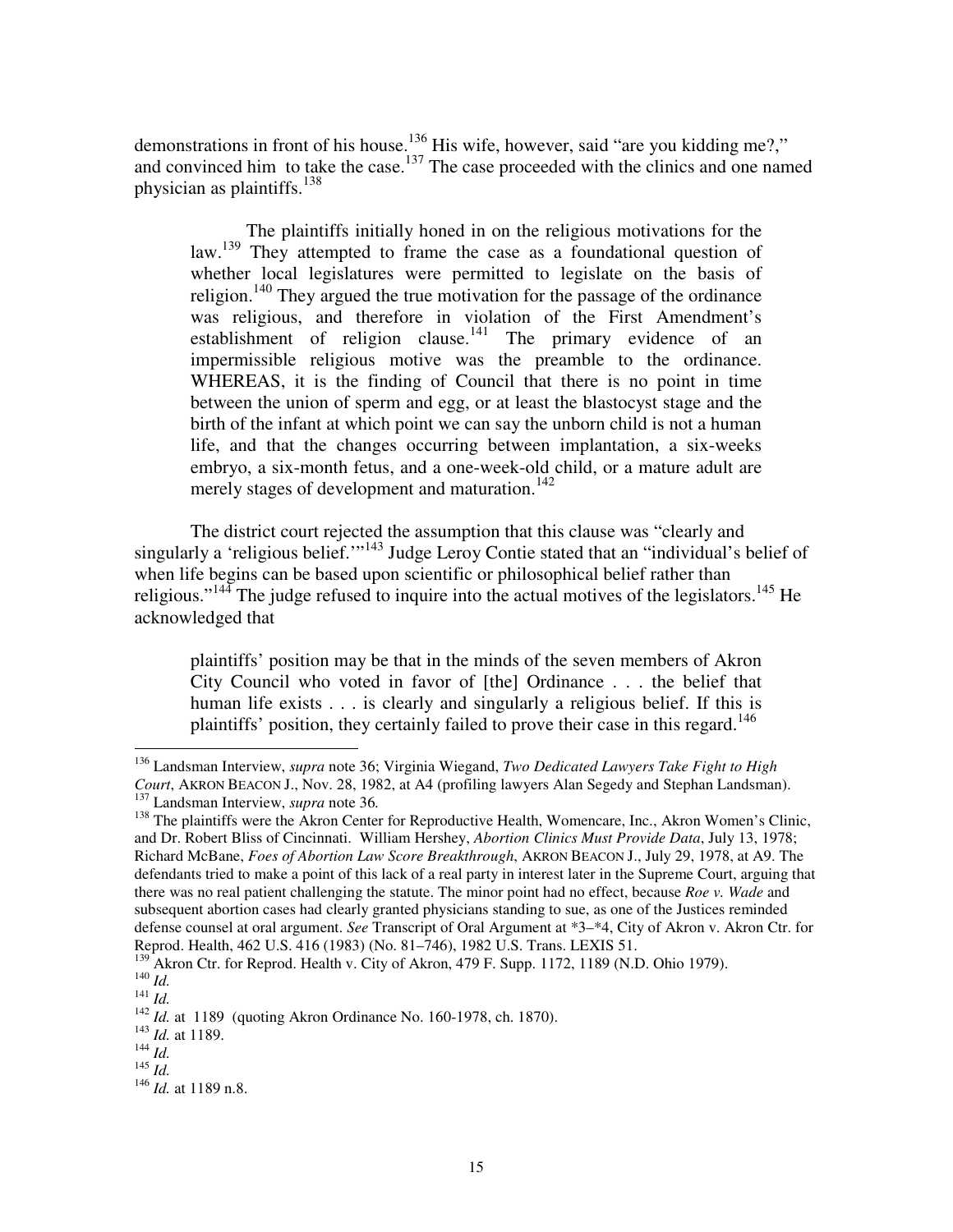He also held that it would be improper to inquire into the actual "in fact" motives of the legislators under existing law.<sup>147</sup> Judge Contie found that there were numerous possible secular purposes to the law, including "the state's valid interests in maternal health and the potentiality of human life" and thus did not present an Establishment Clause problem.<sup>148</sup> The fact that the purpose coincided with a religious purpose was irrelevant.<sup>149</sup>

Judge Contie also expressly distanced himself and the opinion from the national political controversy over abortion:

Analytically, however, this case is no different than the numerous others that come before the Court. It is the duty of this Court to determine the controversy before it based upon the requirements of the Constitution as expounded by the Supreme Court and the Court of Appeals for the Sixth Circuit. In considering the present case, this Court has attempted to do just that, nothing more and nothing less.<sup>150</sup>

He added a footnote, quoting Justice Felix Frankfurter on the role of personal opinion in judicial decision-making:

As a member of this Court I am not justified in writing my private notions of policy into the Constitution, no matter how deeply I may cherish them or how mischievous I may deem their disregard. . . . It can never be emphasized too much that one's own opinion about the wisdom or evil of a law should be excluded altogether when one is doing one's duty on the bench. $151$ 

People assumed that Judge Contie personally opposed abortion because he was Catholic.<sup>152</sup> A Nixon appointee, the conservative, Italian-American Contie was the first Northern District judge to sit in Akron beginning in 1971, and was appointed in 1982 by President Ronald Reagan to the United States Court of Appeals for the Sixth Circuit where he would serve for thirty years.<sup>153</sup> Contie was respected for his hard work, and generally considered

<sup>147</sup> *Id.*

<sup>148</sup> *Akron*, 479 F. Supp. at 1194.

<sup>149</sup> *Id.* at 1189–90, *aff'd* 651 F.2d 1198, 1201 (6th Cir. 1981) (finding "[t]he district court gave full and thoughtful consideration to claims of the plaintiffs that the ordinance violates the First Amendment requirement of separation of church and state and . . . rejected these claims.").

 $^{150}$ *Id.* at 1180–81 (internal citations omitted).

<sup>151</sup> *Id.* at 1180–81 n.2 (quoting *West Va. Bd. of Educ. v. Barnette*, 319 U.S. 624, 647 (1943) and Frankfurter's dissent from opinion invalidating state requirement that students salute the American flag).

<sup>152</sup> *See* Sheldon Goldman, *The Politics of Appointing Catholics to the Federal Courts,* 4 U. ST. THOMAS L.J. 193, 212 (2006) (noting that memorandum to President Reagan nominating Contie emphasized that "'Judge Contie was enthusiastically endorsed by many Italian organizations and is a member of the Sons of Italy.'") (citations omitted)).

<sup>&</sup>lt;sup>153</sup> Proceedings, Presentation of Portrait of The Honorable Leroy J. Contie, Jr., 856 F.2d XCIII, XCVII (1988); Editorial, *Leroy J. Contie, Jr. A Legal Career Defined by Intelligence and Service*, AKRON BEACON J., May 15, 2001, at A8; Carl Chancellor, *Leroy Contie, Jr., Former Appellate Judge, Dies at 81; Stark*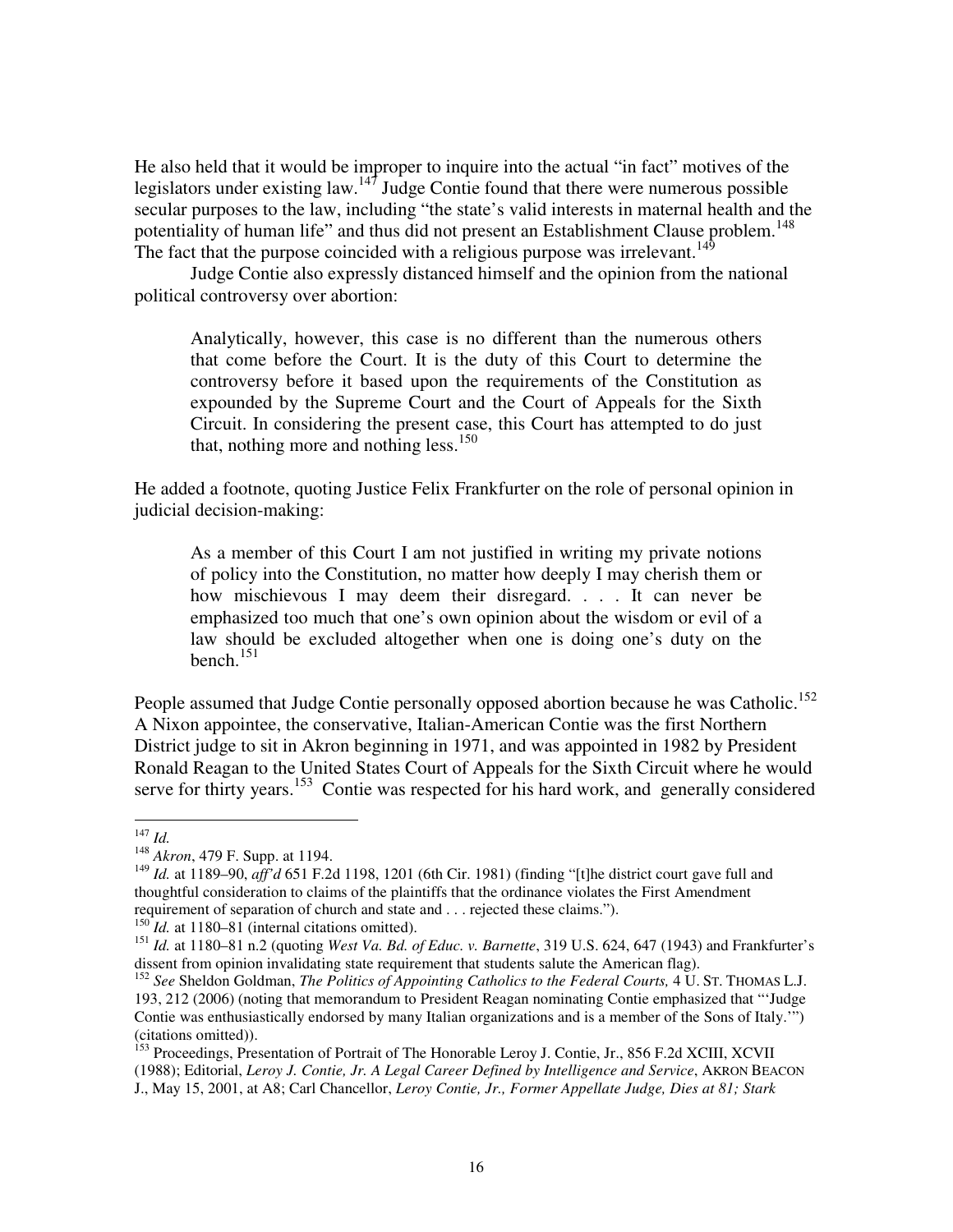by attorneys to be a "great judge."<sup>154</sup> "[H]e established a reputation as an industrious, conscientious, and thoroughly professional judge."<sup>155</sup> Contie was also known as a "pretty tough character."<sup>156</sup> He had served as law director for the City of Canton and was wellknown for his aggressive attack on local mafia crime and police corruption, which led to the bombing of his home.<sup>157</sup> Judge Contie "ruled in cases of great importance to the community, from the desegregation lawsuit involving the Akron Public Schools to a sex discrimination case against the former Akron National Bank."<sup>158</sup>

With Contie eliminating the First Amendment claim, the case proceeded as one about physicians and medical expertise. Justice Blackmun's opinion in *Roe*, based on his experience as general counsel for the Mayo Clinic, seemed to call for this type of healthcare approach, as it conceptualized abortion as an issue of doctors' care of their female patients.<sup>159</sup> The plaintiffs in *Akron Center for Reproductive Health, Inc. v. City of Akron* focused on the restrictions on the doctor's medical decision-making.<sup>160</sup> The defendant city responded with medical appeals, arguing that concerns over maternal health necessitated regulation.<sup>161</sup> The case became a battle of the male experts.<sup>162</sup> The plaintiffs, supported by the national ACLU, presented top prestigious medical experts; indeed, one

*Resident Served 30 Years at Federal Post Before Retiring Last Year*, AKRON BEACON J., May 14, 2001, at D7.

<sup>155</sup> Contie Proceedings, *supra* note 151, at XCIII ("To say that he is conscientious misses the mark or is inadequate; for there never has been a harder working judge");

<sup>156</sup> Landsman Interview, *supra* note 36.

 $\overline{a}$ 

<sup>157</sup> Contie Proceedings, *supra* note 151, at XCVII (describing how "one evening as he was sitting in his living room, dynamite was placed near the outside wall of his home where he was sitting. His wife, Janice, was injured in the explosion and she sustained a miscarriage. Even though extensive damage was done to the house and to the neighbor's residence, fortunately, Judge Contie was not injured.").

<sup>158</sup> Editorial, *supra* note 151; *see, e.g., School Closing Upset, but Akron is Cleared on Most Bias Charges*, N.Y. TIMES, April 7, 1980, at A12 (noting compromise decision in which Judge Contie cleared city of charges of racial bias but found school-closing plans discriminatory).

<sup>159</sup> See Roe v. Wade, 410 U.S. 113, 165 (1973) ("The decision vindicates the right of the physician to administer medical treatment according to his professional judgment."); Linda Greenhouse, *The Evolution of a Justice*, N.Y. TIMES MAGAZINE, Apr. 10, 2005 ("For Blackmun, who had spent nine years as general counsel to the Mayo Clinic and who held the medical profession in high regard, state laws that criminalized abortion were indeed troublesome -- not, particularly, because they interfered with the rights of women but because they put doctors at risk for using their best judgment in treating their pregnant patients."). <sup>160</sup> Plaintiffs made an equal protection claim that the law unconstitutionally singled out abortion and did not similarly regulate other comparable medical procedures. Akron Ctr. for Reprod. Health v. City of Akron, 479 F. Supp. 1172, 1195 (N.D. Ohio 1979). They made several due process claims based on the right of the physician to practice medicine according to his or her best judgment, the right of the physician to give medical treatment and advice following accepted medical standards, and the rights of the clinics to provide counseling, education and services relevant to the abortion decision. *See Akron,* 479 F. Supp. at 1198. The district court rejected all of these and based its decision on the alternative claim of the right of the patients of physicians and clinics "to make and effectuate the decision to terminate their pregnancy." *Id.* at 1198. <sup>161</sup> *Id.* at 1205, 1207.

<sup>162</sup> Richard McBane, *Doctors Give Their Views on Abortion*, AKRON BEACON J., Sept. 14, 1978, at D1; Richard McBane, *Psychiatrist Supports Abortion Provisions*, AKRON BEACON J., Sept. 15, 1978, at B1; Richard McBane, *Doctors and ACLU Disagree*, AKRON BEACON J., Sept. 19, 1978, at B1.

<sup>&</sup>lt;sup>154</sup> Contie Proceedings, *supra* note 151, at XCVIII ("[H]e blended large measures of hard work and common sense with his exceptional legal ability"); Chancellor, *supra* note 151; Landsman Interview, *supra* note 36.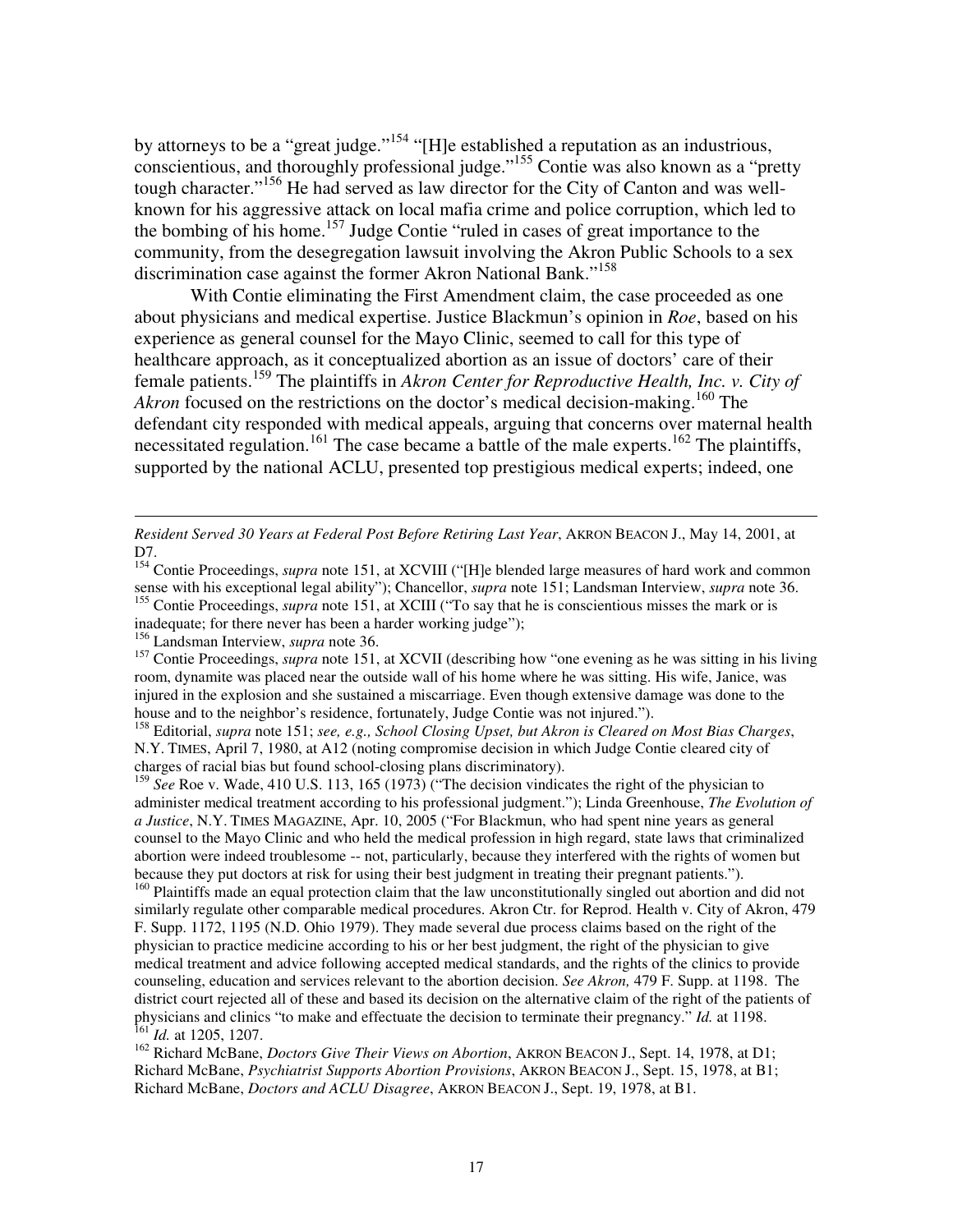had received a Nobel Prize in the Physiology of Medicine.<sup>163</sup> The defense experts, proffered by the Right-to-Life intervenors who effectively led the defense case, proffered less impressive witnesses who were more easily discredited on cross-examination.<sup>164</sup>

One year later, Judge Contie issued a compromise decision in the Akron abortion case; both sides claimed victory.<sup>165</sup> The local newspaper noted that "[b]y striking down some sections and upholding others, he appears to have accomplished the impossible: convinced both sides in the suit that they had won."<sup>166</sup> Anti-abortion leaders called the ruling "terrific" and "a major victory for pro-life people."<sup>167</sup> Benson Wolman, executive director of the Ohio ACLU retorted, "[a]nother such victory and they (the anti-abortionists) will be permanently undone."<sup>168</sup> The decision invalidated parental consent, parental notification, detailed informed consent, disposal requirements, and clinic inspection.<sup>169</sup> On the other hand, it upheld the 24-hour waiting period, the doctor's explanation of risks and procedures, the hospital requirement for second trimester abortions, and reporting requirements.<sup>170</sup> Contie's approach was careful and measured. The court seemed to be searching for a practical way to split the proverbial baby, constrained to follow the commands of *Roe*, but resistant to the evolving concepts of feminist equality.<sup>171</sup> An editorial in the local paper thought "Judge Contie's ruling should put an end to the bitterness that has enveloped this controversy, and should, once more, demonstrate the importance of the individual in determining a right that is so personal and private."<sup>172</sup>

Early reactions to the decision by the City suggested that it would not appeal.<sup>173</sup> "City Council President Ray Kapper (D-at large), a prime mover behind the legislation said, 'I don't expect an appeal by the city. It's over. We lost, we lost.'<sup>174</sup> He added, "[m]y intent was to regulate clinics and it became an emotional thing which I would not like to

<sup>&</sup>lt;sup>163</sup> Transcript Excerpt of Trial Testimony of Dr. Frederick Robbins, Dean of Case Western Reserve School of Medicine and recipient of 1954 Nobel Prize, in Joint Appendix at 207a, City of Akron v. Akron Ctr. for Reproductive Health, 462 U.S. 416 (1983).

<sup>164</sup> Landsman Interview, *supra* note 36. The judge allowed an Akron pediatrician, Francois Seguin and a mother of a 13-year-old girl, Patricia Black, to intervene to protect the rights of unborn children and the parents of teenage daughters. *Akron*, 479 F. Supp. at 1181. They were represented by Alan Segedy, author of the Akron ordinance. William Hershey, *Court Order Delays Akron Abortion Law*, AKRON BEACON J., Apr. 28, 1978, at A1.

<sup>165</sup> Editorial, *Ruling on Abortion Law Seems Logical and Wise*, AKRON BEACON J., Aug. 23, 1979, at A6 [hereinafter *Logical and Wise*].

<sup>166</sup> *Id.* 

<sup>167</sup> *Id.* 

<sup>168</sup>*Id.*; McEaneney, *supra* note 125.

<sup>&</sup>lt;sup>169</sup>Akron Ctr. for Reprod. Health v. City of Akron, 479 F. Supp. 1172, 1201–07, 1215 (N.D. Ohio 1979). <sup>170</sup> *Id.* The court refused to consider a challenge to the entirety of the law, and denied plaintiffs standing to challenge the constitutionality of the ordinance's requirements that abortions be provided by licensed physicians, in licensed hospitals or facilities, banned in municipal hospitals, have an emergency exception, be banned after twenty-four weeks presumptive viability, require the Akron Department of Health to report and collect information, provide a hospital and provider exemption for those who refuse to perform abortions, and bans on the experimentation or sale of the unborn or live child. *Id.* at 1182–88, 1215.

<sup>171</sup> *See id.* at 1215.

<sup>172</sup> *Logical and Wise*, *supra* note 162.

<sup>173</sup> *Id.*

<sup>174</sup> William Hershey, *Parts of Akron Abortion Law Struck Down*, AKRON BEACON J., Aug. 22, 1979, at A1.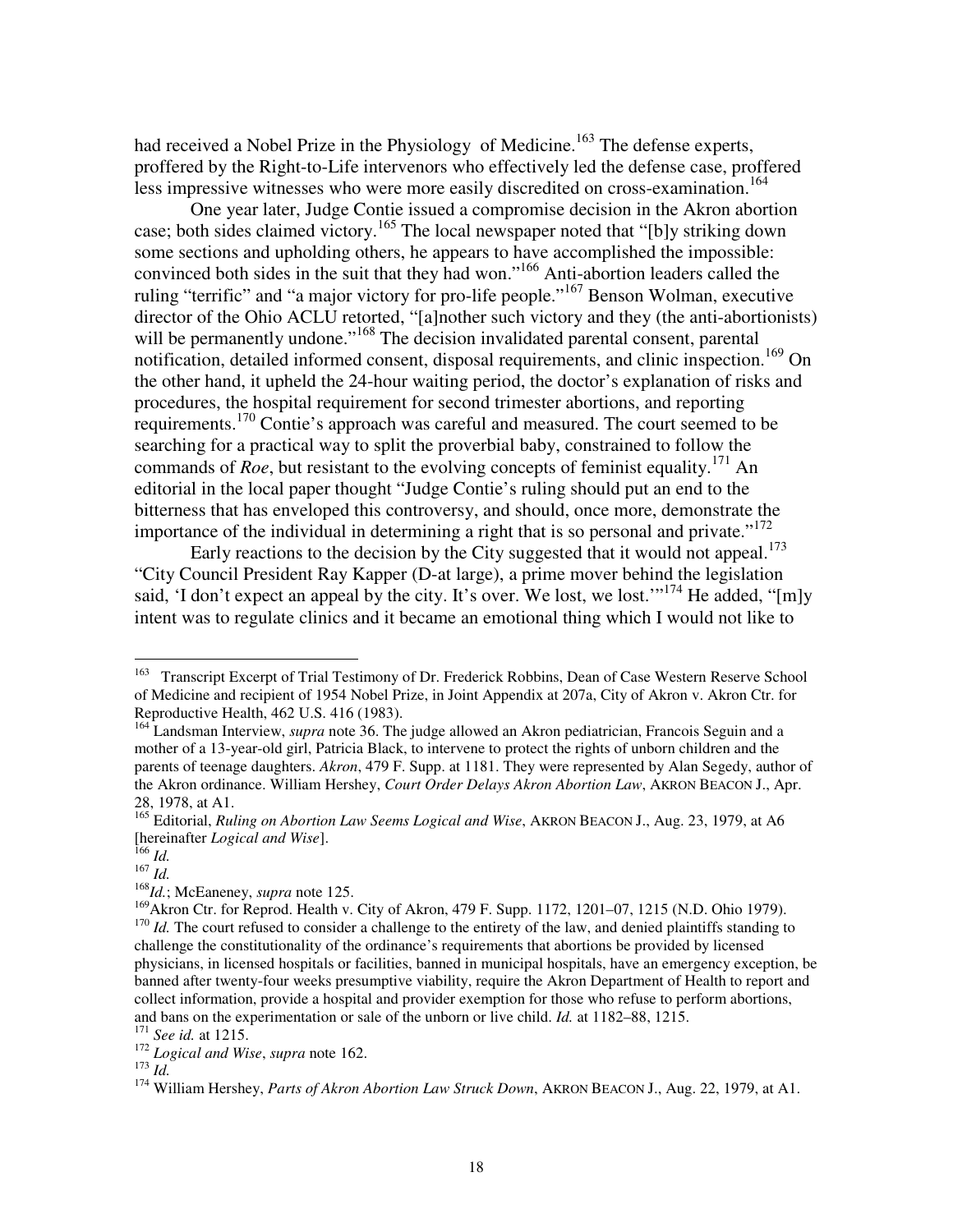see again."<sup>175</sup> "The court has spoken and I'll abide by what the court has said."<sup>176</sup> Kapper was defeated in the subsequent mayoral campaign and the new Mayor Roy Ray decided to appeal the decision.<sup>177</sup> Councilwoman Elsie Reaven was not surprised, as she had thought Council would appeal the decision.<sup>178</sup> "They don't care how it tears up the community or how much it costs. They are very narrowly single-minded."<sup>179</sup>

 On appeal, the United States Court of Appeals for the Sixth Circuit overruled Contie's compromise.<sup>180</sup> In a split decision, the appellate court invalidated most of the Akron provisions, upholding only the parental notification and hospital requirements.<sup>181</sup> The majority opinion criticized Contie for employing a less demanding judicial review than that required by *Roe* for first trimester restrictions.<sup>182</sup> Contie had failed to analyze whether there were compelling interests for first-term regulations as required by the Supreme Court in *Roe*, and instead analyzed the law under a less exacting test of whether the regulations were unduly burdensome or rationally related to a legitimate government purpose. 183

The dissenting judge, Cornelia Kennedy, appreciated that the majority's opinion seemed to conform to *Roe*, but queried whether that opinion was still the controlling law.<sup>184</sup> She stated that "[l]anguage from the earliest abortion decisions supports the majority's conclusion that only a compelling state interest will justify significant first trimester abortion regulation."<sup>185</sup> But she noted that "there appears to have been some shift on the issue in the Supreme Court's decisions . . . ."<sup>186</sup> Indeed, this shift in the abortion jurisprudence would become apparent when the Supreme Court granted certiorari in the *Akron* case.

# **III. AN ISSUE OF SUPREME IMPORTANCE**

Akron remained in the national spotlight as the case proceeded to the United States Supreme Court.<sup>187</sup> But the tenor of the case was different at this level of the litigation. As

<sup>175</sup> *Id.*

<sup>176</sup> McEaneney, *supra* note 125.

<sup>177</sup> Peterson, *supra* note 40.

<sup>&</sup>lt;sup>178</sup> McEaneney, *supra* note 125.

<sup>179</sup> *Id.*

<sup>180</sup> Jim Carney, *U.S. Appeals Court Voids Part of Akron Abortion Law*, AKRON BEACON J., June 13, 1981, at A1.

<sup>&</sup>lt;sup>181</sup> Akron Ctr. for Reproductive Health v. Akron, 651 F.2d 1198, 1206, 1208, 1210 (6th Cir. 1981). The appellate court applied Supreme Court precedent decided after the trial court's decision in *Akron* to uphold these two provisions. *See* Gary-Northwest Ind. Women's Servs., Inc. v. Orr, 101 S. Ct. 2012 (1981) (upholding second trimester hospital requirement); H. L. v. Matheson, 450 U.S. 398 (1981) (upholding parental notification requirement).

<sup>182</sup> *Akron*, 651 F.2d at 1203–04.

<sup>183</sup> *Id.*; *see also id.* at 1215 (Kennedy, J., dissenting).

<sup>&</sup>lt;sup>184</sup> *Id.* at 1212–14 (Kennedy, J., dissenting).

<sup>185</sup> *Id.* at 1212.

 $186 \frac{1}{1}$ 

<sup>187</sup> Virginia Wiegand, *Abortion Puts Akron in Spotlight*, AKRON BEACON J., Nov. 28, 1982, at A1 ("Akron is in the national news again, but over an issue its residents (and politicians) probably wish would go away.").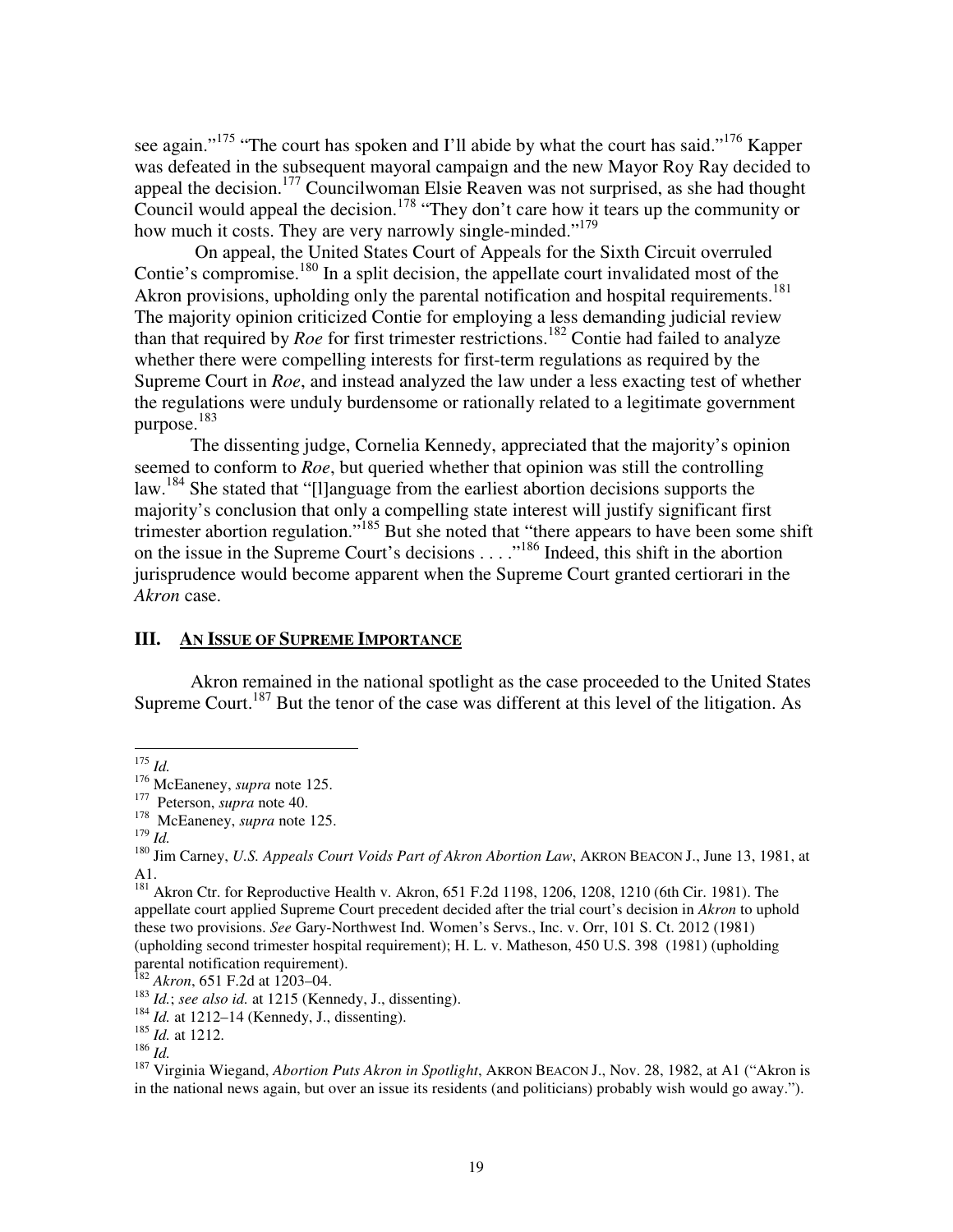Akron law director Robert Pritt noted, "[i]t's a different world down here."<sup>188</sup> He explained, "[o]nce you get away from the local political scene, you can concentrate on just the issues, just the law."<sup>189</sup>

Plaintiffs maintained their strategic focus on the legal rights of the physicians, characterizing the Akron abortion ordinance as a "straightjacket on the physician."<sup>190</sup> Amicus briefs filed by the American Medical Association and other professional medical associations bolstered this argument.<sup>191</sup> Dr. James Breen, the president of the American College of Obstetricians and Gynecologists, stated his concern that, if not overturned, the law might serve to "[dictate] to the nation's physicians how they are to carry out the individual practice of medicine."<sup>192</sup> The plaintiffs supplemented their challenge with arguments about the rights of women.<sup>193</sup> They argued that the requirements of the Akron law "rob[] the woman of independence in the abortion decision-making process" and "treat women as irrational decision-makers who must be forced to reconsider their choice of an abortion."<sup>194</sup>

 The Supreme Court definitively struck down the Akron ordinance, reaffirming its abortion rights jurisprudence ten years after *Roe v. Wade*. <sup>195</sup> "[T]he Court reached beyond the Akron case, using the decision as a vehicle to make a very deliberate, very forceful point."<sup>196</sup> Justice Lewis Powell, writing for the majority in a six to three decision, adhered to *stare decisis* and followed both the spirit and rule of *Roe*. <sup>197</sup> "[T]he Court repeatedly and consistently has accepted and applied the basic principle that a woman has a fundamental right to make the highly personal choice whether or not to terminate her pregnancy."<sup>198</sup>

<sup>193</sup> See Brief of Committee on Abortion Rights and Assistance for Sterilization Abuse et al., as Amici Curiae in City of Akron v. Akron Ctr. for Reprod. Health, 462 U.S. 416 (1982), 1982 U.S. S. Ct. Briefs LEXIS 1557 (arguing that law was unconstitutional on equal protection grounds because it perpetuated sex-based stereotypes).

[hereinafter Greenhouse, *High Court*].

<sup>197</sup> *Akron II*, 462 U.S. at 419–20.

<sup>188</sup> Virginia Wiegand, *Akron Abortion Issue Now Up to Justices*, AKRON BEACON J., Dec. 1, 1982, at E1. <sup>189</sup> *Id.* 

<sup>190</sup> Transcript of Oral Argument, *supra* note 136, at 31.

<sup>&</sup>lt;sup>191</sup> See Rick Reiff, *Four Medical Groups File Briefs Against Akron's Abortion Law*, AKRON BEACON J., Aug. 28, 1982, at A1 (reporting that professional medical associations filed amicus briefs opposing the ordinance regulating abortions because "provisions in the ordinance would interfere with a woman's right to seek and obtain medical care and present obstacles to sound medical practice"). <sup>192</sup> *Id.*

<sup>194</sup> Transcript of Oral Argument, *supra* note 136, at 27; Virginia Wiegand, *ACLU, City Argue in High Court*, AKRON BEACON J., Nov. 30, 1982, at A1.

<sup>195</sup> City of Akron v. Akron Ctr. for Reprod. Health, 462 U.S. 416, 420 (1983) ; *see also* Linda Greenhouse, *Court Reaffirms Right to Abortion and Bars Variety of Local Curbs*, N.Y. TIMES, June 16, 1983, at A1. <sup>196</sup> Linda Greenhouse, *High Court Clears Up Any Doubts on Abortion*, N.Y. TIMES, June 19, 1983, at E7

<sup>198</sup> *Id*. at 420 n.1; *see generally* Peter Prieto, City of Akron v. Akron Center for Reprod. Health, Inc.: *Stare Decisis Prevails, but for How Long?*, 38 U. MIAMI L. REV. 921 (1984). When the conservative Justice Powell was later asked why he supported abortion, he answered based on personal experience rather than constitutional theory. Linda Greenhouse, *Lewis Powell, Crucial Centrist Justice, Dies at 90*, N.Y. TIMES, Aug. 26, 1998, at A1; David Westin, *Eulogy: Lewis Powell*, TIME, Sept. 7, 1998. He told the story of a young, black messenger at his old law firm in Richmond, Virginia who was terrified that he would be arrested for the death of his girlfriend, for whom he had helped get an illegal abortion from a "back-alley butcher." Greenhouse, *supra*. Powell helped negotiate with the city prosecutor and no charges were ever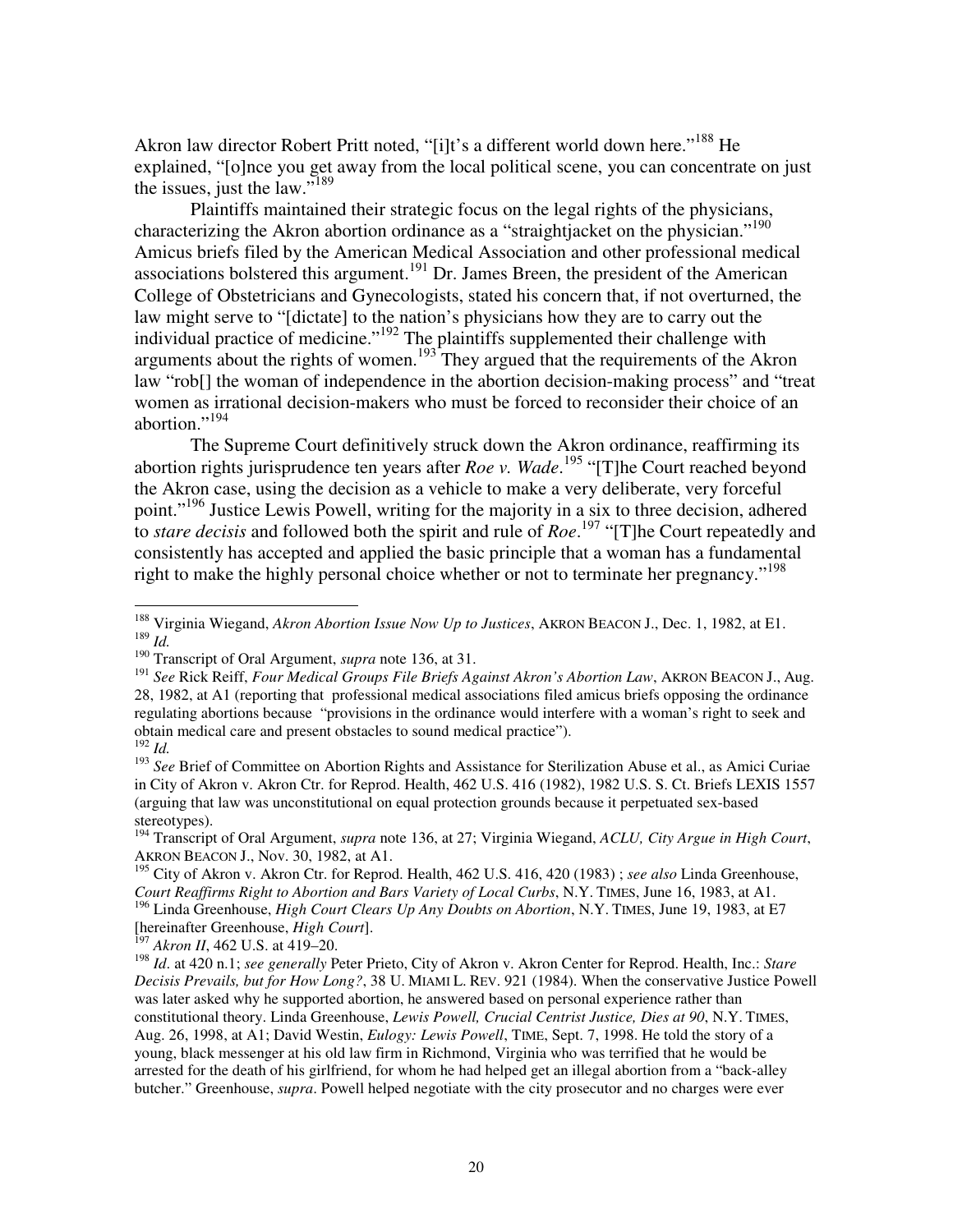The Court applied heightened scrutiny to invalidate all of the ordinance requirements that were appealed: hospitalization, parental consent, informed consent, disclosures, the 24 hour-waiting period, and the disposal process.<sup>199</sup> The majority found that these regulations placed significant obstacles in the pregnant woman's path and that the legislative motivations went "beyond permissible limits."<sup>200</sup> The Court understood the impact of the Akron law, stating: "[I]t is fair to say that much of the information required is designed not to inform the woman's consent but rather to persuade her to withhold it altogether."<sup>201</sup>

Sandra Day O'Connor, the Court's newest justice, dissented.<sup>202</sup> She questioned the premise of the Court's abortion jurisprudence built on three distinct trimesters.<sup>203</sup> In a nowfamous quote, she wrote, "[t]he *Roe* framework . . . is clearly on a collision course with itself."<sup>204</sup> O'Connor argued for abandonment of the three-stage approach of *Roe* in which regulations in the first trimester were evaluated under strict scrutiny and those for later trimesters were evaluated under a rational basis standard.<sup>205</sup> She found that the *Akron* case illustrated why "the trimester approach is a completely unworkable method of accommodating the conflicting personal rights and compelling state interests that are involved in the abortion context."<sup>206</sup> Instead, she would have applied an "unduly burdensome" standard throughout pregnancy that would ask whether the "regulation rationally relates to a legitimate state purpose."<sup>207</sup>

The majority expressly rejected the undue burdensome standard as meaningless, finding that it "would uphold virtually any abortion regulation under a rational-basis test," and indeed, O'Connor would have upheld all of the Akron regulations.<sup>208</sup> Nevertheless, she found the undue burden standard to be the appropriate test because the recognized fundamental right of abortion was limited, and not absolute.<sup>209</sup> She preferred resolving the complex and extremely sensitive issue of abortion through the legislative process, but

brought. *Id.* Powell gained an appreciation for the practical implications of the legal issue of abortion and its impact of people of different races and economic class. *Id.*

 $199$ <sup> $199$ </sup>*Akron II*, 462 U.S. at 452. The Court did not consider the constitutionality of the parental notification provision because it was not challenged by the plaintiffs on appeal. *Id.* at 439 n.29. The Sixth Circuit had upheld the parental notification requirement in light of the intervening Supreme Court precedent. *See* H. L. v. Matheson, 450 U.S. 398 (1981) (upholding parental notification statute for immature, dependent minors). <sup>200</sup>*Akron*, 462 U.S. at 444.

 $^{201}$ *Id.* 

<sup>&</sup>lt;sup>202</sup> *Id.* at 452 (O'Connor, J., dissenting).

<sup>&</sup>lt;sup>203</sup> *Id.* (O'Connor, J., dissenting).

 $204$  *Id.* at 458 (O'Connor, J., dissenting).

<sup>205</sup> *Id.* at 453–54 (O'Connor, J., dissenting).

<sup>206</sup> *Akron*, 462 U.S. at 454 (O'Connor, J., dissenting).

<sup>207</sup> *Id.* at 453 (O'Connor, J., dissenting). "Viewed two decades later, Justice O'Connor's dissent in *City of Akron* appeared to be an example of *reculer pour mieux sauter*—a seeming retreat that firmed up a right under strong attack." John A. Robertson, *Introductory Essay, Decision Rules and Abortion Rights: Justice O'Connor, Trimesters, and* City of Akron, *in* A DOCUMENTARY HISTORY OF THE LEGAL ASPECTS OF ABORTION IN THE UNITED STATES: *CITY OF AKRON V. AKRON CENTER FOR REPRODUCTIVE HEALTH*, v.I, at xiv (Roy M. Mersky & Kumar Percy Jayasuriya, eds. 2007).

 $^{208}$  *Akron*, 462 U.S. at 421 n.1 & 466–74 (O'Connor, J., dissenting). She suggested that precedent demonstrated an undue burden sufficient to show the unconstitutionality of an abortion regulation where regulations involved absolute obstacles or severe limitations on the abortion decision. *Id*. at 464. <sup>209</sup> *Id.* (O'Connor, J., dissenting).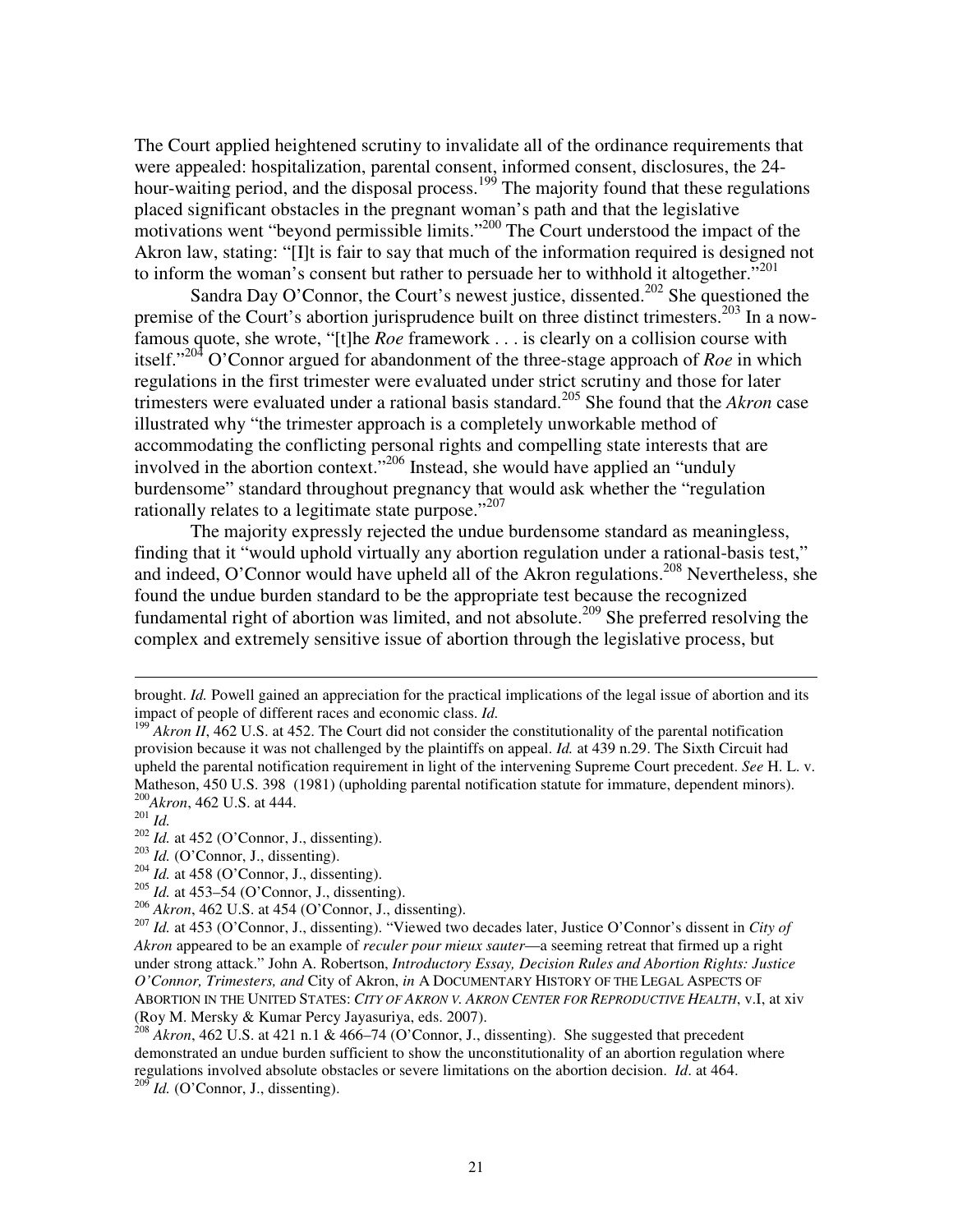explained that deference to the legislature was not the reason for her articulation of an alternative standard.<sup>210</sup>

 However, the government lawyers defending the abortion regulations had focused on legislative deference in arguing for a more lenient constitutional standard of oversight for abortion regulations. The Solicitor General for the Reagan Administration, Rex Lee, suggested a more lenient "undue burden" standard.<sup>211</sup> When Justice Blackmun, author of the *Roe* opinion, called him out, asking, "Mr. Solicitor General, are you asking that *Roe v. Wade* be overruled?," Lee quickly backtracked, saying that "was an issue for another day," and that he was instead asking for deference to the legislature as the policymaking body.<sup>2</sup> The lead attorney for the City of Akron, Robert Pritt, also defended the case on the basis of legislative power, as embodied in the notion of local home rule.<sup>213</sup> By the end of the long case, however, he became concerned about the law on moral grounds and the "tremendous amount of money" allegedly being made by the clinics, though many years later he reflected on the fact that "maybe as a male I don't get it and just can't get it."<sup>214</sup>

The Supreme Court's decision in *Akron* was an enormous victory for women's rights, even as it was a "legal embarrassment for the Reagan Administration."<sup>215</sup> Linda Greenhouse of the *New York Times* described how "the decision changed the framework of the abortion debate." $^{216}$ 

 It subtly shifted the burden of battle. Until last week, the burden was on pro-choice advocates who were fighting to preserve the status quo. There was always the argument that the Supreme Court in 1973 had not fully understood the implications of what it was doing, that *Roe v. Wade* would wash away like a sand castle under the relentless waves of hostile opinion.

Last week, when six men, whose average age is 73 and who have a decade of reflection behind them, reaffirmed their initial stand, the constitutional right to abortion became the status quo as it had not been before. . . . With the decision, the right to abortion—exercised last year by

 $^{210}$  *Id.* at 465 (O'Connor, J., dissenting).

<sup>&</sup>lt;sup>211</sup> Transcript of Oral Argument, *supra* note 136, at 14.. Justice Samuel Alito, then a Justice Department lawyer working for the Reagan Administration, wrote a memorandum to the Solicitor General suggesting a strategy in the *Akron* case that would help overturn abortion rights. *Preface*, in DOCUMENTARY HISTORY, *supra* note 205, at x. *See Justice Department Joins Akron Abortion Plea*, AKRON BEACON J., July 29, 1982 ("[T]he filing of the brief marks the first time the Justice Department has acted in an abortion case in which the federal government is not a party and no federal law is involved.").

<sup>212</sup> Transcript of Oral Argument, *supra* note 136, at 24:04, *available at* http://www.oyez.org/cases/1980- 1989/1982/1982\_81\_746; *see* LINCOLN CAPLAN, THE TENTH JUSTICE: THE SOLICITOR GENERAL AND THE RULE OF LAW 105–06 (1987).

<sup>213</sup> Pritt Interview, *supra* note 36; Rick Reiff, *Abortion Law Appeal is Sought*, AKRON BEACON J., Oct. 20, 1981, at C1.

<sup>214</sup> Pritt Interview, *supra* note 36.

<sup>215</sup> Greenhouse, *High Court*, *supra* note 194; Don Bandy et al., *Action Called a 'Victory for Women,'* AKRON BEACON J., June 15, 1983, at A1.

<sup>216</sup> Greenhouse, *High Court*, *supra* note 194.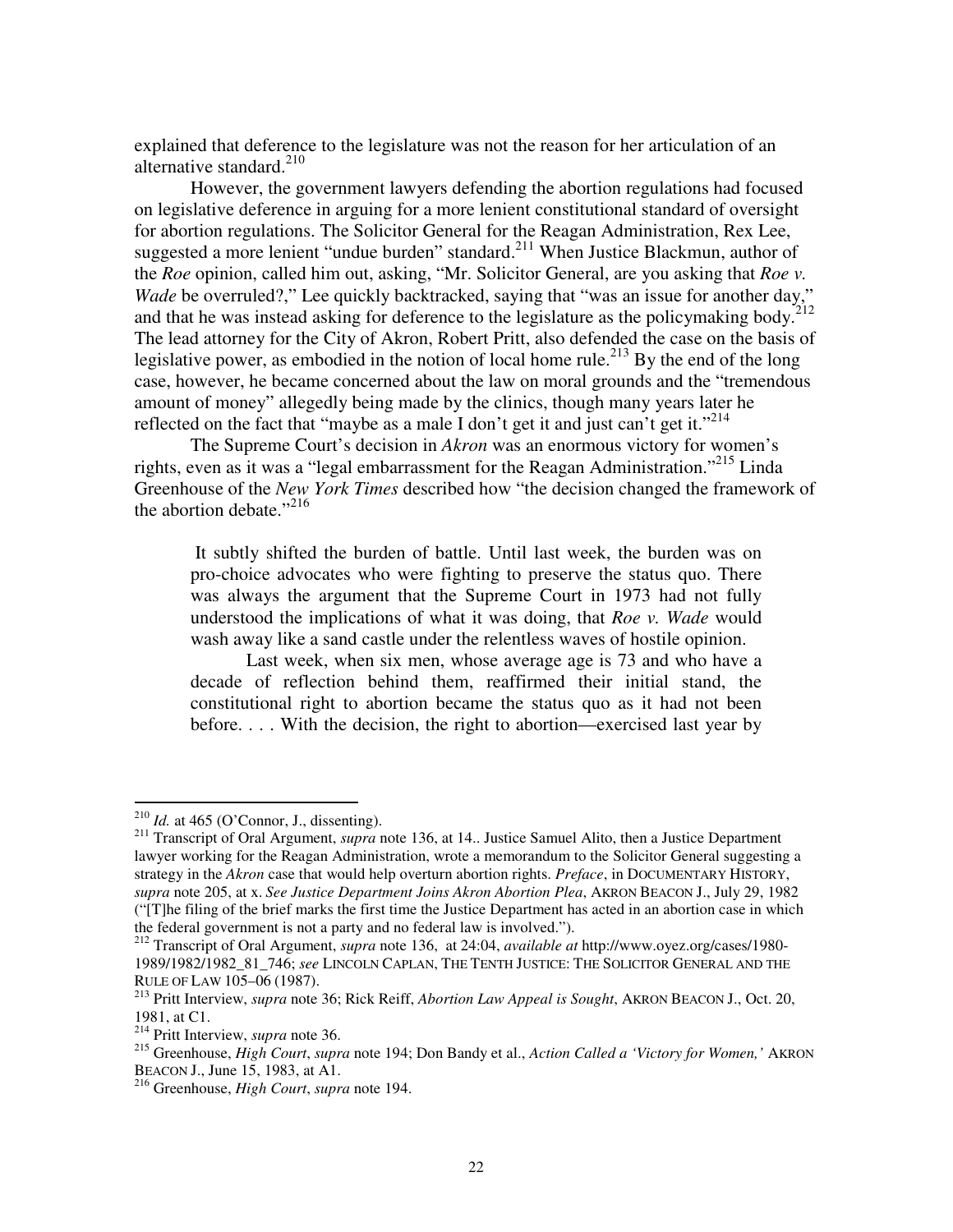1.2 million American women—entered the mainstream, and the burden shifted to the other side to show why it should not remain there.<sup>217</sup>

On remand in the *Akron* case, Judge David Dowd, Contie's successor on the bench, awarded the plaintiffs attorney's fees of  $$368,710.<sup>218</sup>$  Councilman John Frank demanded that Dr. Willke and the National Right to Life pay the city's expenses; they refused, politely thanking the city for its valiant anti-abortion efforts.<sup>219</sup> The share of fees paid to attorney Landsman at the Cleveland-Marshall College of Law was used for the Harry Blackmun scholarship fund, named for the author of the *Roe* decision.<sup>220</sup> Justice Blackmun himself attended the dedication, lured to Cleveland by the promise of a much-beloved baseball game with Cleveland Indians Hall of Fame pitcher, Bob Feller.<sup>221</sup>

#### **IV. CHANGING COURSE**

The invalidation of governmental restrictions on access to abortion in the first term, however, remained good law for only a short time.<sup>222</sup> Just three years after the Supreme Court's decision in *Akron*, the Northern District of Ohio was again presented with the issue of the constitutionality of an abortion law restricting access to minors.<sup>223</sup> A 1985 state law required a physician to notify one parent of a minor seeking an abortion.<sup>224</sup> This time, the case of a first-term abortion restriction took a different turn on its way through the Ohio

 $\overline{a}$ <sup>217</sup> *Id.* 

<sup>218</sup> Akron Ctr. for Reproductive Health v. Akron, 604 F. Supp. 1275, 1295 (N.D. Ohio 1985); Virginia Wiegand, *ACLU Awarded \$368,710 in Fees for Abortion Battle*, AKRON BEACON J., Feb. 7, 1985; Virginia Wiegand, *Abortion Fight Will Cost Akron, 2 Taxpayers*, AKRON BEACON J., July 7, 1984.

<sup>219</sup> Rick Reiff, *Life Group Asked to Pay ACLU*, AKRON BEACON J., June 18, 1983; David B. Cooper, *Who'll Pay for Abortion Appeal?; Councilman Frank Has Unusual Idea*, AKRON BEACON J., June 23, 1983; Letter from John V. Frank, 8th Ward Councilman, Akron, Ohio, to Dr. Jack Wilke (sic), President, National Right to Life Committee (June, 20, 1983) (copy on file with author); Letter from John C. Willke , President, National Right to Life Committee to John V. Frank, City Council, Akron, Ohio (June 27, 1983) (copy on file with author).

<sup>220</sup> Landsman Interview, *supra* note 36.

<sup>&</sup>lt;sup>221</sup> *Id.* For details of the legendary career of "Rapid Robert" Feller, the winningest pitcher in Indians history, and his off-field outspokenness, see Marla Ridenour, *Feller Dies, Legend Lives*, AKRON BEACON J., Dec. 16, 2010, at A1; Sheldon Ocker, *Lasting Impression: Bob Feller: 1918-2010*, AKRON BEACON J., Dec. 17, 2010, at C1; Editorial, *Bob Feller; Remember His Curve Ball and His Keen Sense of Place*, AKRON BEACON J., Dec. 17, 2010, at A8.

<sup>222</sup> *See* Thornburgh v. Am. Coll. of Obstetricians and Gynecologists, 476 U.S. 747, 760–63 (1986) (following precedent of *Akron*); *but see* Planned Parenthood Assoc. of Kansas City v. Ashcroft, 462 U.S. 476, 480–81 (1983) (upholding parental consent statute with adequate bypass procedure in split decision); Planned Parenthood v. Casey, 505 U.S. 833 (1992) (upholding abortion regulations requiring informed consent, twenty-four-hour waiting periods, and parental consent).

<sup>223</sup> Akron Ctr. for Reprod. Health v. Rosen, 633 F. Supp. 1123 (N.D. Ohio 1986) (*"Akron II"*).

<sup>224</sup> OHIO REV. CODE § 2919.12 (eff. 1985). It became law without the governor's signature. *See Akron II*, 633 F. Supp. at 1126.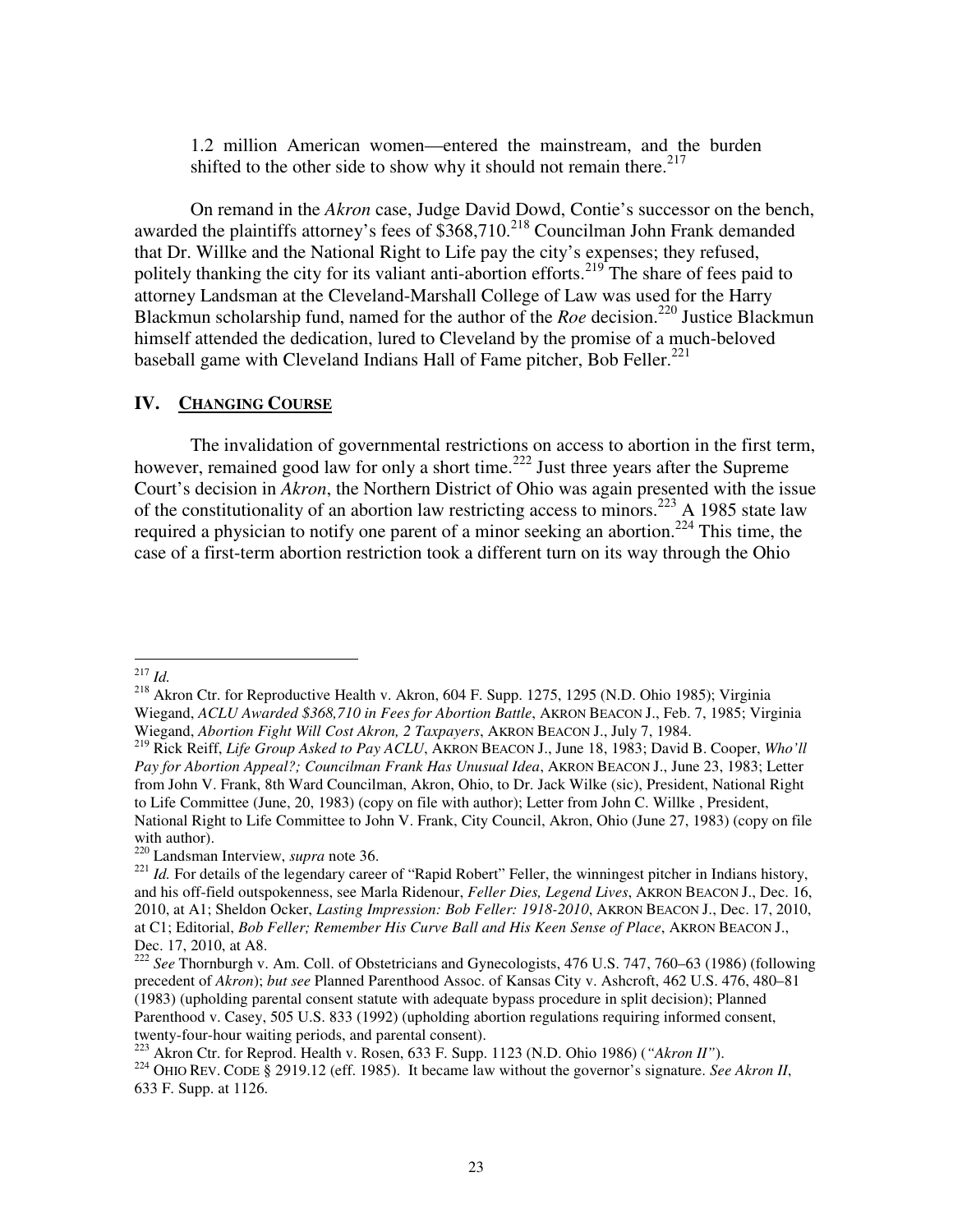courts to the Supreme Court. After an initial invalidation of the law by the lower courts, the highest court upheld it and began to shift the applicable constitutional standards.<sup>225</sup>

### **A. Procedural Defects and Predictable Effects**

In *Akron Center for Reproductive Health v. Rosen*, the district court considered another attempt at restricting access to first-term abortions.<sup>226</sup> The state law made it a crime for a physician, or other person, to perform an abortion for a minor woman under eighteen years of age without parental notice or consent.<sup>227</sup> It included a process for waiver of notification if the minor convinced a juvenile court that she was mature enough to make the abortion decision without her parents, that one of her parents had engaged in physical, sexual, or emotional abuse against her, or that notification was otherwise not in her best interests.<sup>228</sup> The Akron Center for Reproductive Health, one of the parties from the first *Akron* case, challenged the state abortion law by seeking to enjoin local prosecutors from enforcing the law. $^{229}$ 

 Judge Ann Aldrich was assigned the case. Aldrich, relatively new to the bench, granted the preliminary injunction, and later a permanent injunction, preventing enforcement of the law.<sup>230</sup> In reaching her decision, she first recognized that the Supreme Court had held that requiring parental notification for immature, dependent minors seeking abortions did not violate the Constitution.<sup>231</sup> However, Aldrich concluded that the precedent constitutionally mandated a valid judicial bypass procedure for parental notification laws.<sup>232</sup> Aldrich found numerous defects with the Ohio bypass provision including its constructive authorization, physician requirement clear and convincing

 $^{228}$  *Id.* § 2151.85.

<sup>225</sup> Akron Ctr. for Reprod. Health v. Rosen, 633 F. Supp. 1123 (N.D. Ohio 1986), *aff'd*, Akron Ctr. for Reprod. Health v. Slaby, 854 F.2d 852 (6th Cir. 1988), *rev'd sub nom.*, Ohio v. Akron Ctr. for Reprod. Health, 497 U.S. 502 (1990).

<sup>226</sup> *Akron II,* 633 F. Supp. 1123.

<sup>&</sup>lt;sup>227</sup> OHIO REV. CODE § 2919.12(B)(1)(a) If a minor woman feared abuse from her parents, notification can be given to another relative. *Id.* If a parent could not be reached after reasonable effort, the statute provided for constructive notice by ordinary and certified mail forty-eight hours before the procedure. *Id.* A physician who violated the law was guilty of a criminal offense, liable for civil compensatory and punitive damages to the minor and her parents, and subject to suspension of his or her license to practice medicine. *Id.* §§ 2919.12 & 4731.22. A physician could assert the affirmative defenses that he or she was misled regarding the age, marital status, or emancipation of the woman, or that notification was impossible because of an immediate threat of serious risk to the minor's life or physical health required an emergency procedure. *Id.* § 2919.12(C).

<sup>&</sup>lt;sup>229</sup> Issues of defendants' standing ran throughout the case and questions of whether the city prosecutor, the county prosecutor, the state Attorney General, or the Governor was the responsible party to defend the suit. *Akron II*, 633 F. Supp. at 1128–30. Regardless of the various name changes in the case caption, it was the Ohio Attorney General's office that actively litigated, briefed, and argued the case.

<sup>&</sup>lt;sup>230</sup> *Id.* at 1126. The court had also granted the request temporary restraining order and extended it for ten additional days to allow time for extensive briefing and preparation by the parties for the consolidated hearing on the preliminary injunction and the merits. *Id.* 

<sup>&</sup>lt;sup>231</sup> *Akron II*, 633 F. Supp. at 1131 (relying on H. L. v. Matheson, 450 U.S. 398 (1981) (upholding parental notification statute)).

<sup>&</sup>lt;sup>232</sup> *Akron II*, 633 F. Supp. at 1131.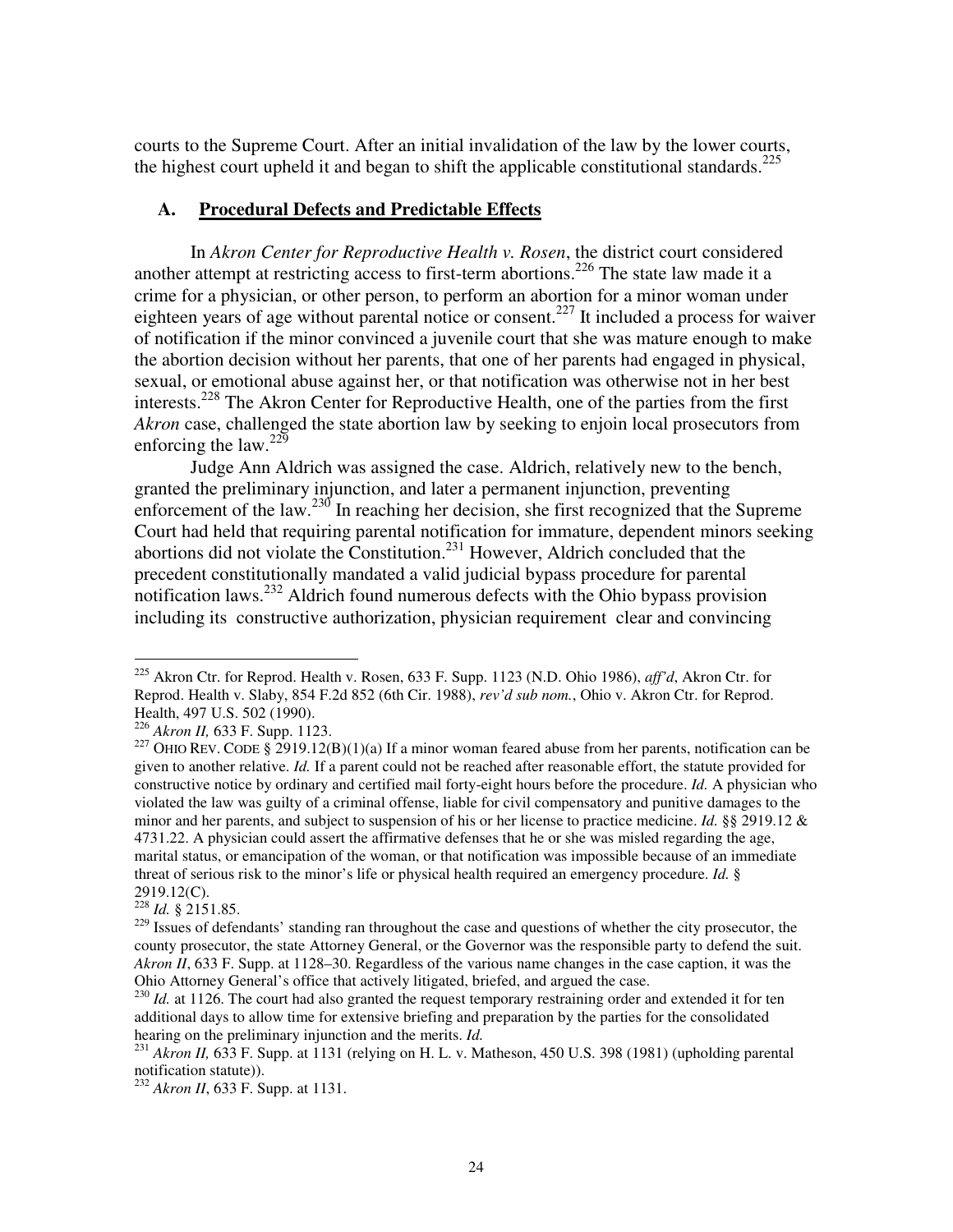evidence confusing pleading requirements, and the lack of expedition and anonymity.<sup>233</sup> Aldrich found the law had potential for "violations of the constitutional rights of mature minors and minors for whom notification would not be in their best interests."<sup>234</sup>

Aldrich was concerned about the practical effect of the statute.<sup>235</sup> She found that the evidentiary standard in the bypass procedure created "an unacceptably high risk of erroneous determinations," since "the judge's decision will necessarily be based largely upon subjective standards without the benefit of any evidence other than a woman's testimony."<sup>236</sup> As Aldrich had suspected, when the law later went into effect, many of the judicial bypass decisions did in fact appear "to be at the whim of the judge."<sup>237</sup> One judge denied a judicial exemption to a seventeen-year-old, despite evidence of physical abuse by her father; another judge denied a bypass because a seventeen-year-old girl had not had enough "hard knocks"; and a third judge denied the exception because the teenager refused to file a paternity suit against her partner.<sup>238</sup> Thus, Aldrich's understanding of the practical implications of the law informed her otherwise legalistic interpretation of the statutory language.

Aldrich's ruling was praised as a "constitutional victory of some great importance for young women, for the privacy of their bodies, and for adult women and their bodies."<sup>239</sup> But proponents of the law attacked the decision and Judge Aldrich herself. The sponsor of the bill, Representative Jerome Luebbers of Cincinnati, said, "I don't know that she ruled in the right fashion, and it was not in tune with the feelings of the people of Ohio and of the Legislature."<sup>240</sup> He continued, saying, "I fully expected that the judge would do this. She's predictable."<sup>241</sup> Judge Aldrich was perhaps "predictable" because she quickly distinguished herself as one of the most liberal members of the court with a strong

<sup>233</sup> *Id.* at 1144.

 $^{234}$  *Id.* 

<sup>235</sup> *See id.* at 1137.

<sup>&</sup>lt;sup>236</sup> *Id.* Twenty-five years later, defendant prosecutor Lynn Slaby (subsequently a judge and state legislator) would propose a law seeking to establish judicial standards to guide this discretionary decision. Reginald Fields, *Ohio Republican Lawmakers Introduce Slew of Bills Aimed at Restricting Access to Abortions*, PLAIN DEALER (Cleveland), Feb. 9, 2011,

http://www.cleveland.com/open/index.ssf/2011/02/ohio\_republican\_lawmakers\_intr.html. The proposed HB 63 is intended to make it more difficult for minors to get a juvenile court judge's permission to get an abortion without parental consent by requiring a judge to ask whether the minor understands the potential physical and emotional complications of abortion and whether the minor has been coached into successfully avoiding parental consent. *Id.* 

<sup>237</sup> Rich Harris, *Abortion Law Faces New Challenge*, PLAIN DEALER (Cleveland), Mar. 13, 1992, at 2C. <sup>238</sup> *Id.*; *In re* Jane Doe 1, 566 N.E.2d 1181 (Ohio 1991); *see also* M.R. Kropko, *Judge Strikes Down Abortion Notification Law*, AP, Apr. 23, 1986 (detailing plaintiffs' counsel's argument at hearing that the law endangered plaintiff "Rachel Roe," a seventeen-year-old mother of a two-year-old, because her parents threatened "to kick her out of the house if she became pregnant again").

<sup>239</sup> *Ohio Curb on Abortion is Struck Down*, N.Y. TIMES, Aug. 13, 1988,

http://www.nytimes.com/1988/08/13/us/ohio-curb-on-abortions-is-struck-down.html.

<sup>240</sup> *See* Kropko, *supra* note 237.

<sup>241</sup> *Id.*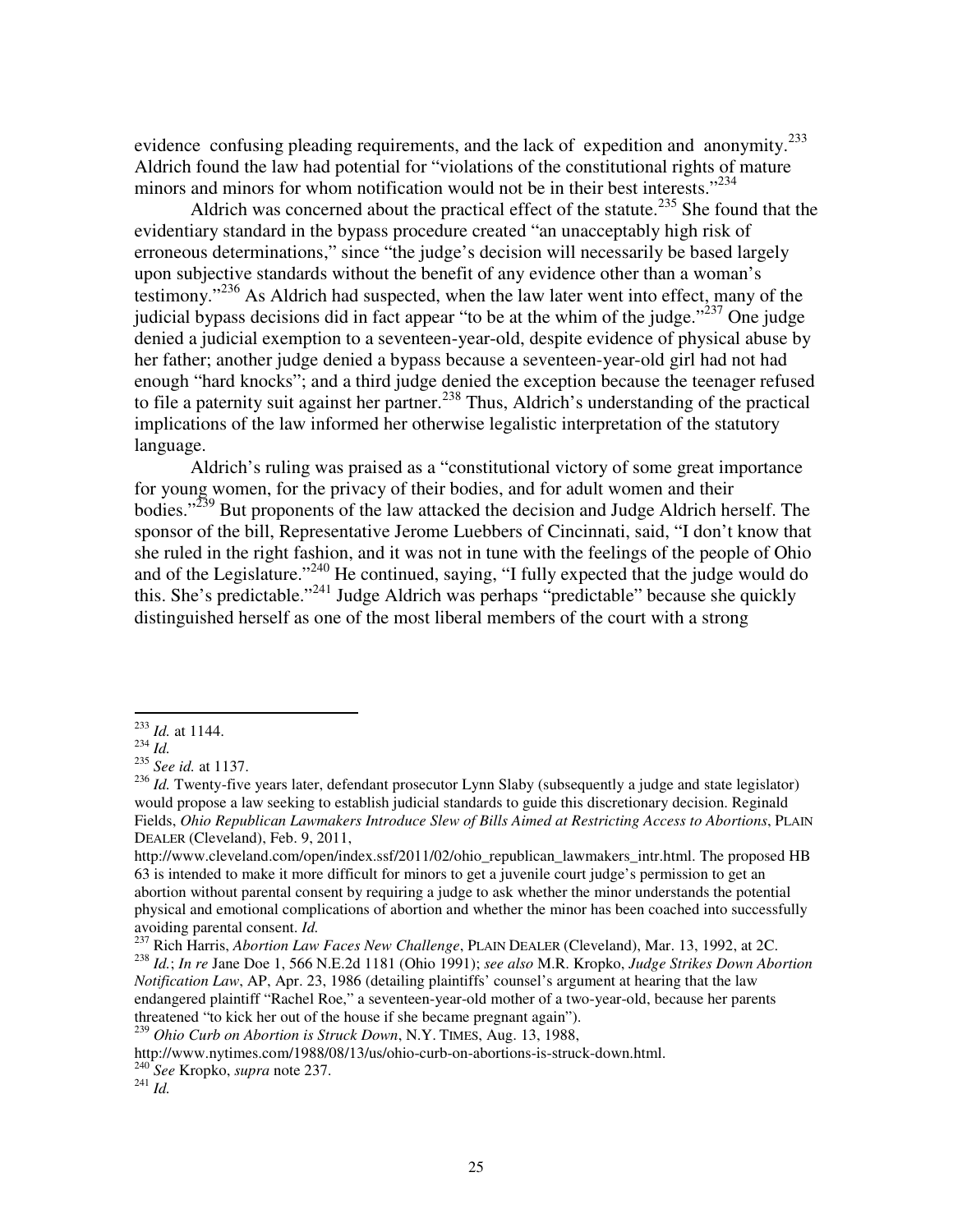commitment to social justice.<sup>242</sup> A framed needlepoint slogan hanging on the wall of her chambers read: "Women who seek to be equal to men lack ambition."<sup>243</sup>

## **B. The Difference Gender Makes**

 $\overline{a}$ 

The presence of women on the court can make a significance difference to the outcome for women.<sup>244</sup> Empirical work has shown that there are measurable differences in voting patterns among judges in sex discrimination cases.<sup>245</sup> Female judges are more likely than male judges to decide in favor of the female plaintiff.<sup>246</sup> The presence of a woman judge also seems to influence her male colleagues and make them more inclined to vote in favor of the female plaintiff.<sup>247</sup> With Judge Ann Aldrich on the court, the potential existed for litigants in gender cases, like abortion, to find a more receptive judicial audience.

Ann Aldrich was the first woman appointed to the Northern District of Ohio by President Jimmy Carter in March 1980.<sup>248</sup> Aldrich was only the second woman from Ohio appointed to the federal bench, though it had been almost fifty years since Florence Allen had been appointed to the United States Court of Appeals for the Sixth Circuit in 1934.<sup>249</sup> Carter deliberately sought to increase the number of women and black federal judges during his tenure, and he appointed 41 women to the bench during his four years in

<sup>242</sup>. Grant Segall, Obituary, *Ann Aldrich Sets Firsts as Lawyer, Professor and Federal District Judge*, PLAIN DEALER (Cleveland), May 3, 2010,

http://www.cleveland.com/obituaries/index.ssf/2010/05/ann\_aldrich\_set\_firsts\_as\_lawy.html.

<sup>243</sup> Mary Thornton, *Powerful, Controversial U.S. Judge in Cleveland Target of Probe*, WASH. POST, July 11, 1983, at A4.

<sup>244</sup> There is of course reasoned debate about the nature and extent of this difference. *See* Mary L. Clark, *One Man's Token is Another Woman's Breakthrough? The Appointment of the First Women Federal Judges*, 49 VILL. L. REV. 487, 540–48 (2004) (summarizing the leading theories as to the significance of women's judicial appointments including anti-discrimination, representation, outsider perspective, inspirational, and difference hypotheses).

<sup>245</sup> Christina Boyd, Lee Epstein & Andrew Martin, *Untangling the Causal Effects of Sex on Judging*, 54 AM. J. POL. SCI. 389 (2010); *see* Christina Boyd & Lee Epstein, *When Women Rule, It Makes a Difference*, WASH. POST, May 3, 2009, http://www.washingtonpost.com/wp-

dyn/content/article/2009/05/01/AR2009050103406.html; *see also* Sue Davis et al., *Voting Behavior and Gender on the U.S. Court of Appeals*, 77 JUDICATURE 129, 130–32 (1993) (finding women judges were more sympathetic to plaintiffs' claims in employment discrimination cases based on race or sex). <sup>246</sup> Boyd, et al., *supra* note 243, at 390.

<sup>&</sup>lt;sup>247</sup> The study also found that the presence of a female judge causes male judges to vote differently on an appellate panel. When male and female judges serve together to decide a sex discrimination case, the male judges are nearly fifteen percent more likely to rule in favor of the party alleging discrimination than when they sit with male judges only. *Id.* at 390.

<sup>&</sup>lt;sup>248</sup> Fed. Judicial Ctr., Biographical Directory of Federal Judges: Ann Aldrich,

http://www.fjc.gov/servlet/nGetInfo?jid=22&cid=999&ctype=na&instate=na (last visited Oct. 2,, 2012). <sup>249</sup> *Florence E. Allen Named Federal Judge: First Woman to Get Place on Circuit Bench*, N.Y. TIMES, Mar.

<sup>7, 1934,</sup> at 9; *see* Clark, *supra* note 242, at 493–504 (providing biographical details of Allen's career and life); Ruth Bader Ginsburg & Laura W. Brill, *Women in the Federal Judiciary: Three Way Pavers and the Exhilarating Change President Carter Wrought*, 64 FORDHAM L. REV. 281, 281–84 (1995) (tracing Allen's judicial career from her first election to the Ohio Supreme Court in 1922, subsequent appointment to the federal bench, and her constant mention as a prospect for United States Supreme Court justice); *see generally* FLORENCE E. ALLEN, TO DO JUSTLY (1965); JEANETTE E. TUVE, FIRST LADY OF THE LAW: FLORENCE ELLINWOOD ALLEN (1984).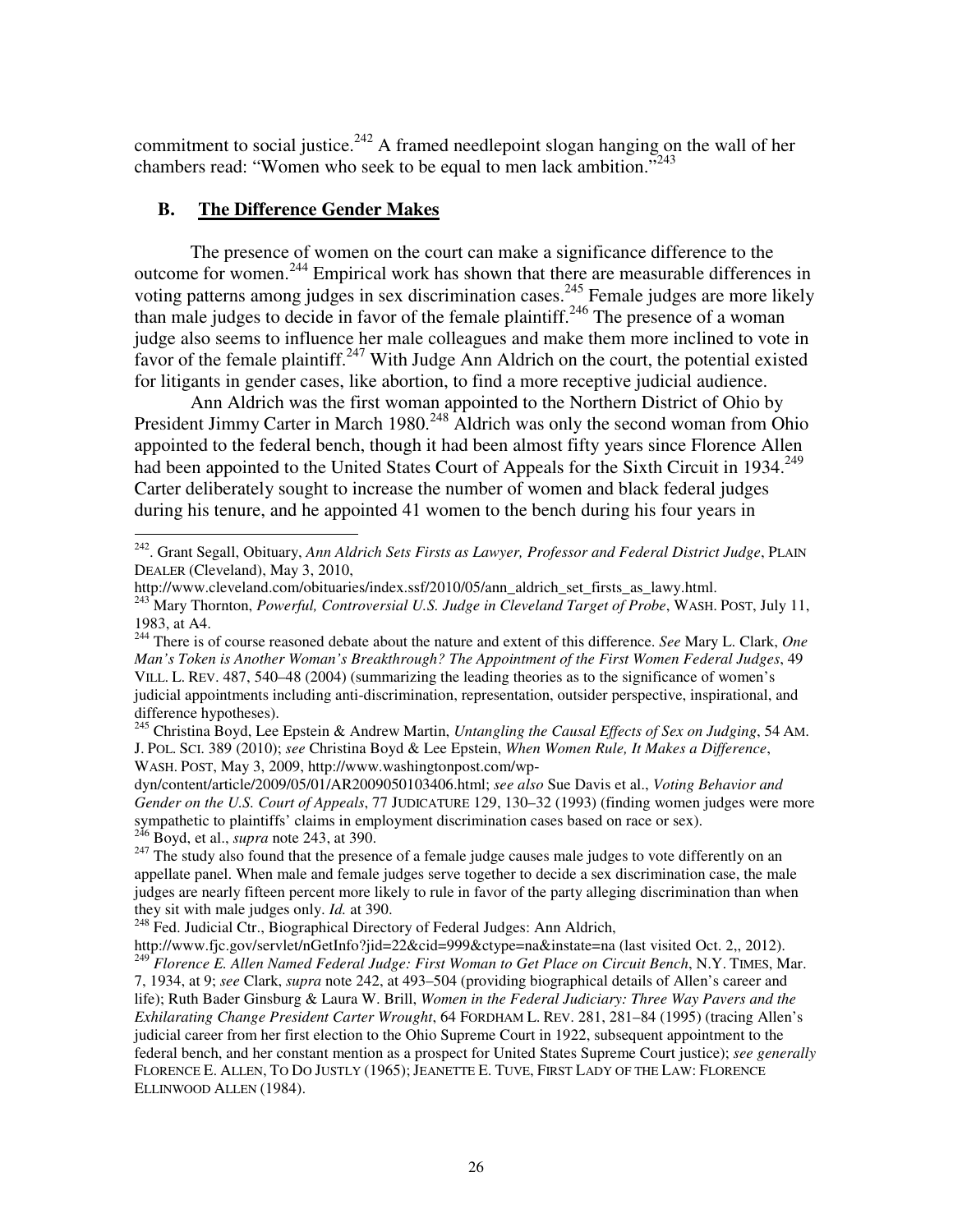office.<sup>250</sup> "Carter's groundbreaking appointment of women judges was motivated by his commitment to women's equality as a human right" and to the importance of making the judiciary more representative of the American citizenry.<sup>251</sup> He replaced political patronage and senatorial prerogative with citizen nominating commissions, merit selection principles, and affirmative action principles to diversify the bench, both for sex and race.<sup>252</sup> He was aided by the passage of a new federal law that created 152 new judgeships in  $1978$ <sup>253</sup> Despite Carter's efforts, his success was limited to moving beyond tokenism, rather than to full proportional representation, as even today, only twenty percent of federal and state judges are women. $254$ 

 The litigants in Judge Aldrich's courtroom seemed to appreciate practical difference a woman judge could make. Her law clerks often told a story from early in her tenure.<sup>255</sup> The case involved a sex discrimination suit filed against a municipality relating to alleged discrimination in the hiring and promotion of the city's fire department employees.<sup>256</sup> The case had been previously assigned to a male judge, Thomas Lambros, who was significantly shorter than the six-foot-tall Aldrich.<sup>257</sup> At a status conference held shortly after the case was re-assigned to Judge Aldrich, a member of the city council was in chambers and asked whether Judge Aldrich would consider recusing herself from the case.<sup>258</sup> The reasons for the recusal request were not explicitly stated, but the implication was clear, the council member wanted Judge Aldrich to recuse because she was a woman. Without missing a beat, however, Judge Aldrich simply replied, "Why? Because I'm too  $tall?$ <sup>259</sup>

Aldrich was an imposing woman. Strong and resourceful, she had been on her own since the age of eight when her mother died in a Rhode Island hurricane.<sup>260</sup> She had an interesting life, rebuilding railroad lines in Yugoslavia after World War II, racing Siberian

<sup>250</sup> Mary L. Clark, *Carter's Groundbreaking Appointment of Women to the Federal Bench: His Other "Human Rights" Record*, 11 AM. U.J. GENDER SOC. POL'Y & L. 1131 (2003) [hereinafter Clark, *Carter's Groundbreaking Appointment*]; Ginsburg & Brill, *supra* note 247, at 287–88 ("President Carter changed the face of the federal bench. Presidents who followed after him would be measured by his standard."). <sup>251</sup> Clark, *Carter's Groundbreaking Appointment*, *supra* note 248, at 1132.

<sup>252</sup> *Id.* at 1133; Ginsburg & Brill, *supra* note 247, at 288.

<sup>253</sup> Clark, *Carter's Groundbreaking Appointment*, *supra* note 248, at 1134 (citing the Omnibus Judgeship Act of 1978, Pub. L. No. 95–486, 92 Stat. 1629 (1978)).

<sup>254</sup> *Id.* at 1163. *See* CTR. FOR WOMEN IN GOV'T & CIVIL SOC'Y ET AL., WOMEN IN FEDERAL & STATE-LEVEL JUDGESHIPS (Spring 2010), *available at*

http://www.albany.edu/womeningov/judgeships\_report\_final\_web.pdf (providing gender ratios for courts). In 2011, the Northern District of Ohio, Aldrich's court, was briefly comprised of 33% women with the appointment of Judge Benita Pearson in late December 2010, but the elevation of Judge Kathleen O'Malley to the Sixth Circuit Court of Appeals two months later reduced that gender representation to 26% of the court. Historical List of District Judges, United States District Court for the Northern District of Ohio, http://www.ohnd.uscourts.gov/home/information-about-the-court/historical-lists/district-judges-2/ (last visited Oct. 2, 2011).

<sup>255</sup> Funk Interview, *supra* note 36.

 $\overline{256}$  *Id.* 

 $^{257}$  *Id.* 

 $258$  *Id.* 

 $^{259}$  *Id.* 

<sup>260</sup> Segall, *supra* note 242. .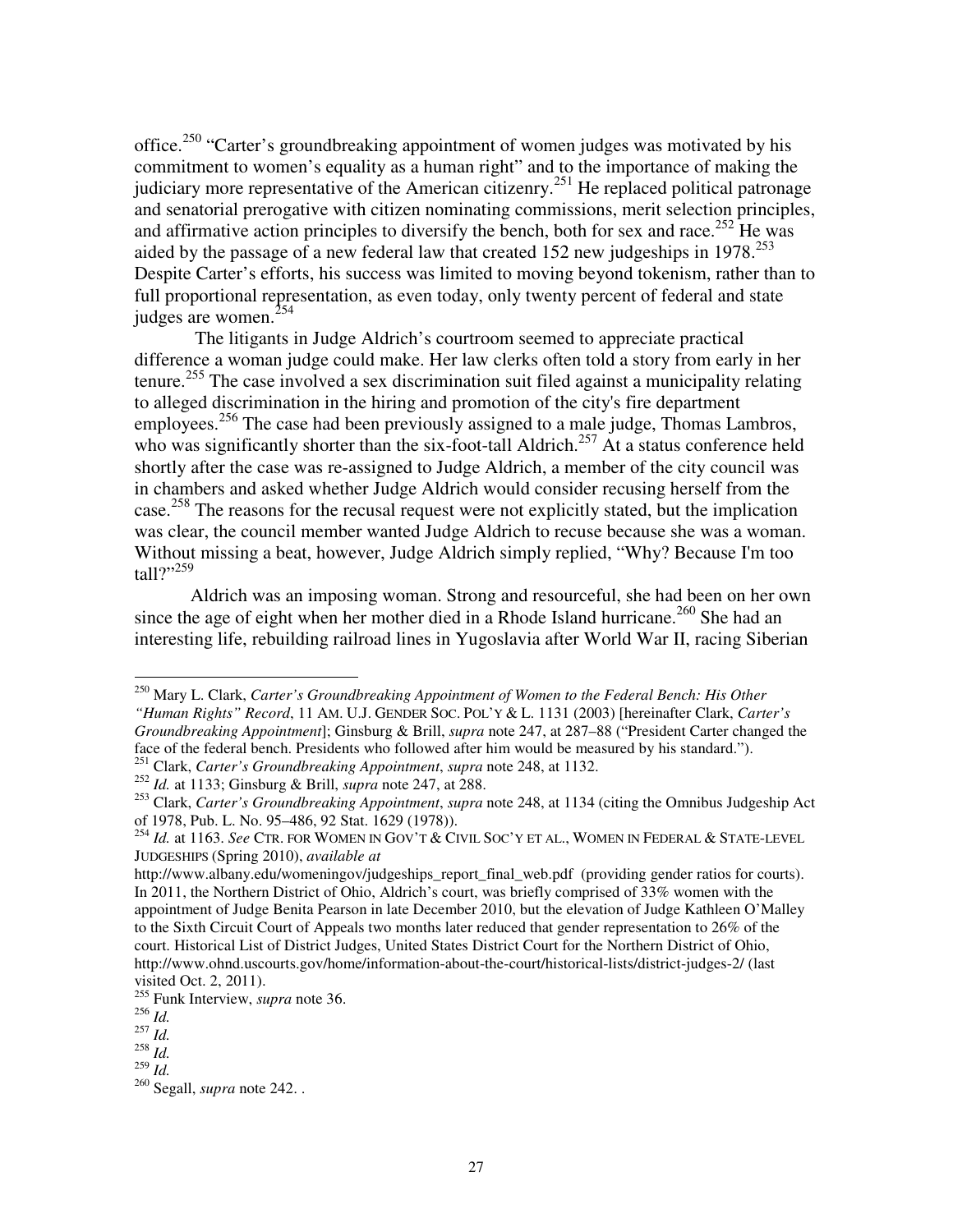huskies, and marrying a CIA agent, the first of three husbands.<sup>261</sup> Aldrich was the only woman in her law school class at New York University Law School, graduating second in her class at the early age of twenty-one.<sup>262</sup> She said that most of her classmates begrudged her presence, believing she was only there to get a husband and taking a space from a worthy GI returning from war.<sup>263</sup> She continued her legal studies for advanced degrees, worked on the staff of the International Bank for Reconstruction and Development in Washington, D.C., and became a lawyer for the Federal Communications Commission (FCC) while raising four sons. $264$ 

As a private attorney, and later law professor, Aldrich focused her efforts on racial justice.<sup>265</sup> She represented the United Church of Christ and two black plaintiffs who sued the FCC in 1964 to challenge the television license of the Mississippi NBC affiliate that refused to show black people on TV or broadcast news about the black civil rights movement.<sup>266</sup> As the first tenure track law professor at Cleveland-Marshall Law School in 1968, Aldrich focused her efforts on developing the school's diversity student recruitment program.<sup>267</sup> To recruit minority students, Aldrich drove to Mississippi to the historically all-black teachers' colleges of the South, and helped them through school, even allowing some of them, like future Ohio appellate judge, Patricia Blackmon, to live at her house.<sup>268</sup>

When a judicial position was created in the Northern District of Ohio, women's rights advocates went into high gear, tirelessly working to include women in this opportunity.<sup>269</sup> The all-male judicial selection committee had initially met and proposed a list of all men.<sup>270</sup> The list was rejected because President Carter had explicitly requested that the nominations include women and black candidates, departing from the historical practice of relying on personal recommendations from the senior U.S. senator from the

<sup>261</sup> *Id.*; Judge Patricia Blackmon, A Toast to the Honorable Ann Aldrich, Feb. 12, 2010.

<sup>262</sup> Segall, *supra* note242; Blackmon, *supra* note 259.

<sup>263</sup> Blackmon, *supra* note 259.

<sup>&</sup>lt;sup>264</sup> *Id.*; Proceedings, Presentation of Portrait, Honorable Ann Aldrich, 107 F.Supp.2d XXXIX, XLVII (2000). <sup>265</sup> *See* Aldrich Proceedings, *supra* note 262.

<sup>&</sup>lt;sup>266</sup> See Office of Commc'n of the United Church of Christ v. FCC, 359 F.2d 994 (1966) (holding in a case of first impression that representatives of the listening public have standing to intervene in a television license renewal proceeding); *see* KAY MILLS, CHANGING CHANNELS, THE CIVIL RIGHTS CASE THAT TRANSFORMED TELEVISION 117 (2004); *see also* Sidney A. Shapiro, *United Church of Christ v. FCC: Private Attorneys General and the Rule of Law*, 58 ADMIN. L. REV. 939 (2006) (discussing the legal significance of the cases that addressed the FCC's failure to police the racist behavior of a southern television station which stood at the forefront of the civil rights struggle in the south and the reformation of administrative law).

<sup>267</sup> Segall, *supra* note242; Blackmon, *supra* note 259. Women were still a small minority of law professors nationally at this time. There were about forty women law professors nationally at the time Aldrich became the first female law professor at Cleveland State. *See* Herma Hill Kay, *The Future of Women Law Professors*, 77 IOWA L. REV. 5, 8 (1991). The first woman law professor, Barbara Armstrong, had been appointed to a tenure-track position at Berkeley in 1919, but the intervening fifty years had seen slow expansion of opportunities for female professors. *Id.*<br><sup>268</sup> S.

<sup>268</sup> Segall, *supra* note242; Blackmon, *supra* note 259.

<sup>&</sup>lt;sup>269</sup> Moresky Interview, *supra* note 36. Similar efforts by women's advocates were in play at the national level. Mary L. Clark, *Changing the Face of the Law: How Women's Advocacy Groups Put Women on the Federal Judicial Appointments Agenda*, 14 YALE J.L. & FEMINISM 243 (2002); *see* Clark, *Carter's Groundbreaking Appointment*, *supra* note 245, at 1157–58 (detailing the lobbying and public relations efforts of the National Women's Political Caucus).

<sup>270</sup> Moresky Interview, *supra* note 36.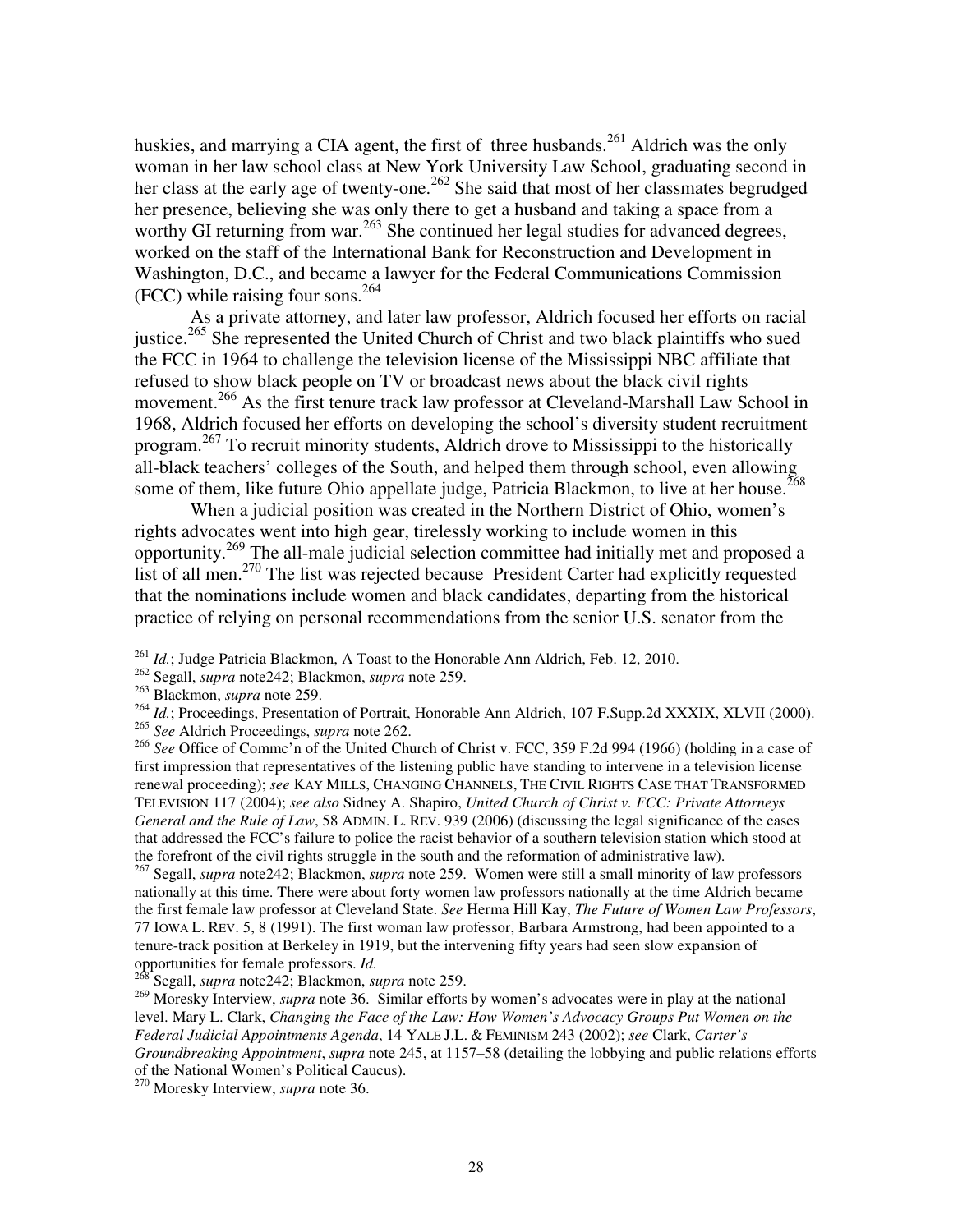state. $271$  The nominating committee met again, and this time, with the input of women's rights lobbying, there were five women on the list.<sup>272</sup> The female candidates were primarily law professors since there were relatively few senior women lawyers in corporations or law firms at that time with the length of legal experience required.<sup>273</sup> While the Ohio senators were only nominally supportive of the Committee's efforts to include women candidates, many years later, Senator Howard Metzenbaum made a point of saying to Judge Aldrich, when he sat next to her on a plane, that he was proud of her nomination and "job well done."<sup>274</sup>

Aldrich encountered collegial difficulties and turmoil soon after she joined the court. A year into her tenure, Aldrich accused the court's chief judge, Frank Battesti, of influence peddling, bribery, and kickbacks involving lucrative bankruptcy case referrals to a firm where his nephew worked.<sup>275</sup> Controversy was nothing new to Battisti. He had served as chief judge for fourteen years, and "[had] drawn praise and angry criticism for his handling of some of the most difficult cases of his time, from his dismissal of federal charges against eight Ohio National Guardsmen in the 1970 Kent State shootings to his busing order for the Cleveland school system."<sup>276</sup> In the process, he had become one of the most powerful men in Cleveland.<sup>277</sup> Accusations were hurled back at Aldrich calling her a liar, and claiming she was lying to retaliate against her (much younger) lover, a member of the accused firm, who had refused to marry her. $278$  A federal investigator on the case,

 $\overline{a}$ <sup>271</sup> *Id.*; *see* Clark, *Carter's Groundbreaking Appointment*, *supra* note 248, at 1133.

<sup>272</sup> Moresky Interview, *supra* note 36.

<sup>273</sup> *Id.*; *see* Clark, *Carter's Groundbreaking Appointment*, *supra* note 248, at 1144–46, 1162 (detailing how the American Bar Association standards preferring fifteen years of experience in large, law firm practice disadvantaged women candidates who on average were younger, had practiced fewer years, had less trial experience, and came disproportionately from government and public interest practice). <sup>274</sup> Funk Interview, *supra* note 36.

<sup>275</sup> *Law: A Bad Courthouse Soap Opera*, TIME, June 20, 1983; Thornton, *supra* note 238; Fred McGunagle, *The Courthouse Caper*, CHRON-TEL, May 25, 1983. Aldrich prepared an affidavit for federal investigators, later released to the public, charging that in 1980 Judge Battisti arranged for lucrative bankruptcy cases to be channeled to the Cleveland law firm of Climaco, Seminatore, Lefkowitz & Kaplan, and in return the firm gave a \$40,000 bonus to the judge's nephew, Gino Battisti, then a twenty-five-year-old first-year associate at the firm fresh out of law school. Aldrich said that Gino had bragged about the deal at the law firm's 1981 Christmas party, which Aldrich attended with her then-boyfriend, Shimon Kaplan. Thornton, *supra* note 241.

<sup>276</sup> Thornton, *supra* note 241.

<sup>277</sup> *Id.* 

<sup>&</sup>lt;sup>278</sup> The head of the accused firm, John Climaco, claimed that Aldrich was "dead drunk" the night of the Christmas party and that Aldrich came up with the story when Kaplan refused to marry her. Thornton, *supra* note 238; *see also* Diane Solov & Sandra Livingston, C*ounsel with Clout John Climaco Succeeds on Grit, Connections*, PLAIN DEALER (Cleveland), Aug. 22, 1993. Kaplan corroborated the story, turning on Judge Aldrich, saying: "She believes that I chose to marry John R. Climaco's law firm and that is why I refused to marry her. . . . I believe that Judge Ann Aldrich's recent actions are an attempt to get even with me and my law firm for my refusing to marry her." Thornton, *supra* note 241*.* Kaplan was thirteen years younger than the fifty-five-year-old Aldrich, and had been one of her law students at Cleveland State University. McGunagle, *supra* note 273.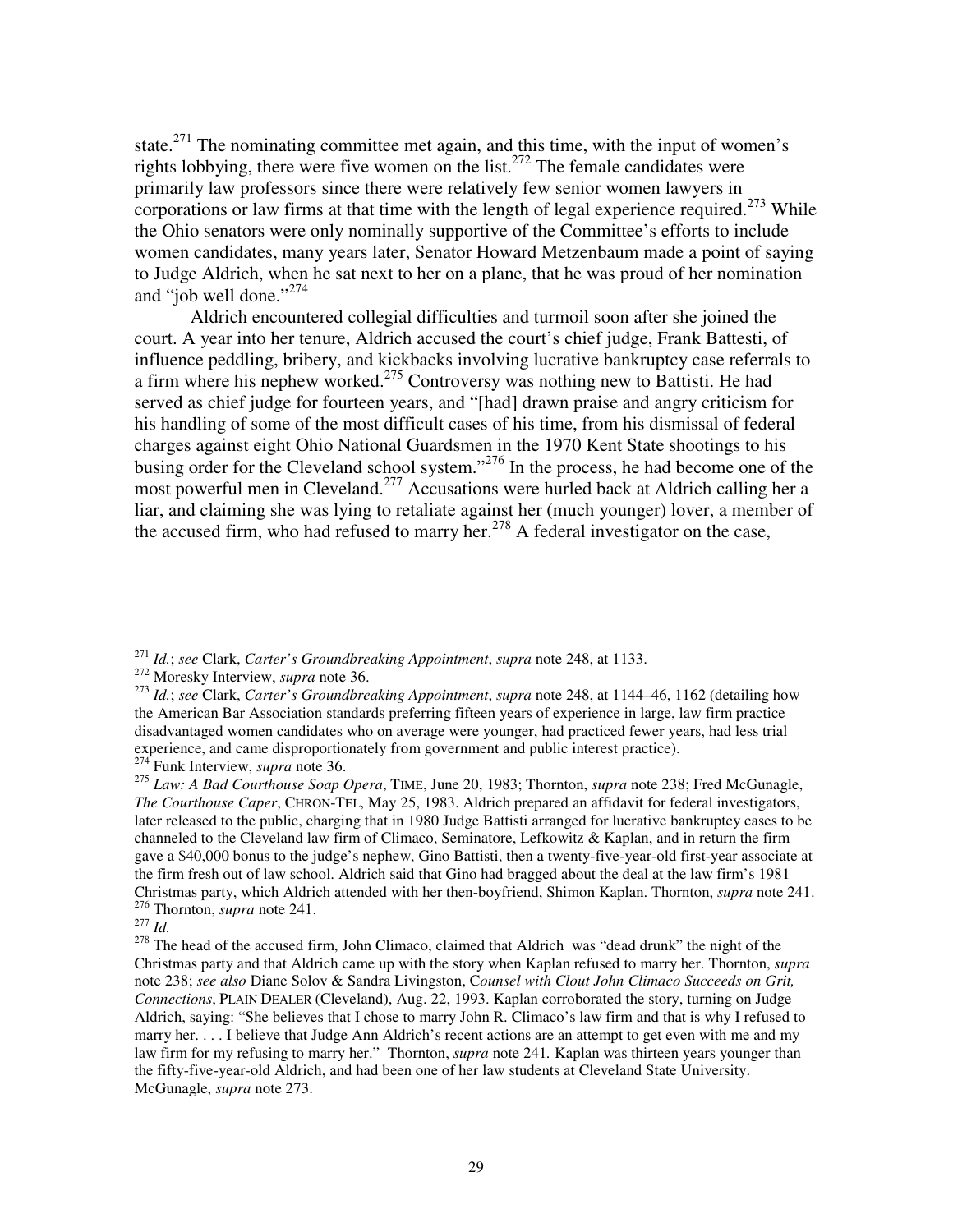however, doubted the revenge theory, stating: "She isn't a woman scorned. She is very much a federal judge who is concerned about the situation as she sees it."<sup>279</sup>

 The accusations shook the court and the legal community where "[e]ach development and lurid rumor has fallen like a bombshell, creating large headlines and sending shock waves through the federal courthouse."<sup>280</sup> The scandal diminished the dignity of Cleveland's federal bench, and one judge said, "I wish this were all a bad dream and we could wake up and say it's over."<sup>281</sup> Aldrich had attacked one of the most powerful and controversial men in Cleveland, and she became "an outcast in the court."<sup>282</sup> A federal grand jury investigation did not result in an indictment.<sup>283</sup> The accused bankruptcy judge resigned, the nephew relocated to St. Louis, and the boyfriend returned to his home in Israel. $^{284}$ 

Years later, Judge Aldrich joked during her honorary portrait presentation, that "[i]t does appear that my portrait will be hung somewhere to the great satisfaction of my colleagues, some of whom have been trying to hang me for the past two decades."<sup>285</sup> However, she distinguished her "current colleagues who are a totally different group than my original colleagues."<sup>286</sup> Aldrich was very humble and tongue-in-cheek about her legacy: "If things work out as usual for me, I will probably be lost in the basement . . . . "<sup>287</sup> Reminiscing on her twenty years on the bench, she said, "I thought I was building a legacy of an independent creative jurist," but noted that her family and clerks "all seem to remember me as Mrs. Nice Guy."<sup>288</sup>

Aldrich's judicial independence was evident on the face of her opinion in *Akron II*. The opinion carefully considered all of the relevant Supreme Court authorities, and placed them in their practical context to appreciate the ways in which the Ohio abortion law made it more difficult for young women to exercise their rights.<sup>289</sup> But Aldrich had not foreseen

<sup>279</sup> Thornton, *supra* note 241. Aldrich herself said, "Personally, I like Frank. And I'm sorry he blames me. But I think he has undermined the integrity of the federal judiciary. I really don't want to see the whole judiciary dragged in the mud." *Id.* 

<sup>280</sup> *Id.*

<sup>281</sup> *Soap Opera*, *supra* note 273.

<sup>282</sup> Thornton, *supra* note 241

<sup>283</sup> *Ohio Judicial Inquiry Ends Without Indictments*, N.Y. TIMES, Aug. 31, 1984, at A9.

<sup>284</sup> Thornton, *supra* note 241; McGunagle, *supra* note 273. The bankruptcy judge, Mark Schlachet, resigned after the Sixth Circuit's judicial council completed a secret report on him recommending his suspension and public censure. Thornton, *supra*. The council found that Schlachet had channeled thirteen substantial bankruptcy cases to a former law partner, had assigned Battisti's nephew and niece work on bankruptcy cases, and hired the niece as his clerk of court. *Id.* Schlachet was considered a long-time "Battisti protégé," who served as Battisti's clerk of court in 1974 and was appointed by him to the bankruptcy judgeship in 1977. *Id.*

<sup>&</sup>lt;sup>285</sup> Aldrich Proceedings, *supra* note 262 ("I told him [the artist] that I wanted to look like a sexy intellectual. I don't think he quite managed that. I look a little lumpy, . . .").

<sup>286</sup> *Id.* 

 $^{287}$  *Id.* 

 $^{14}$ <sup>288</sup> *Id.* 

 $289$  Akron Ctr. for Reprod. Health v. Rosen, 633 F. Supp. 1123 (N.D. Ohio 1986).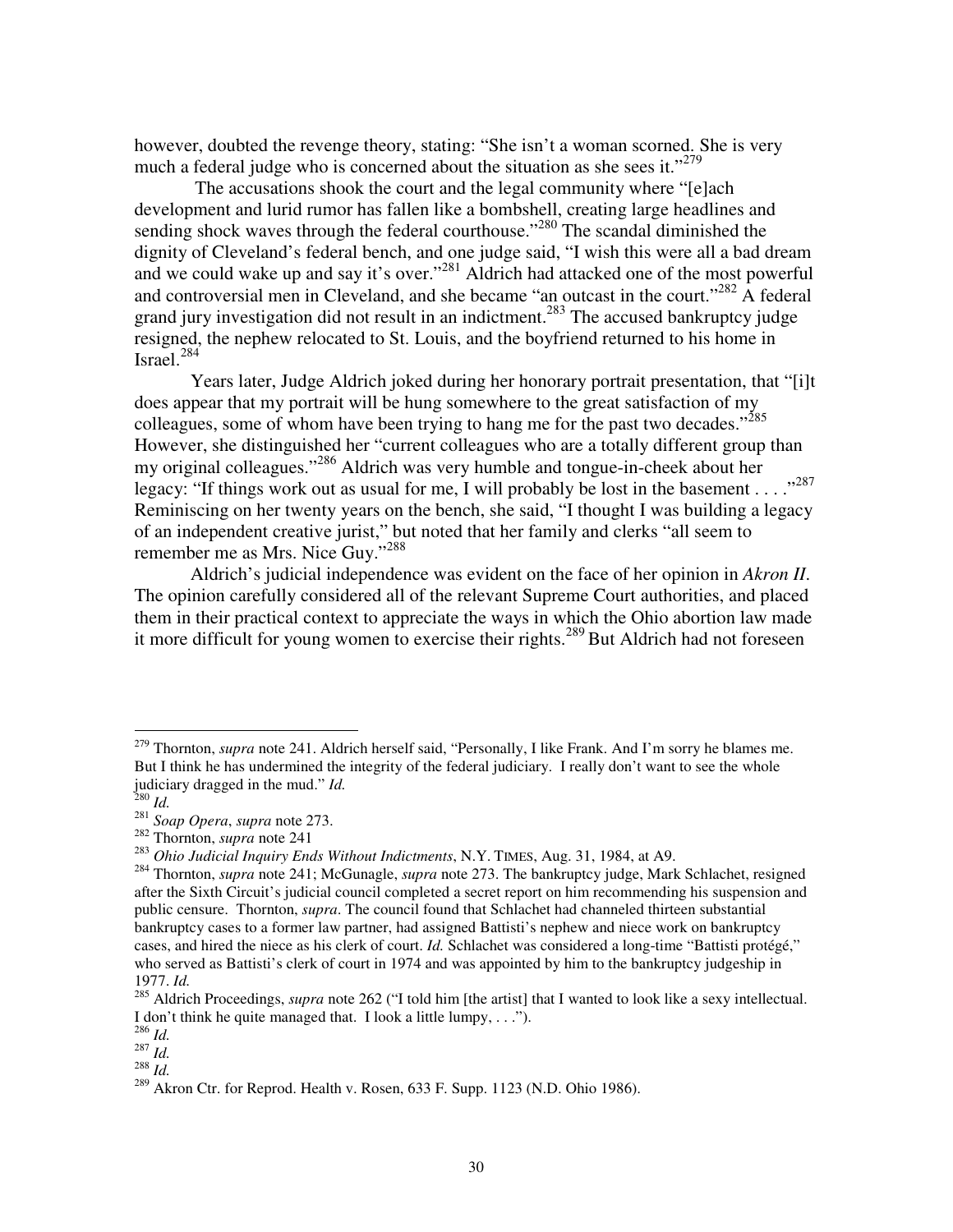the jurisprudential shift that was taking place on the Court, calling into doubt the continued viability of the past decisions on which she relied.<sup>290</sup>

### **C. The Labyrinth of Obstacles**

The United States Supreme Court was again asked to consider the constitutionality of Ohio abortion regulations when the Sixth Circuit Court of Appeals affirmed Judge Aldrich's decision striking down the law.<sup>291</sup> The Sixth Circuit applied a strict scrutiny analysis, and found the law to be a "procedural trap" with the six constitutional defects Aldrich had identified.<sup>292</sup> However, the majority of the Supreme Court chastised the appellate court for basing its decision on a "worst-case analysis that may never occur" when considering the facial challenge to the statute.<sup>293</sup>

The Supreme Court found that the key to the constitutionality of the law was the adequacy of the judicial bypass option to parental consent.<sup>294</sup> The Court extended its prior precedent requiring bypass procedures for abortion parental consent laws to notification laws, holding that procedures were needed "to prevent another person from having an absolute veto power over a minor's decisions to have an abortion  $\dots$   $\cdot$   $\cdot$   $\cdot$   $\cdot$   $\cdot$   $\cdot$  It then concluded that the Ohio law satisfied the established criteria for a constitutionally valid statute.<sup>296</sup> The Court found the Ohio bypass procedures satisfied "the dictates of minimal" due process," and saw "little risk of erroneous deprivation under these provisions and no need to require additional procedural safeguards."<sup>297</sup>

Justice Blackmun vigorously dissented.<sup>298</sup> He found that Ohio "acted with particular insensitivity" in creating a procedurally "tortuous maze" and unfair "labyrinth."<sup>299</sup> He concluded that the statute deliberately placed a pattern of obstacles in the pregnant minor's path "in the legislative hope that she will stumble, perhaps fall, and at least ensuring that she 'conquer a multi-faceted obstacle course' before she is able to exercise her constitutional right to an abortion."<sup>300</sup> He found the challenged provisions to be merely "poorly disguised elements of discouragement for the abortion decision."<sup>301</sup>

<sup>290</sup> *See, e.g.*, City of Akron v. Akron Ctr. for Reprod. Health, 462 U.S. 416, 452 (1983) (O'Connor, J., dissenting).

<sup>291</sup> Akron Ctr. for Reprod. Health v. Slaby, 854 F.2d 852 (6th Cir. 1988), *rev'd sub nom.*, Ohio v. Akron Ctr. for Reprod. Health, 497 U.S. 502 (1990).

<sup>292</sup> *Akron II*, 854 F.2d at 863

<sup>&</sup>lt;sup>293</sup> Ohio v. Akron Ctr. for Reprod. Health, 497 U.S. 502, 514 (1990).

<sup>&</sup>lt;sup>294</sup> *Id.* at 510. The Court had previously upheld the general permissibility of parental notification statutes for immature dependent minors. H. L. v. Matheson, 450 U.S. 398 (1981).

<sup>295</sup> *Akron II*, 497 U.S. at 510.

<sup>&</sup>lt;sup>296</sup> *Id.* at 511. A valid bypass procedure must allow the minor to show she possesses maturity to decide on her own, or that the abortion would be in her best interests, that the procedure insures the minor's anonymity, and that the judicial process must be expedited. *Id.* at 511–13.

<sup>297</sup> *Id.* at 517.

<sup>298</sup> *Id.* at 525.

<sup>299</sup> *Id.* at 525, 529 (emphasis omitted).

<sup>300</sup> *Id.* at 527.

<sup>&</sup>lt;sup>301</sup> Ohio v. Akron Ctr. for Reproductive Health, 497 U.S. 502, 526 (1990) (citing Thornburgh v. Am. Coll. of Obstetricians & Gynecologists, 476 U.S. 747, 763 (1986)) (internal citations omitted). He expressed his frustration with what he saw as a legislative attempt to end run around the right articulated by *Roe*: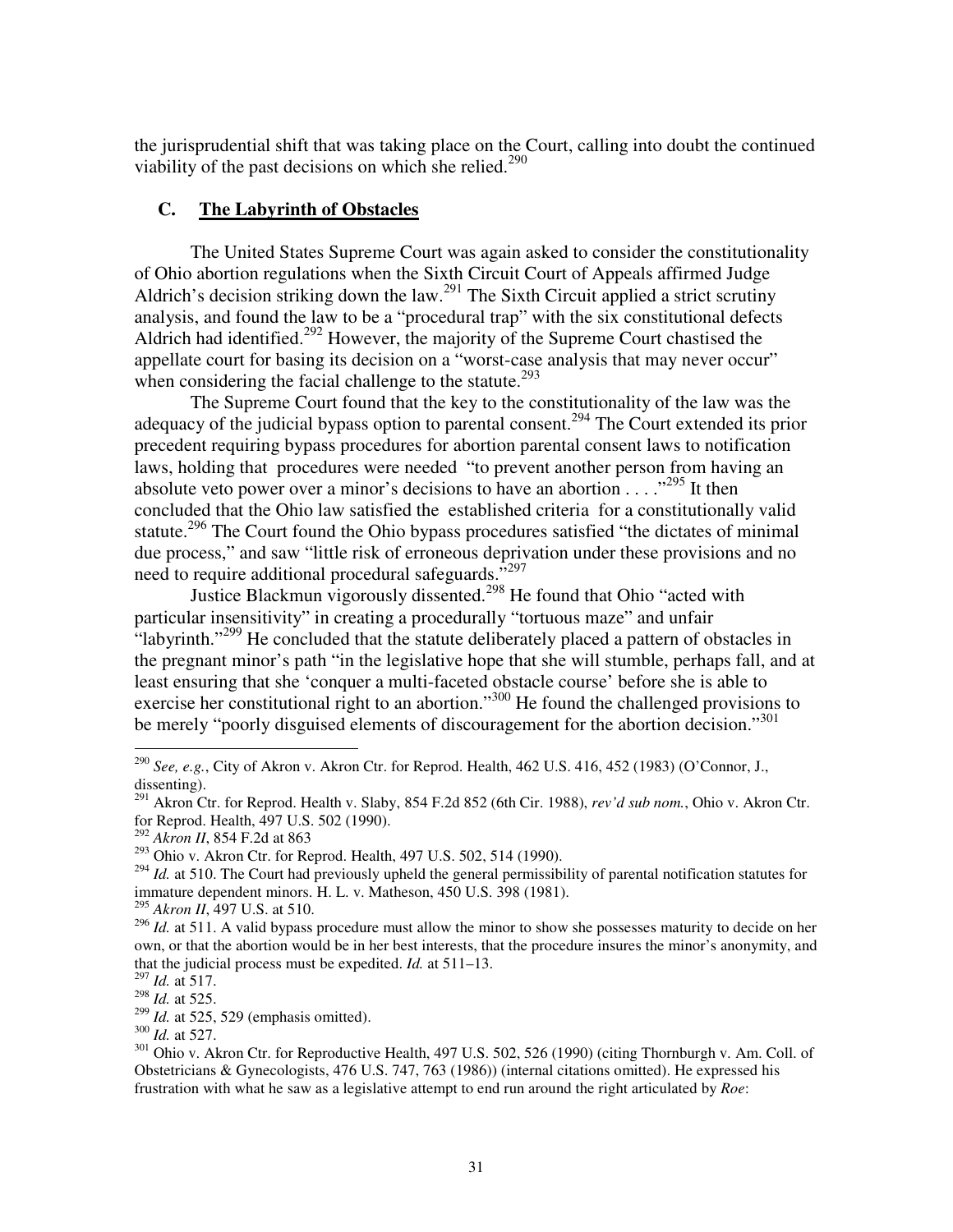At oral argument, counsel for the plaintiffs, Linda Sogg, tried to make these practical points about the effect of the law and how it "stacks the decks" against minor women.<sup>302</sup> But Sogg's shrill voice and presumptuous argument failed to appreciate the lack of support for her position among the justices and the tenuousness of the past abortion jurisprudence.<sup>303</sup> Counsel for the Ohio Attorney General, Rita Eppler, more persuasively presented her argument supporting the law, arguing formalistically that the law was a reasonable approach that balanced the rights of minor women against the rights and interests of their parents.<sup>304</sup>

A plurality of the Court went on to conclude that the regulation did not impose an "undue burden" on a minor seeking an abortion, applying a lower level of judicial scrutiny than had been applied in *Roe v. Wade* and other precedent.<sup>305</sup> Four Justices found that the law was a rational way for the state to regulate its health professions, to respect family dignity, and ensure that a young woman receives guidance from her parent.<sup>306</sup> Kennedy opined:

A free and enlightened society may decide that each of its members should attain a clearer, more tolerant understanding of the profound philosophical choices confronted by a woman who is considering whether to seek an abortion. Her decision will embrace her own destiny and personal dignity, and the origins of the other human life that lie within the embryo. The State is entitled to assume that, for most of its people, the beginnings of that understanding will be within the family, society's most intimate association. It is both rational and fair for the State to conclude that, in most instances, the family will strive to give a lonely or even terrified minor advice that is both compassionate and mature.<sup>307</sup>

This undue burden standard applied by Justice Kennedy in *Akron II*, and first suggested by Justice O'Connor's dissent in *Akron I*, was adopted by a controlling plurality

It is as though the legislature said: '"If the courts of the United States insist on upholding a limited right to an abortion, let us make that abortion as difficult as possible to obtain' because, basically, whether on professed moral or religious grounds or whatever, 'we believe that is the way it must be."

*Id.* at 541–42 (Blackmun, J., dissenting).

<sup>302</sup>Transcript of Oral Argument at 22, *Akron II*, 497 U.S. 502 (1990) (No. 88-805).

<sup>303</sup> *See id.*

<sup>304</sup> *Id.*

<sup>&</sup>lt;sup>305</sup> *Akron II*, 497 U.S. at 519–20. Justices Rehnquist, White, and Scalia joined in this part of the opinion, while Justices O'Connor and Stevens who had joined the rest of the majority opinion, did not. Justice Stevens joined the majority on grounds of upholding a facial challenge, but wrote separately to express his view that "It would indeed be difficult to contend that each of the challenged provisions of the Ohio statute—or the entire mosaic—represents wise legislation." *Id.* at 521 n.1. Justice Scalia also wrote separately to state his belief that the Constitution contains no right to an abortion. *Id.* at 520. <sup>306</sup> *Id.*

<sup>&</sup>lt;sup>307</sup> *Id.* at 520. Justice Blackmun decried these types of "paternalistic comments" and criticized the Court for writing this type of "hyperbole that can have but one result: to further incite an American press, public, and pulpit already inflamed. . ." *Id.* at 541 (Blackmun, J., dissenting).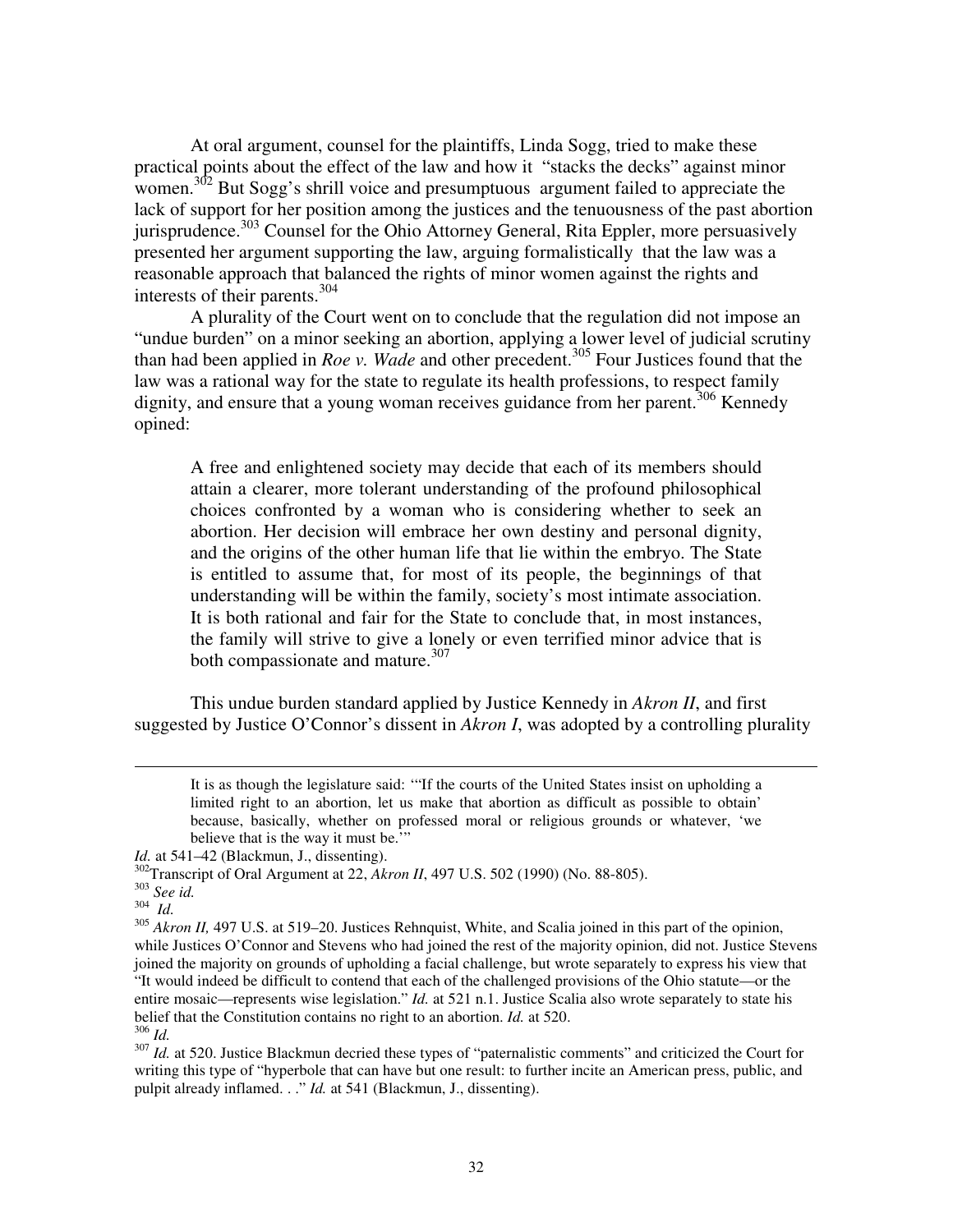of the Court two years later in an opinion written by O'Connor in *Planned Parenthood v. Casey*. <sup>308</sup> The *Casey* Court adopted a lower standard of constitutional scrutiny than had been used in prior cases, which resulted in greater accommodation of government restriction of abortion.<sup>309</sup> Under this more lenient standard, the Court upheld an informed consent provision and a twenty-four-hour waiting period, but struck down a spousal notice requirement.<sup>310</sup> The Court identified the protection of a minor's mental health from the psychological risk that she might later regret her abortion as an important government interest justifying the regulations. $311$ 

Fifteen years later, the Court extended this protective rationale to *all* women in Gonzales v. Carhart.<sup>312</sup> Carhart upheld the federal Partial Birth Abortion Act that banned a rarely used late-term abortion procedure.<sup>313</sup> The *Carhart* Court held it was important to protect adult women from the alleged mental and emotional consequences of their decision to have an abortion. $314$ 

In response, Justice Ruth Bader Ginsburg issued perhaps her most scathing dissent.<sup>315</sup> She deconstructed the rationale of "protecting women," revealing that it "reflects ancient notions about women's place in the family and under the Constitution ideas that have long since been discredited."<sup>316</sup> Scholars have elaborated on her point that the Court's abortion decisions reinforce stereotypes about women's primary role as mothers and the assumed irrationality of their decision-making — normative concerns of gender that reached beyond the issue of abortion.<sup>317</sup> This was the same argument plaintiffs

<sup>308</sup> Planned Parenthood of Southeastern Pa. v. Casey, 505 U.S. 833 (1992).

<sup>&</sup>lt;sup>309</sup> *Id.* at 869–79 (upholding informed consent and twenty-four-hour waiting period, but striking down spousal notice requirement).

<sup>310</sup> *Casey*, 505 U.S. at 869–79; *but see* Planned Parenthood of Southeastern Pa. v. Casey, 947 F.2d 682 (3d Cir. 1991) (Alito, J., dissenting) (arguing to uphold spousal notice provision because it affected so few women that it did not unduly burden pregnant women generally).

<sup>311</sup> *Casey*, 505 U.S. at 882.

<sup>312</sup> 550 U.S. 124 (2007).

<sup>313</sup> *Id.*.

<sup>&</sup>lt;sup>314</sup> The Court held: "While we find no reliable data to measure the phenomenon, it seems unexceptionable to conclude some women come to regret their choice to abort the infant life they once created and sustained." *Id.* at 159. However, scientific studies conducted after the decision concluded that evidence does not support the claim that abortion causes mental health problems in women. Brenda Major et al., *Abortion and Mental Health: Evaluating the Evidence*, 64 AM. PSYCHOLOGIST 863 (2009); Jocelyn T. Warren et al., *Do Depression and Low Self-Esteem Follow Abortion Among Adolescents? Evidence from a National Study*, 42 PERSP. ON SEXUAL & REPRO. HEALTH 230 (2010).

<sup>315</sup> *See generally* Priscilla J. Smith, *Give Justice Ginsburg What She Wants: Using Sex Equality Arguments to Demand Examination of the Legitimacy of State Interests in Abortion Regulation*, 34 HARV. J. L. & GENDER 377, 411–12 (2011); Timothy R. Johnson, *Hear Me Roar: What Provokes Supreme Court Justices to Dissent from the Bench?*, 93 MINN. L. REV. 1560, 1564 (2009); Lani Guinier, *Foreword: Demosprudence Through Dissent*, 122 HARV. L. REV. 4 (2008).

<sup>316</sup> *Gonzales*, 550 U.S. at 185; *see* Reva B. Siegel, *Dignity and the Politics of Protection: Abortion Restrictions Under Casey/Carhart*, 117 YALE L.J. 1694, 1793–94 (2008) (arguing that the women-protective rationale resurrects gender-protective arguments that seek to control women) [hereinafter Siegel, *Dignity and Politics*].

<sup>317</sup> *See* Jill Elaine Hasday, *Protecting Them from Themselves: The Persistence of Mutual Benefits Arguments for Sex and Race Inequality*, 84 N.Y.U. L. REV. 1464, 1478 (2009).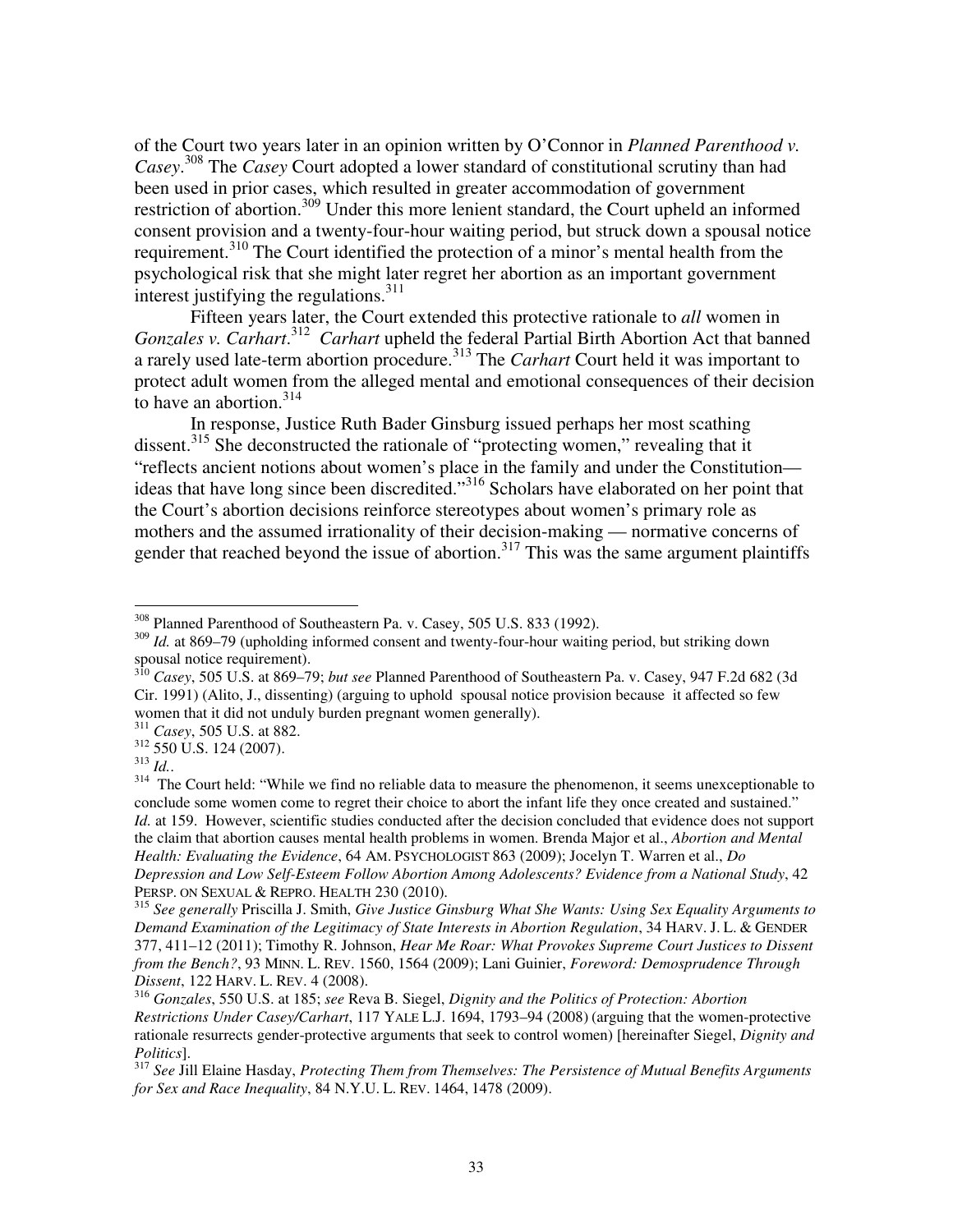in the first *Akron* case had subtly argued to the Supreme Court.<sup>318</sup> In *Carhart*, Justice Ginsburg took the opportunity, for the first time in an opinion, to justify the right to abortion "squarely in terms of women's equality rather than privacy."<sup>319</sup> She rejected the medical model that has dominated much of the Court's forty years of abortion jurisprudence in favor of a women's rights model that engenders the constitutional right of equal citizenship and better captures the understanding of the abortion right widely shared in the women's movement in the years before *Roe*. 320

It may be that Justice Ginsburg's analysis provides the outline of a way to legally evaluate first-term abortion regulations going forward. Given the Court majority's acceptance of justifications for abortion laws based on stereotypes of women's incapacity, weakness, and need for protection, a sex equality analysis that focuses on the discriminatory premises for such stereotypical protectionism may more directly address the concerns of women's advocates.<sup>321</sup> This more searching inquiry may be required to better respond to the continued legislative attacks on women's right to choose abortion at some time during a pregnancy.

#### **V. CONCLUSION**

 $\overline{a}$ 

The types of governmental restrictions that were first challenged in *Akron* shortly after *Roe*'s decriminalization of abortion have since become legal. Ohio, like many other

Siegel, *Dignity and Politics*, *supra* note 310, at 1705–06.

<sup>318</sup> Transcript of Oral Argument, *supra* note 136, at 27.

<sup>319</sup> Cass R. Sunstein, Op-Ed., *Ginsburg's Dissent May Yet Prevail*, L.A. TIMES, Apr. 20, 2007, at A31, http://articles.latimes.com/2007/apr/20/opinion/oe-sunstein20; *see* Gonzales v. Carhart, 550 U.S. 124, 172 (2007) (Ginsburg, J., dissenting) ("[L]egal challenges to undue restrictions on abortion procedures do not seek to vindicate some generalized notion of privacy; rather, they center on a woman's autonomy to determine her life's course, and thus to enjoy equal citizenship stature."). Ginsburg had made these arguments previously in scholarly articles. *See* Ruth Bader Ginsburg, *Speaking in a Judicial Voice*, 67 N.Y.U. L. REV. 1185, 1200 (1992); Ruth Bader Ginsburg, *Some Thoughts on Autonomy and Equality in Relation to* Roe v. Wade, 63 N.C. L. REV. 375 (1985); *see also* Reva B. Siegel, *Sex Equality Arguments for Reproductive Rights: Their Critical Basis and Evolving Constitutional Expression*, 56 EMORY L.J. 815 (2007); Catharine MacKinnon, Roe v. Wade*: A Study in Male Ideology*, *in* ABORTION: MORAL AND LEGAL PERSPECTIVES 45, 52–53 (J.L. Garfield & Patricia Hennessey eds., 1984) (criticizing *Roe*'s foundation in privacy rather than equality).

<sup>320</sup> Reva B. Siegel, *Roe's Roots: The Women's Rights Claims that Engendered Roe*, 90 B.U. L. REV. 1875, 1878 (2010); *see* Jonathan Bullington, *Justice Ginsburg: Roe v. Wade Not "Woman Centered*," CHICAGO TRIB., May 11, 2013 (reporting Justice Ginsburg's remarks that the Court's abortion precedent is not properly based on women's choice, but rather is physician-centered).

<sup>321</sup> See Smith, *supra* note 315 (encouraging litigators to adopt sex equality arguments for abortion challenges as such theory as evolved to bolster the liberty challenge).

The problem with woman-protective antiabortion argument is not simply that it would treat individual women on the basis of generalizations about the group, or the stereotypes about women's capacity and women's roles on which the argument rests. . . .Like old forms of gender paternalism, the new forms of gender paternalism remedy harm to women through the control of women. Abortion restrictions do not provide women in need what they need: abortion restrictions do not alleviate the social conditions that contribute to unwanted pregnancies, nor do they provide social resources to help women who choose to end pregnancies they otherwise might bring to term.